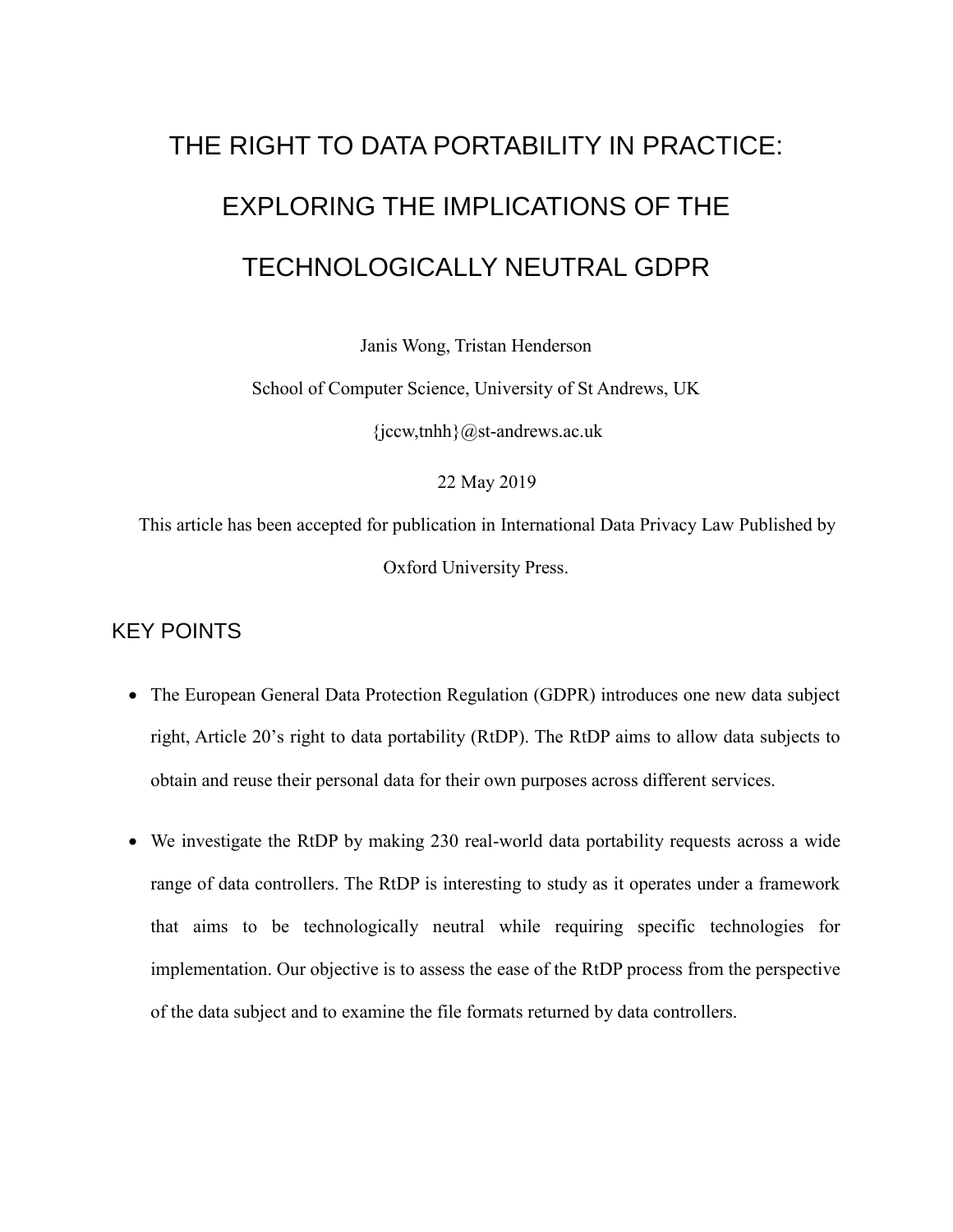- From our results, including responses indicating that no personal data were stored, only 172 (74.8%) of RtDP requests were successfully completed. However, compliance with the GDPR varied where not all file formats meet the GDPR requirements. There was also confusion amongst data controllers about data subject rights more generally.
- Based on our observations, we revisit the current guidance for data portability. We suggest new technical definitions to clarify how data should be made portable and determine the appropriateness of certain file formats for different data types.
- We suggest recommendations and future work for various stakeholders to address the legal implications derived from our study. This includes discussing possibilities for new data portability standards and codes, conducting further empirical research, and building technological solutions to ensure that the RtDP can be better understood in theory and exercised in practice.

# **KEYWORDS**

Data portability; data subject rights; General Data Protection Regulation; technological neutrality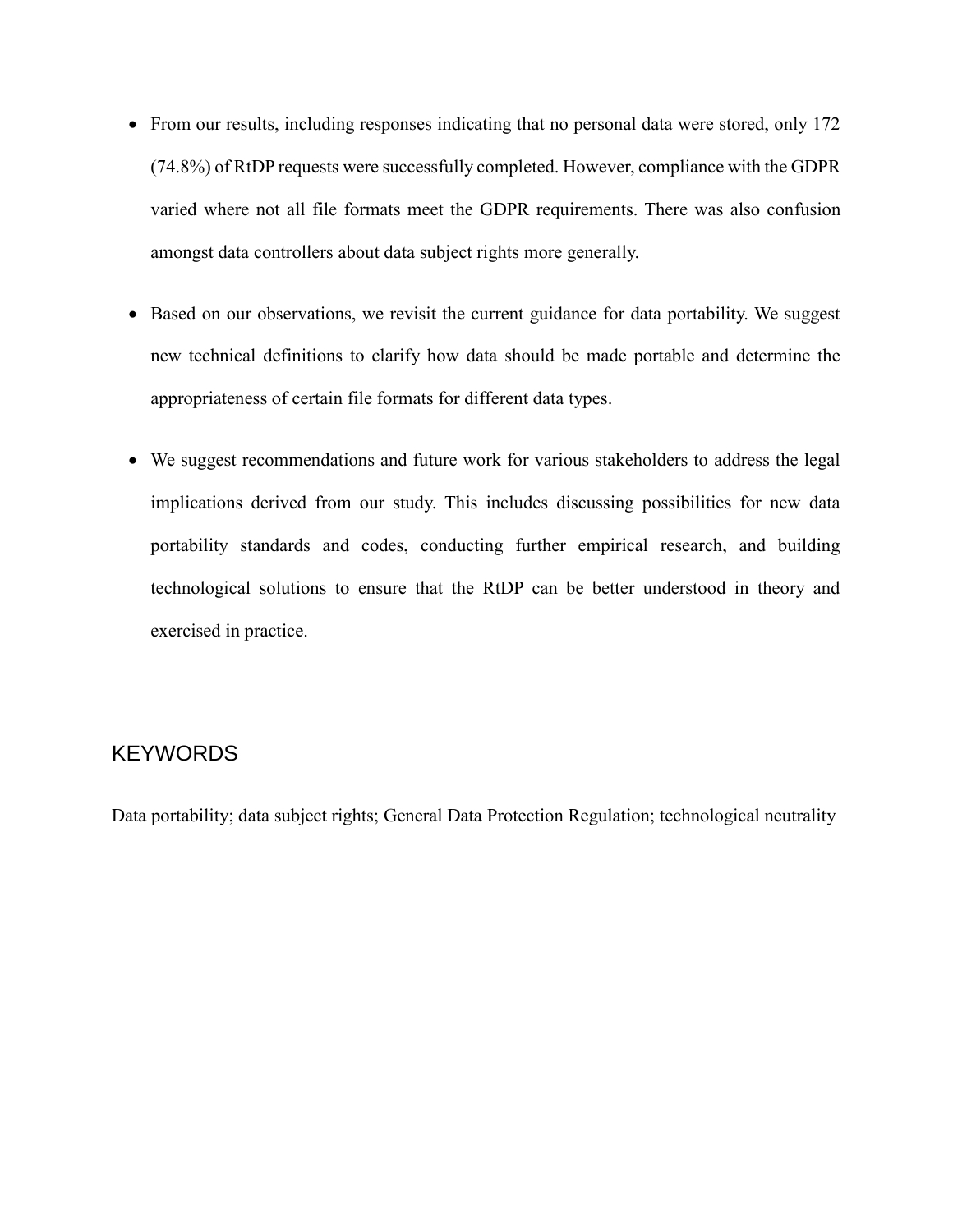#### I. INTRODUCTION

1

The introduction of the General Data Protection Regulation (GDPR)<sup>1</sup> has been called 'the most significant data privacy reform process in history'.<sup>2</sup> This new law reinforces existing data subject rights in an attempt to rebalance power between citizens and the increasingly sizeable and international companies that are collecting and exploiting data from them.

As the GDPR only came into effect recently on the 25 May 2018, it is timely to study how this Regulation works in practice. In this paper, we examine the new data subject right introduced under the GDPR, Article 20's the right to data portability (RtDP). Described by the European Data Protection Supervisor (EDPS) as 'the gateway in the digital environment to the user control which individuals are now realising they lack', $3$  the RtDP provides the right for data subjects to receive personal data concerning him or her and the right to transmit those data from one data controller to another. The RtDP is interesting to study as it operates under a framework that aims to be technologically neutral to maintain reasonable longevity of the law. In Section II, we explore the historical background, current developments, and existing research on how data portability sits within the GDPR. Traditionally grounded in competition and consumer law, the RtDP is also the first of its kind to be included in data protection law. As a new right, it is yet to be seen whether data portability can be used as a means for protecting the processing of data subjects' personal data. However, given that data portability requires specific technologies for implementation, little

<sup>&</sup>lt;sup>1</sup>Regulation (EU) 2016/679 of the European Parliament and of the Council of 27 April 2016 on the protection of natural persons with regard to the processing of personal data and on the free movement of such data, and repealing Directive 95/46/EC (General Data Protection Regulation) [2016] OJ L119/1.

<sup>2</sup>Lilian Edwards, 'Data Protection: Enter the General Data Protection Regulation' in Lilian Edwards (ed), *Law, Policy and the Internet* (Hart Publishing 2018) 77.

<sup>3</sup>European Data Protection Supervisor, 'EDPS recommendations on the EU's options for data protection reform' (2015) C301 OJ 1.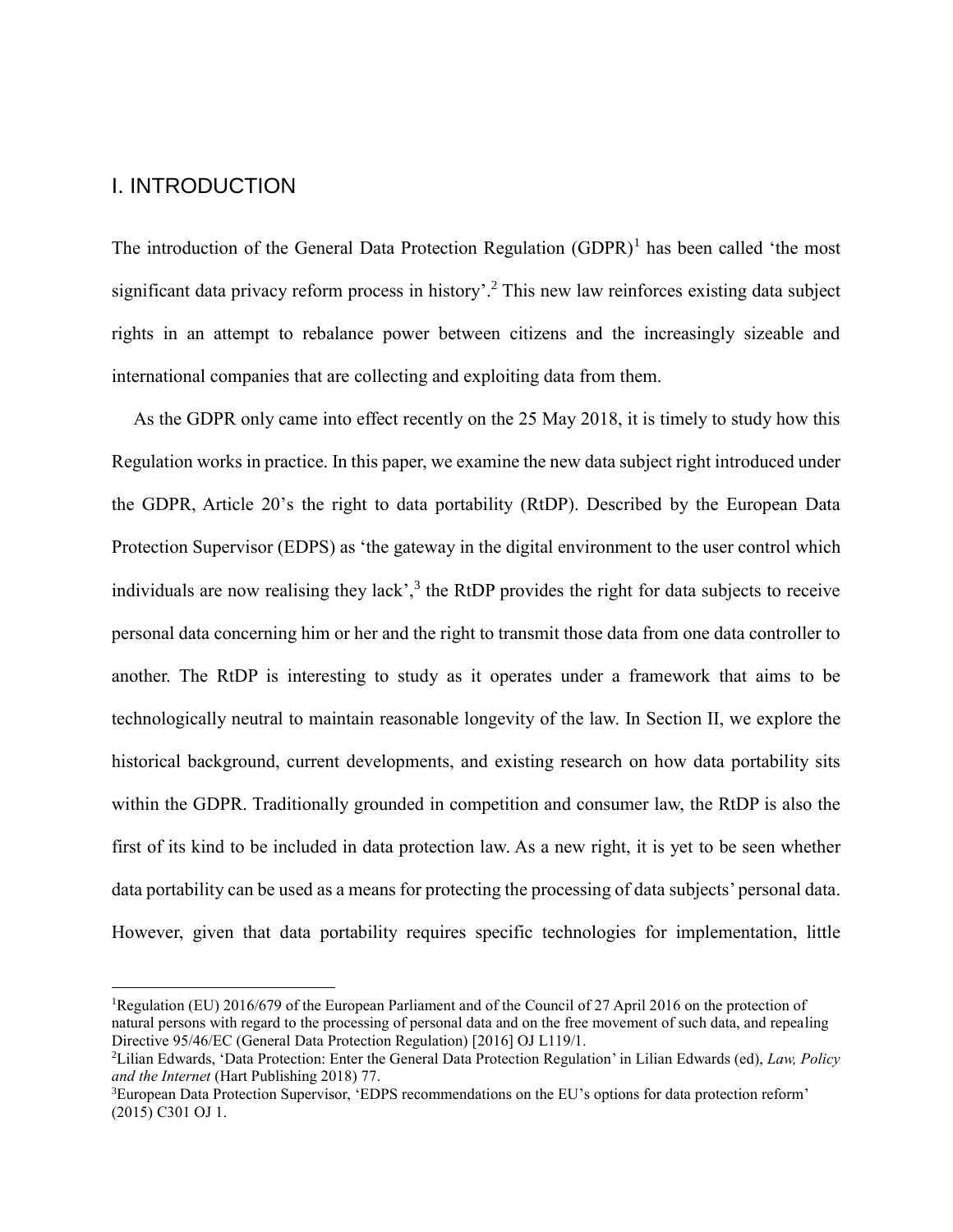guidance has been provided to data controllers with regards to compliance. To see how the RtDP works in practice, we then conduct 230 data portability requests to a broad range of data controllers and discuss the successes and failures of making these requests as data subjects. With the responses received, we assess the types of data formats used, and the completeness and appropriateness of the RtDP requests. We show some of the potential impediments that data subjects and data controllers may face in exercising and complying with the RtDP respectively. Then, we revisit the definitions of data portability terminology based on the legal implications identified from the GDPR's technological neutral framework in application to the RtDP. Finally, we discuss future areas for work in Section V, where different stakeholders could help to further clarify the RtDP and suggest ways to overcome these obstacles.

# II. GDPR ARTICLE 20 – THE RIGHT TO DATA PORTABILITY

Replacing the Data Protection Directive (DPD), $4$  the GDPR came into force on the 25 May 2018. The DPD was introduced in 1995, and with the rise in international processing of big datasets and increased surveillance both by states and private companies, a new Regulation was required to modernise and harmonise data protection across EU Member States, irrespective of a data subject's nationality or residence.<sup>5</sup>

The GDPR, like the DPD, provides several rights with regards to personal data for data subjects as 'identified or identifiable natural' 6 persons to exercise against data controllers as those who determine 'the purposes and means of the processing of personal data'.<sup>7</sup> The Regulation represents a significant change to existing data protection law. It strengthens these existing data subject rights

<sup>4</sup>Directive 95/46/EC of the European Parliament and of the Council of 24 October 1995 on the protection of individuals with regard to the processing of personal data and on the free movement of such data [1995] OJ L281/31. <sup>5</sup>Reg 2016/679 (n 1) rec 14.

<sup>6</sup>Reg 2016/679 (n 1) art 4(1).

 $7$ Reg 2016/679 (n 1) art 4(7).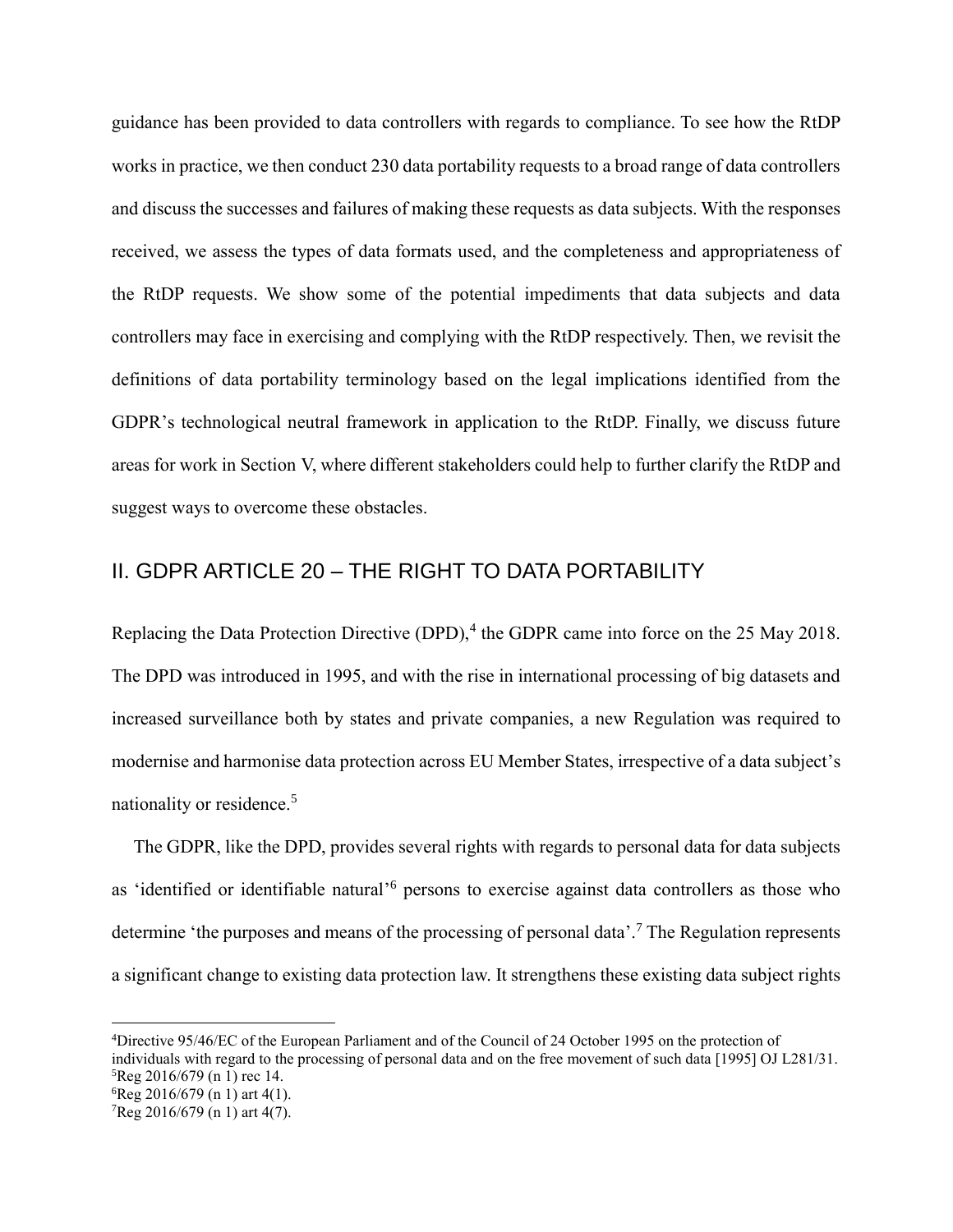by clarifying data controller responsibilities and explaining the rights offered to data subjects. Unlike the DPD, data controllers' responses to data subject rights requests shall be provided free of charge<sup>8</sup> unless manifestly unfounded or excessive.<sup>9</sup> When exercising the RtDP, data controllers must take appropriate measures to ensure that data subject rights are correctly exercised under Article 12. Additional information about the data subjects may be asked to enable their identification if there is reasonable doubt about their identity.<sup>10</sup> When further information and proof of identity is received, data controllers cannot refuse to act upon the data subject's request.<sup>11</sup> Once confirmed, the data controller has up to one month, or up to three months if the complexity and number of requests are significant, to provide information and must do so without undue delay.<sup>12</sup>

While some rights in the GDPR already existed under the DPD, such as the right to access and the right to rectify data, the Regulation also introduces one new right and the focus of this paper, Article 20's RtDP. This right aims to allow data subjects to obtain and reuse their personal data for their own purposes across different services.

Article 20, with the parts important for our understanding of the practical application of the RtDP highlighted, states:

1. The data subject shall have the **right to receive** the personal data concerning him or her, which he or she has **provided to a controller**, in a **structured, commonly used and machine-readable format** and have the right to transmit those data to another controller without hindrance from the controller to which the personal data have been provided, where:

<sup>8</sup>Reg 2016/679 (n 1) art 12(5).

 $^{9}$ Reg 2016/679 (n 1) art 12(2).

<sup>10</sup>Reg 2016/679 (n 1) art 12(6).

 $11$ Reg 2016/679 (n 1) art 12(2).

 ${}^{12}$ Reg 2016/679 (n 1) art 12(3).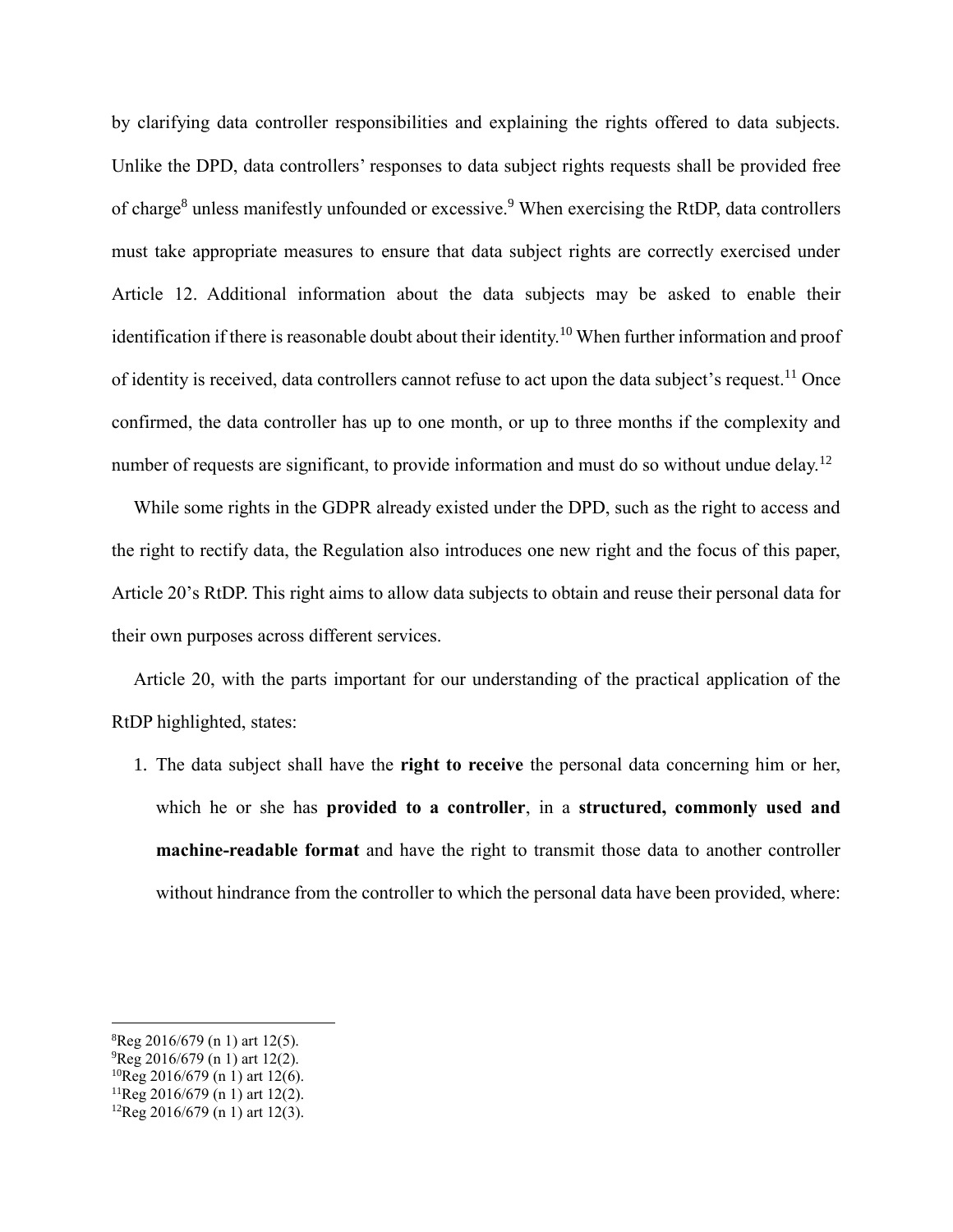- (a) the processing is based on **consent** pursuant to point (a) of Article 6(1) or point (a) of Article 9(2) or on a **contract** pursuant to point (b) of Article 6(1); and
- (b) the processing is carried out by **automated means**.
- 2. In exercising his or her right to data portability pursuant to paragraph 1, the data subject shall have the **right to have the personal data transmitted directly from one controller to another, where technically feasible**.
- 3. The exercise of the right referred to in paragraph 1 of this Article shall be without prejudice to Article 17. That right shall not apply to processing necessary for the performance of a task carried out in the public interest or in the exercise of official authority vested in the controller.
- 4. The right referred to in paragraph 1 shall not adversely affect the rights and freedoms of others.

The RtDP offers data subjects 'the right to receive the personal data concerning him or her' and 'the right to have the personal data transmitted directly from one controller to another, where technically feasible' under GDPR Article 20(1) and Article 20(2) respectively. Under the RtDP, data subjects can only receive personal data 'which he or she has provided to a controller'<sup>13</sup> where the processing is based on consent or by contract<sup>14</sup> and is carried out by automated means.<sup>15</sup>

The RtDP is particularly interesting to study as it relates to different aspects of technology while attempting to remain technologically neutral.<sup>16</sup> As a whole, the GDPR does not depend on the

 $13$ Reg 2016/679 (n 1) art 20(1).

 $14$ Reg 2016/679 (n 1) art 20(1)(a).

<sup>&</sup>lt;sup>15</sup>Reg 2016/679 (n 1) art 20(1)(b).

 $^{16}$ Reg 2016/679 (n 1) rec 15.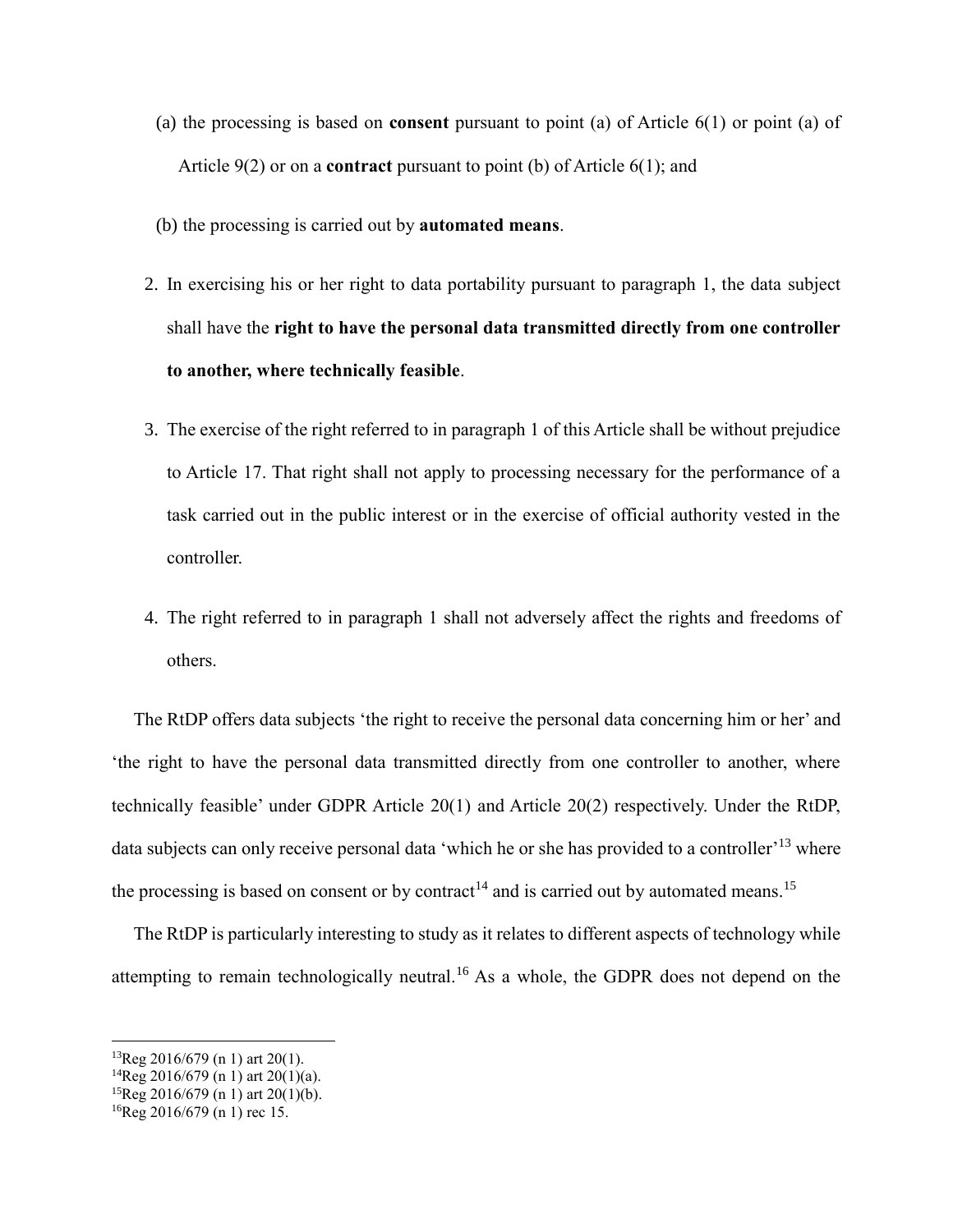techniques used.<sup>17</sup> In the context of data portability, however, certain technologies, such as for processing and extracting data, converting such data to specific file formats, and transporting RtDP responses back to data subjects, may be required for its implementation. Given both the introduction of the GDPR and, as a result, Article 20, the RtDP therefore makes for a timely case study for exploring whether new technology is needed to fully exercise these new powers.

## *Implementing the RtDP*

The requirements of EU data protection law are laid out in the GDPR itself, but additional guidance is provided through Data Protection Authorities (DPAs), either by the EU-wide Article 29 Data Protection Working Party (A29WP), now replaced by the new European Data Protection Board (EDPB), or by individual Member States through regulators such as the UK's Information Commissioner's Office (ICO). While only the Regulation alone is a binding legislative act, the guidance produced by DPAs plays a key role. Any guidance produced by authorities can be referred to during enforcement.<sup>18</sup>

The A29WP did not and the GDPR does not prescribe how the implementation of the RtDP should be achieved. The A29WP did, however, describe which data should be included in response to a portability request. The A29WP's guidelines on data portability clarified the main elements of data portability, when the RtDP applies, and how portable data must be provided.<sup>19</sup> This was endorsed by the EDPB when the GDPR came into force on the 25 May 2018.<sup>20</sup> The term 'provided' in Article 20 was interpreted broadly by the A29WP to include data actively and knowingly

 $17$ Reg 2016/679 (n 1) rec 15.

<sup>&</sup>lt;sup>18</sup>Commission, 'Communication from the Commission to the European Parliament and the Council: Stronger protection, new opportunities - Commission guidance on the direct application of the General Data Protection Regulation as of 25 May 2018' COM(2018) 43.

<sup>&</sup>lt;sup>19</sup>Article 29 Data Protection Working Party, 'Guidelines on the right to data portability' (WP 242 rev.01, 2017).

<sup>&</sup>lt;sup>20</sup> European Data Protection Board, 'Endorsement of GDPR WP29 guidelines by the EDPB' (Endorsement 1/2018).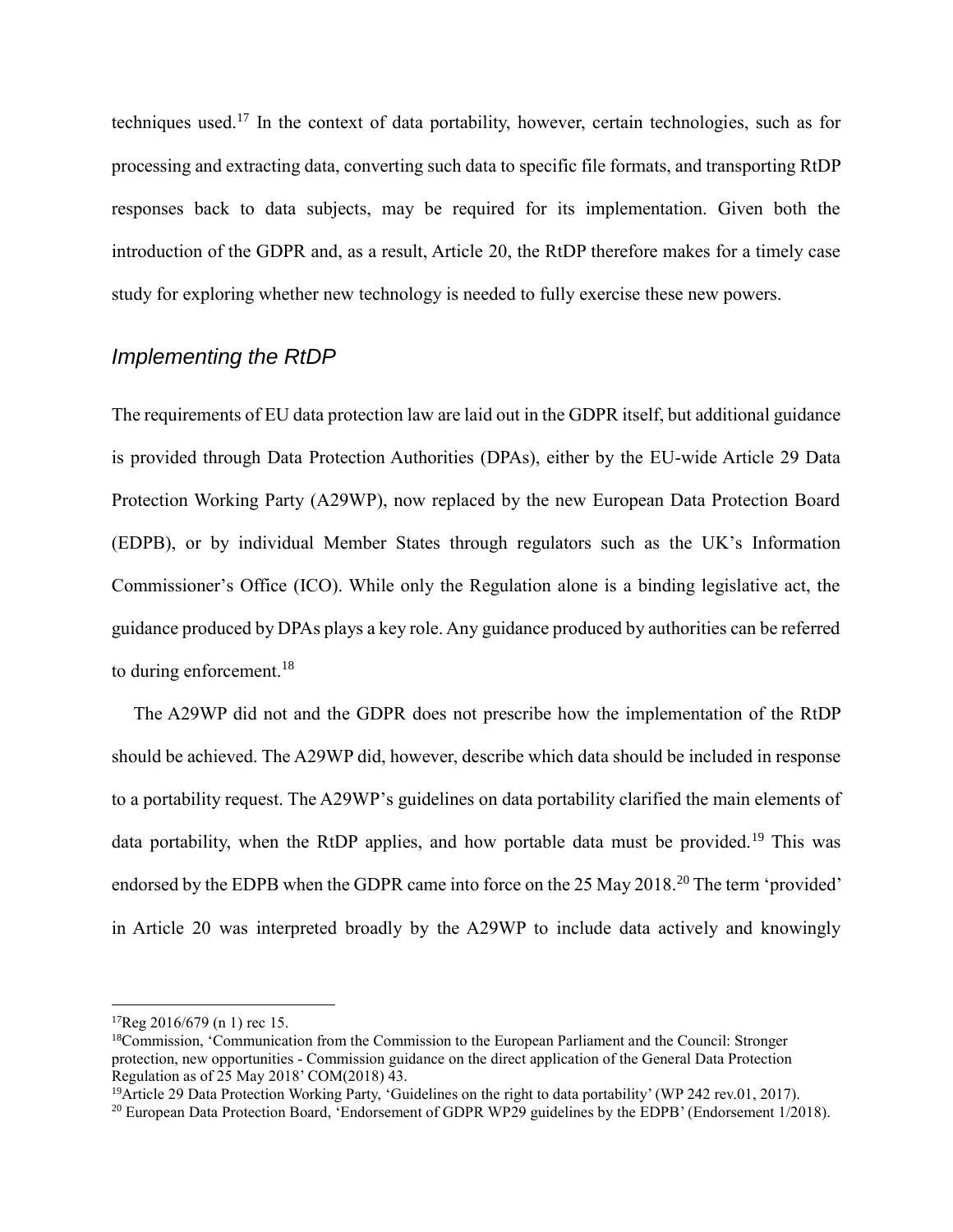provided by the data subject as well as data gathered by virtue of the use of the data controller's service or servicing device.<sup>21</sup> Notably, this does not include data inferred or derived after analysis.<sup>22</sup> In the UK, the ICO provides guidance on what kinds of data the RtDP relates to, how data subjects should ask data controllers for their portable data, when a portability request should be made, and how concerns about the methods in which data controllers have handled personal data can be made.<sup>23</sup> For data controllers and organisations, the ICO also clarifies their responsibilities and limits with regards to secure transmission, the transmission of personal data to another controller, how to respond to data portability requests, and how to comply with them.<sup>24</sup>

Given that the GDPR itself does not define Article 20's 'structured, commonly used and machine-readable format',<sup>25</sup> the A29WP clarified that the terms 'are a set of minimal requirements that should facilitate the interoperability of the data format provided by the data controller.<sup>26</sup> Only 'machine-readable' is formally defined by the EU as a 'file format structured so that software applications can easily identify, recognize and extract specific data, including individual statements of fact, and their internal structure.<sup>27</sup> Within the UK's data protection enforcement regime, the ICO explains these terms with reference to the Open Data Handbook. 'Structured data' is 'data where the structural relation between elements is explicit in the way the data is stored on a computer disk.<sup>28</sup> Thus, a structured format is one from which software can extract specific and known

1

<sup>27</sup>Directive 2013/37/EU of the European Parliament and of the Council of 26 June 2013 amending Directive 2003/98/EC on the re-use of public sector information Text with EEA relevance [2013] OJ L175/1, rec 21.

<sup>&</sup>lt;sup>21</sup> Article 29 Data Protection Working Party (n 19) 8.

<sup>&</sup>lt;sup>22</sup>Article 29 Data Protection Working Party (n 19) 9.

<sup>&</sup>lt;sup>23</sup>Information Commissioner's Office, 'Your right to data portability' (9 October 2018) [https://ico.org.uk/your-data](https://ico.org.uk/your-data-matters/your-right-to-data-portability/)[matters/your-right-to-data-portability/](https://ico.org.uk/your-data-matters/your-right-to-data-portability/) accessed 25 January 2019.

<sup>24</sup>Information Commissioner's Office, 'Right to data portability for organisations' (4 January 2019) [https://ico.org.uk/for-organisations/guide-to-the-general-data-protection-regulation-gdpr/individual-rights/right-to](https://ico.org.uk/for-organisations/guide-to-the-general-data-protection-regulation-gdpr/individual-rights/right-to-data-portability/)[data-portability/](https://ico.org.uk/for-organisations/guide-to-the-general-data-protection-regulation-gdpr/individual-rights/right-to-data-portability/) accessed 25 January 2019.

 ${}^{25}$ Reg 2016/679 (n 1) art 20(1).

<sup>26</sup>Article 29 Data Protection Working Party (n 19) 13.

<sup>&</sup>lt;sup>28</sup>Open Data Handbook (2018) <https://opendatahandbook.org/glossary/en/terms/structured-data/> accessed 25 January 2019.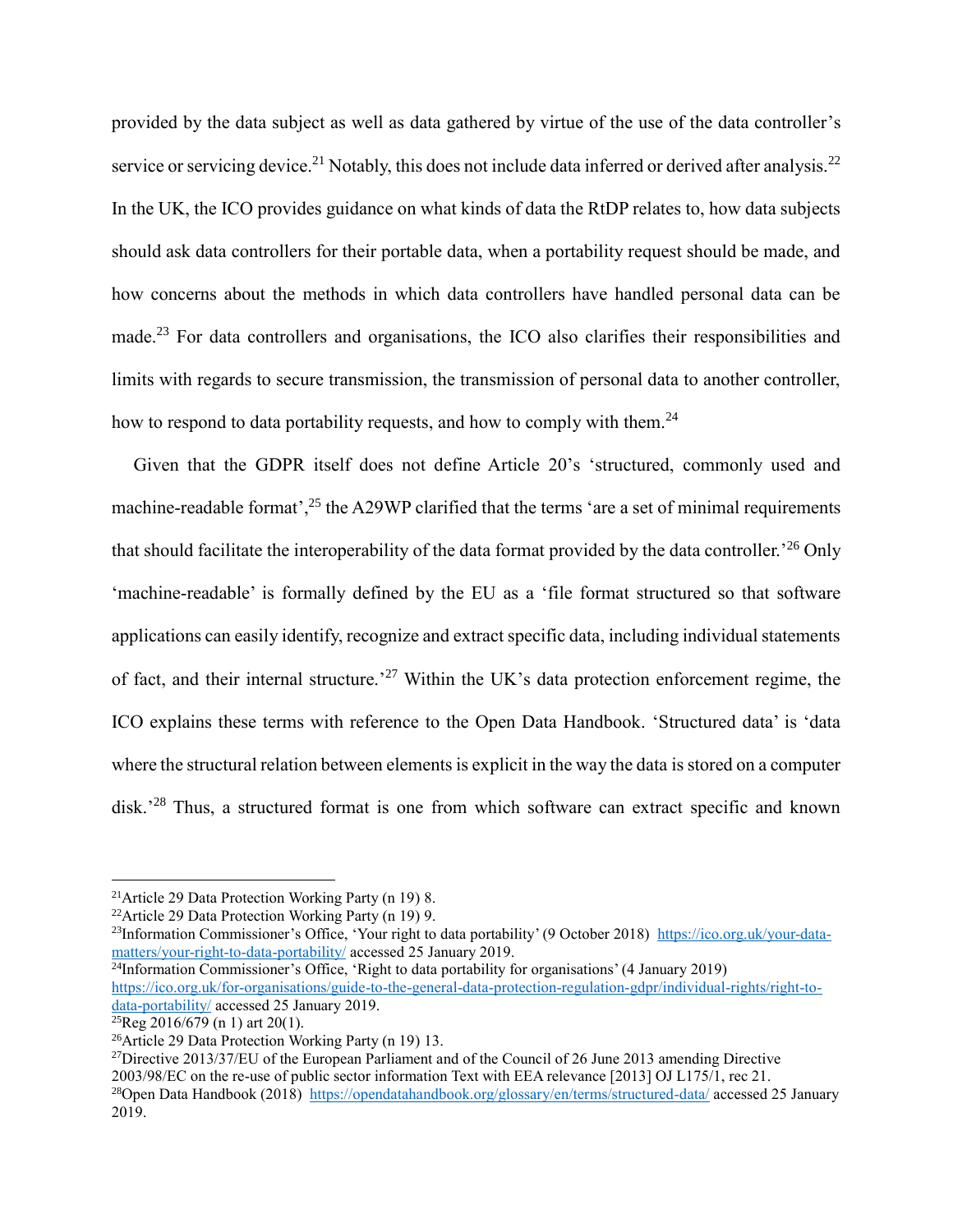elements of data. 'Commonly used' is described as 'widely-used and well-established'.<sup>29</sup> 'Machine-readable' is 'data in a data format that can be automatically read and processed by a computer, such as Comma Separated Values (CSV), JavaScript Object Notation (JSON), Extensible Markup Language (XML), etc. Machine-readable data must be structured data.<sup>30</sup> While there is no legal requirement for specific formats, the ICO suggests that CSV, XML, and JSON files are acceptable.<sup>31</sup> A CSV file is a 'standard format for spreadsheet data. Data is represented in a plain text file, with each data row on a new line and commas separating the values on each row. As a very simple open format it is easy to consume and is widely used for publishing open data.<sup>32</sup> This differs from the definition provided by the Open Data Handbook, which focuses on defining the format as one where the structure of the file must be respected and documentation of individual fields are accurate to ensure that data in CSV files are useful.<sup>33</sup> An XML file is defined as a 'simple and powerful standard for representing structured data<sup>34</sup> by the ICO and is a file format that 'allows developers to write parts of the documentation in with the data without interfering with the reading of them.'<sup>35</sup> A JSON file is a:

simple but powerful format for data. It can describe complex data structures, is highly machinereadable as well as reasonably human-readable, and is independent of platform and programming language, and is therefore a popular format for data interchange between programs and systems.<sup>36</sup>

<sup>29</sup>Information Commissioner's Office, 'Your right to data portability' (n 22).

<sup>30</sup>Open Data Handbook (2018) <https://opendatahandbook.org/glossary/en/terms/machine-readable/> accessed 25 January 2019.

<sup>31</sup>Information Commissioner's Office, 'Guide to the General Data Protection Regulation (GDPR)' (22 January 2019) <https://ico.org.uk/for-organisations/guide-to-the-general-data-protection-regulation-gdpr/> accessed 25 January 2019.  $32$ Information Commissioner's Office, 'Your right to data portability' (n 22).

<sup>33</sup>Open Data Handbook (2018) [http://opendatahandbook.org/guide/en/appendices/file-formats//#comma-separated](http://opendatahandbook.org/guide/en/appendices/file-formats/#comma-separated-files)[files](http://opendatahandbook.org/guide/en/appendices/file-formats/#comma-separated-files) accessed 25 January 2019.

 $\frac{34}{10}$ Information Commissioner's Office, 'Your right to data portability' (n 22).

<sup>35</sup>Open Data Handbook (2018) [http://opendatahandbook.org/guide/en/appendices/file-formats//#xml](http://opendatahandbook.org/guide/en/appendices/file-formats/#xml) accessed 25 January 2019.

<sup>36</sup>Information Commissioner's Office, 'Right to data portability for organisations' (n 23).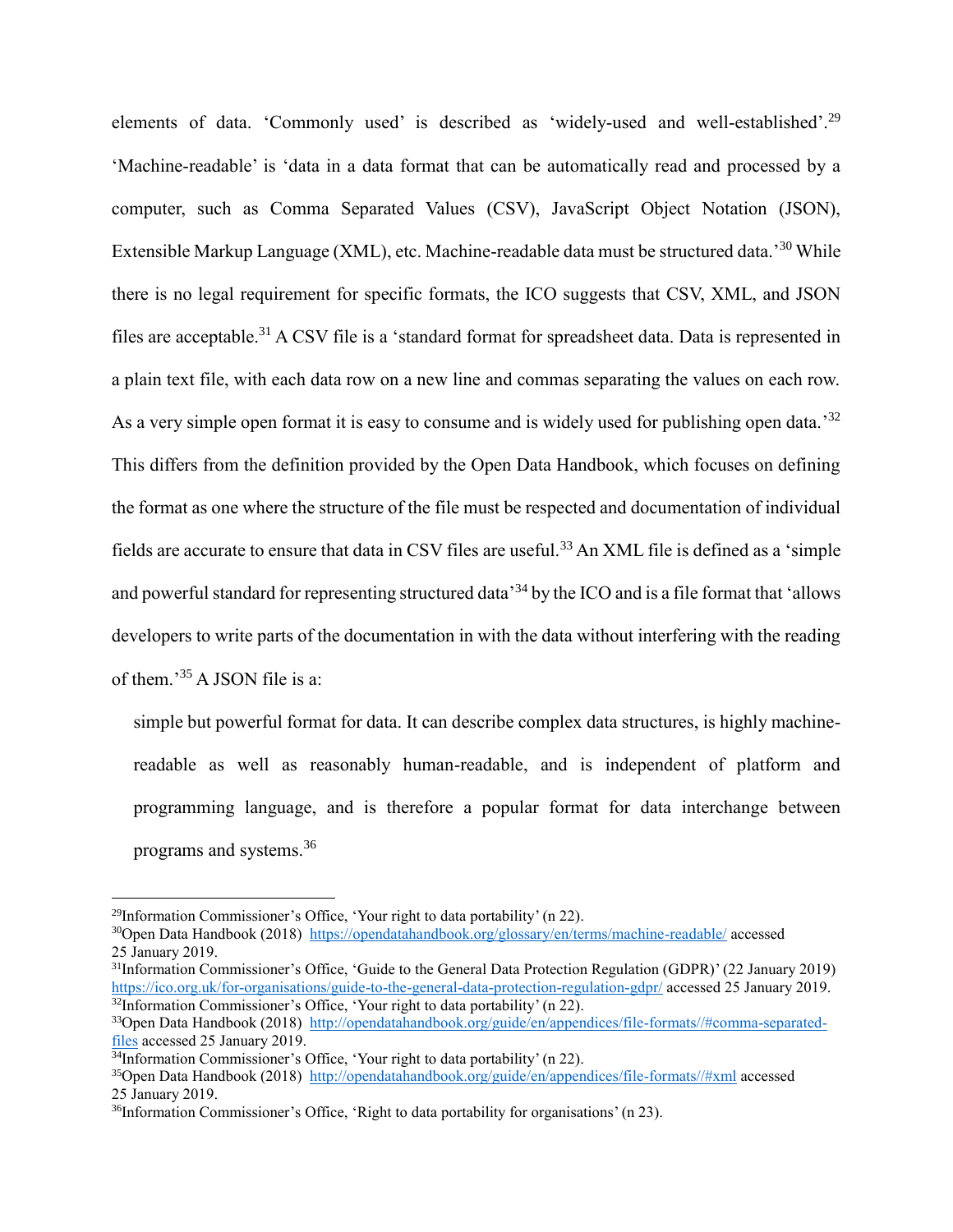The Open Data Handbook describes the file format as 'generally easier for computers to process than others.<sup>37</sup> While the definitions are based on those from open data, RtDP file formats can be open or proprietary and do not necessarily have formal standards. The ICO links to further W3C resources for understanding  $XML^{38}$  and  $ISON^{39}$  files.

Regarding interoperability, Article 20's requirements for structured and machine-readable formats and clearly-defined metadata are important. Despite pressure from lawyers and academics,<sup>40</sup> mandatory interoperability provisions have not been included in the GDPR.<sup>41</sup> The A29WP's guidance clarified that interoperability and the production of interoperable systems are only desired outcomes.<sup>42</sup> The right to receive portable personal data is not the same as making data interoperable across different platforms. While interoperability is not explained in the GDPR, following the EU Decision 2015/2240, interoperability is defined as:

the ability of disparate and diverse organisations to interact towards mutually beneficial and agreed common goals, involving the sharing of information and knowledge between the organisations, through the business processes they support, by means of the exchange of data between their respective ICT systems.<sup>43</sup>

<sup>37</sup>Open Data Handbook (2018) [http://opendatahandbook.org/guide/en/appendices/file-formats//#json](http://opendatahandbook.org/guide/en/appendices/file-formats/#json) accessed 25 January 2019.

<sup>38</sup>W3C (26 November 2008) <http://www.w3.org/TR/2008/REC-xml-20081126/> accessed 25 January 2019. <sup>39</sup>W3C (March 2014) <https://tools.ietf.org/html/rfc7159> accessed 25 January 2019.

<sup>40</sup>Ian Brown and Christopher T Marsden, *Regulating Code* (MIT Press 2013) 42.

<sup>41</sup>Inge Graef, ['Mandating portability and interoperability in online social networks: Regulatory and competition law](https://doi.org/10.1016/j.telpol.2015.04.001)  [issues in the European Union'](https://doi.org/10.1016/j.telpol.2015.04.001) (2015) 39(6) Telecommunications Policy 502 (Special Issue on ITS 2013 Florence) DOI: [10.1016/j.telpol.2015.04.001.](https://doi.org/10.1016/j.telpol.2015.04.001)

<sup>42</sup>Article 29 Data Protection Working Party (n 19) V.

<sup>43</sup>Decision (EU) 2015/2240 of the European Parliament and of the Council of 25 November 2015 establishing a programme on interoperability solutions and common frameworks for European public administrations, businesses and citizens (ISA2 programme) as a means for modernising the public sector [2015] OJ L318/1, Article 2.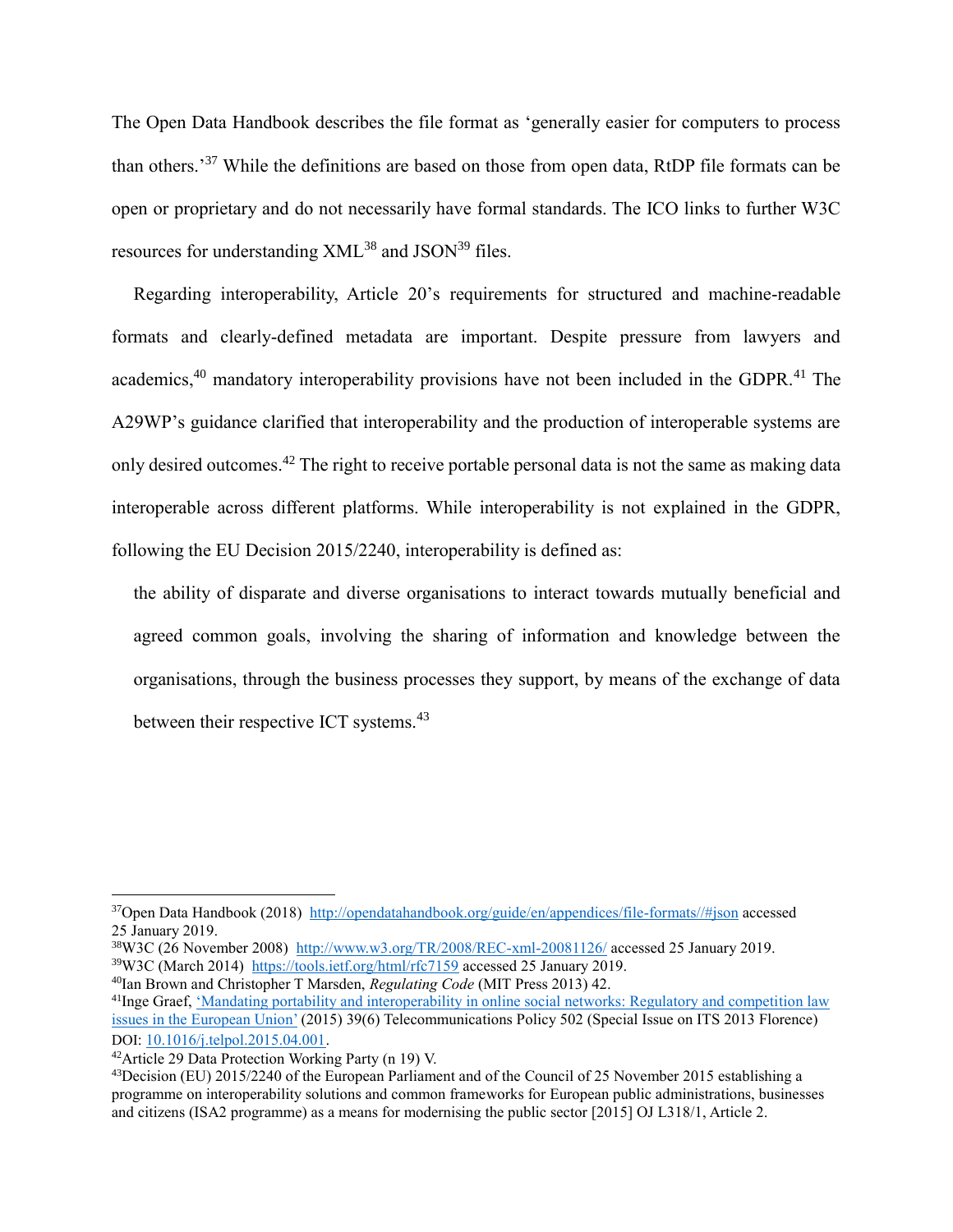#### *Data Portability in Context*

Although data portability is a new GDPR right, the concept itself was explored as early as 2007. Data portability gained traction through the Data Portability Project, an advocacy and evangelism organisation dedicated to 'promoting the adoption and application of data portability' with the belief that data portability enables a borderless experience for people to move easily between network services, reusing data while controlling user privacy.<sup>44</sup> The group became inactive in 2016 but the concept has since developed into legal discourse.

Before the GDPR, data portability was grounded in competition law under Article 102 of the Treaty on the Functioning of the European Union (TFEU) for abuse of dominance and exclusionary conduct<sup>45</sup> as well as the Sherman Act<sup>46</sup> and Clayton Act<sup>47</sup> in the US. With the potential for service providers to 'lock-in' consumers and make it more difficult for them to leave the platform, data portability is seen as a solution allowing users to move from one service to another.<sup>48</sup>

The introduction of data portability in data protection was seen as a way of modernising the law to better protect data subjects' personal data in our new digital realities. Data portability, argues Zanfir, encourages the free development of human personality, where the means to achieve this goal are technical processes directly linked to the protection of informational privacy and assuring fair competition.<sup>49</sup> Lynskey emphasises that the RtDP has normative values in ensuring individual control over personal data.<sup>50</sup> Ursic goes further to suggest that the RtDP could establish control

<u>.</u>

48 European Commission, ['Privacy Platform event: Competition and Privacy in Markets of Data'](http://europa.eu/rapid/press-release_SPEECH-12-860_en.htm) (Joaquń Almunia,26 November 2012) [http://europa.eu/rapid/press-releaseSPEECH-12-860en.htm](http://europa.eu/rapid/press-release_SPEECH-12-860_en.htm) accessed 25 January 2019. <sup>49</sup>Gabriela Zanfir, ['The right to Data portability in the context of the EU data protection reform'](https://doi.org/10.1093/idpl/ips009) (2012) 2(3) International Data Privacy Law 149 DOI: [10.1093/idpl/ips009.](https://doi.org/10.1093/idpl/ips009)

<sup>44</sup>Data Portability Project (2016) [https://www.dataportability.org](https://www.dataportability.org/) accessed 25 January 2019.

<sup>45</sup>Consolidated version of the Treaty on the Functioning of the European Union [2012] OJ C326/47 (TFEU).

<sup>46</sup> 'An act to protect trade and commerce against unlawful restraints and monopolies (Sherman Antitrust Act of 1890) 26 Stat 209' [1890] 51st United States Congress.

<sup>&</sup>lt;sup>47</sup> Clayton Antitrust Act of 1914 38 Stat 730' [1914] 63rd United States Congress.

<sup>50</sup>Orla Lynskey, 'Aligning data protection rights with competition law remedies? The GDPR right to data portability.' [2017] European Law Journal.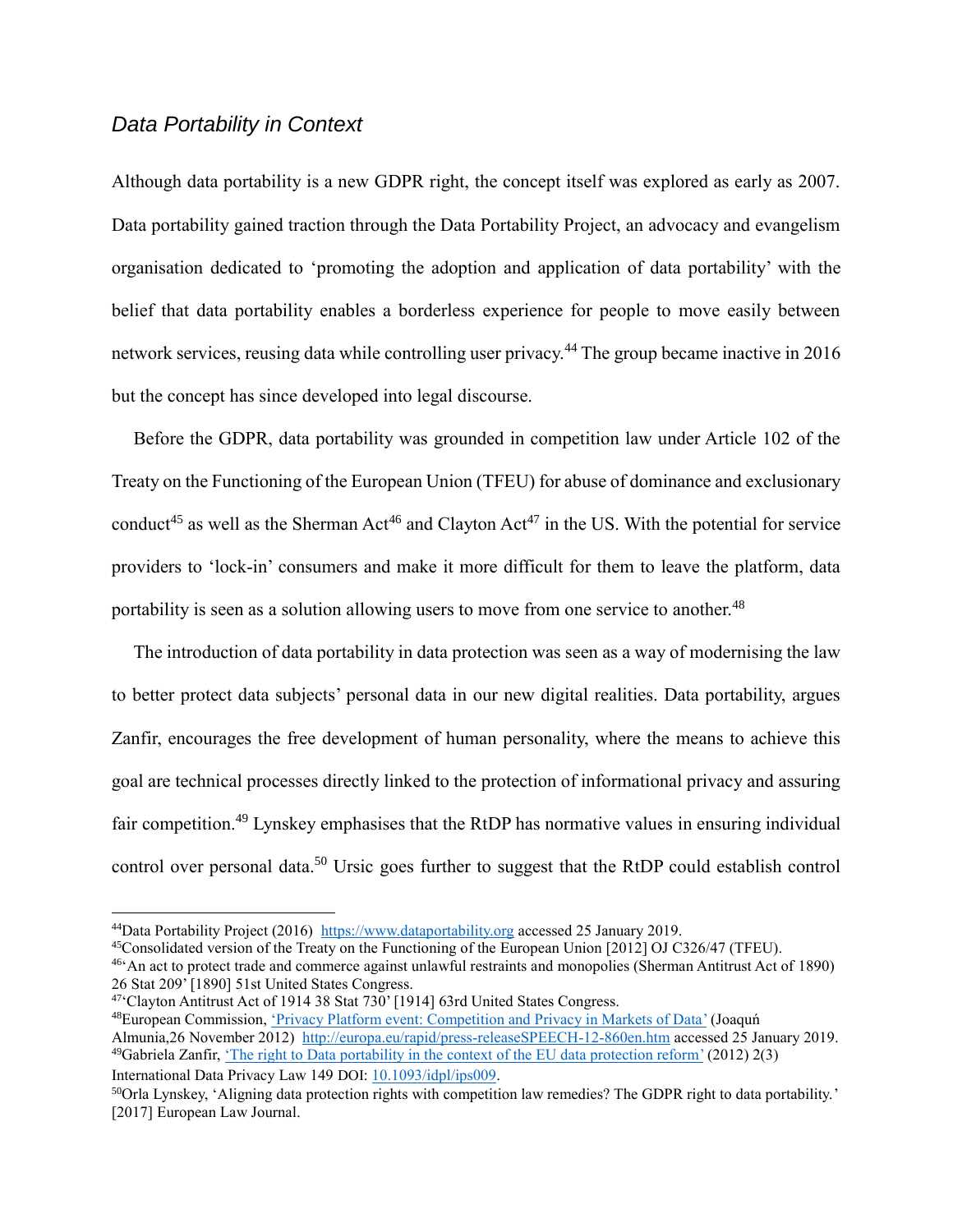over personal data transfers, enable (re)use of personal data, enable better understanding of data flows, and allow free development of personality and facilitate equality.<sup>51</sup> To avoid adverse effects on competition and innovation, Engels argues that the nuances of platform market characteristics should be considered during the enforcement and interpretation of Article 20 to prevent barriers to the development of new digital business models.<sup>52</sup> Specifically to data portability as a right, Graef et al. consider how the RtDP clashes with competition law and consumer protection law where data portability is seen as a duty and a form of property-like control respectively.<sup>53</sup>

Data portability has benefits beyond data protection alone. McCown and Nelson suggested mechanisms for using the Facebook API, browser extension archiving frameworks, and third party web archivers to extract personal data to break away from the 'walled garden'.<sup>54</sup> Bojars et al. argue that implementing data portability for social networks using Semantic Web technology is technically feasible and comes at almost zero-cost for developers.<sup>55</sup> Beyond advantages for data subjects, Van der Auwermeulen argues that there is also an economic interest for providers to offer data portability.<sup>56</sup> The possibility for portable data encourages data subjects as users to put more of their personal data onto platforms with the trust that they can transmit them later. With Information Technology design considerations, technical and organisation safeguards in personal management

<sup>&</sup>lt;sup>51</sup>Helena Ursic, <u>'Unfolding the New-Born Right to Data Portability: Four Gateways to Data Subject Control' (2018)</u> 15(1) SCRIPT-ed 42 DOI: [10.2966/scrip.150118.42.](https://doi.org/10.2966/scrip.150118.42)

<sup>52</sup>Barbara Engels, ['Data portability among online platforms'](https://doi.org/10.14763/2016.2.408) (2016) 5(2) Internet Policy Review DOI: [10.14763/2016.2.408.](https://doi.org/10.14763/2016.2.408)

<sup>&</sup>lt;sup>53</sup>Inge Graef, Damian Clifford, and Peggy Valcke, 'Fairness and enforcement: bridging competition, data protection, [and consumer law'](https://doi.org/10.1093/idpl/ipy013) (2018) 8(3) International Data Privacy Law 200 DOI: [10.1093/idpl/ipy013.](https://doi.org/10.1093/idpl/ipy013)

<sup>54</sup>Frank McCown and Michael L Nelson, ['What happens when facebook is gone?'](https://doi.org/10.1145/1555400.1555440) (JCDL '09: 9th ACM/IEEE-CS joint conference on Digital libraries, Austin, 2009) DOI: [10.1145/1555400.1555440.](https://doi.org/10.1145/1555400.1555440)

<sup>55</sup>Uldis Bojars and others, 'Social Networks and Data Portability using Semantic Web technologies' (2nd Workshop on Social Aspects of the Web,2008).

<sup>&</sup>lt;sup>56</sup>Barbara Van der Auwermeulen, 'How to attribute the right to data portability in Europe: A comparative analysis of [legislations'](https://doi.org/10.1016/j.clsr.2016.11.012) (2017) 33(1) Computer Law & Security Review 57 DOI: [10.1016/j.clsr.2016.11.012.](https://doi.org/10.1016/j.clsr.2016.11.012)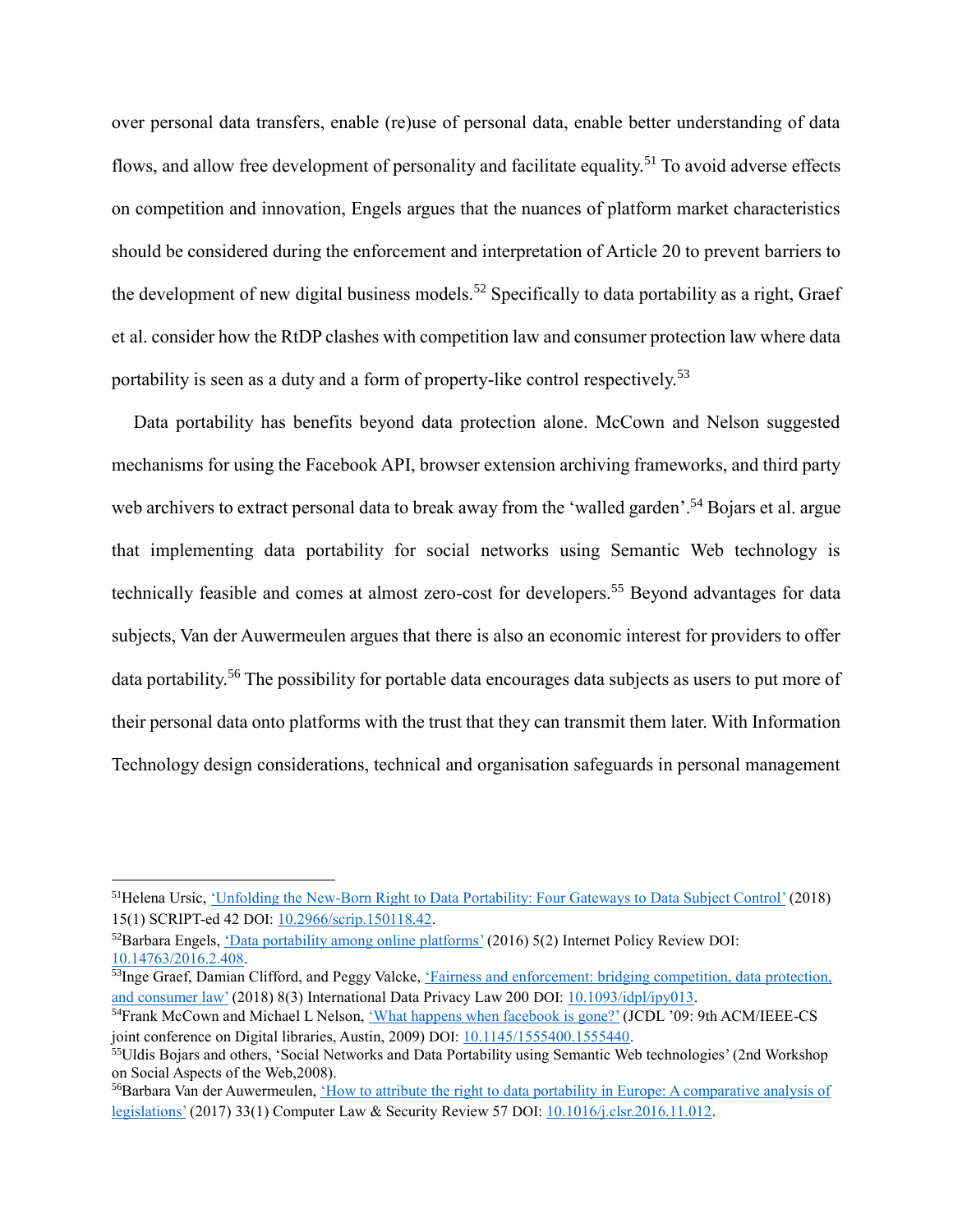systems can be developed, allowing users to better understand how their data is used and maintain agency of their online presence.<sup>57</sup>

As international data and information transfers become the norm with frameworks such as the EU–US Privacy Shield,<sup>58</sup> data portability has become a global necessity where personal data is often collected, processed, and stored across borders. Making data portable has the potential to significantly empower individuals living in data-driven societies <sup>59</sup> that prioritise collecting and exploiting personal data at the expense of our data protection, privacy, and fundamental freedoms. As a result, while this paper focuses on the RtDP in the UK context given the geographical location of the authors, other jurisdictions and jurisprudence are considered. With data portability increasingly seen as a mechanism for ensuring greater control of data subjects' personal data, more jurisdictions are considering it in their jurisprudence. In Australia, the proposed Consumer Data Right, put forward by the Australian Productivity Commission, is broader than the RtDP as it covers data that is not strictly personal and extends beyond data provided by the data subject, regardless of the basis for the initial data collection.<sup>60</sup> The new California Consumer Privacy Act (CCPA) of 2018 also introduces data portability to the USA. Although the CCPA is similar to GDPR's Article 20, its remit is broader with less precise technical requirements. The CCPA states that where a:

business that receives a verifiable consumer request from a consumer to access personal information shall promptly take steps to disclose and deliver, free of charge to the consumer, the personal information required … may be delivered by mail or electronically, and if provided

<sup>57</sup>Lachlan Urquhart, Neelima Sailaja, and Derek McAuley, <u>'Realising the right to data portability for the domestic</u> [Internet of things'](https://doi.org/10.1007/s00779-017-1069-2) (2018) 22(2) Personal and Ubiquitous Computing 317 DOI: [10.1007/s00779-017-1069-2.](https://doi.org/10.1007/s00779-017-1069-2) <sup>58</sup>Commission Implementing Decision (EU) 2016/1250 of 12 July 2016 pursuant to Directive 95/46/EC of the European Parliament and of the Council on the adequacy of the protection provided by the EU-US Privacy Shield [2016] OJ L4176/1.

<sup>59</sup>Alex Pentland, 'The Data-Driven Society' (2015) 309 Scientific American 78.

<sup>60</sup>Samson Yoseph Esayas and Angela Daly, 'The Proposed Australian Consumer Data Right: A European Comparison' (2018) 3(2) European Competition and Regulatory Law Review 57.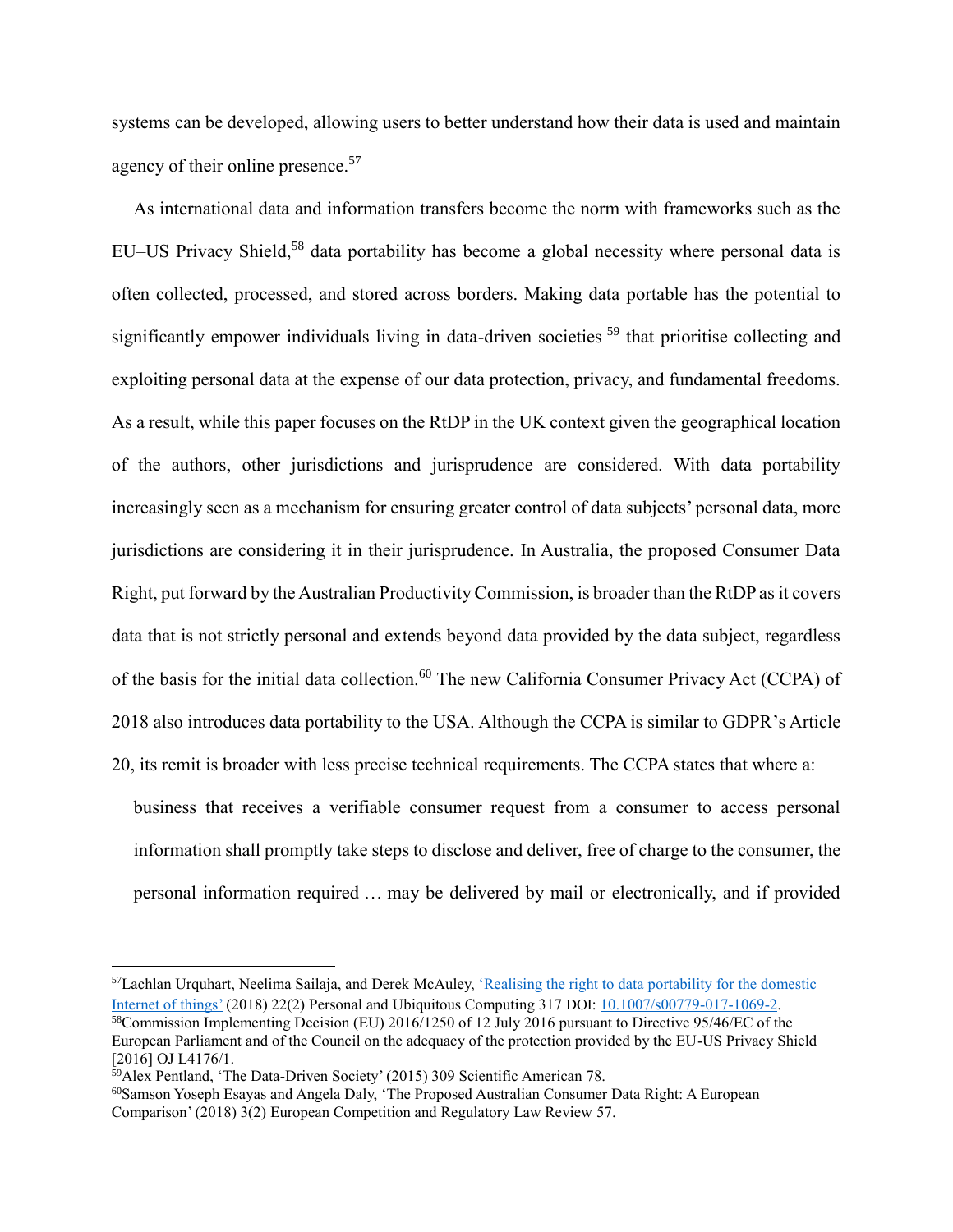electronically, the information shall be in a portable and, to the extent technically feasible, in a readily useable format that allows the consumer to transmit this information to another entity without hindrance.<sup>61</sup>

#### *Exercising Data Subject Rights*

As a new right, data portability has yet to be tried and tested empirically. In order to understand data portability within the GDPR, data protection needs to be contextualised under the repealed legislation. Prior to the GDPR, the DPD's Right of Access  $(RoA)^{62}$  was the primary way that data subjects could exercise their rights for protecting the processing of their personal data. While it was a noble goal, compliance and enforcement have been found to be weak.

In exercising the RoA, different Member States had different ways of implementing the right. Norris et al. conducted extensive research on CCTV footage to assess the similarities and differences of exercising the RoA across Europe.<sup>63</sup> First assessing compliance, data subjects were unable to exercise their rights because responses invoked incorrect or inaccurate legal regulations that restricted data controllers' disclosure obligations. Reliance upon incorrect legislative provisions and delayed responses to deny access were recurring practices across Europe.<sup>64</sup> Regarding enforcement, RoA was further complicated by state legislation. As the previous data protection legislation was a directive and not automatically applied into national law, exercising the same right for the same situation could differ between EU countries. This placed significant burden on Member States and DPAs to establish their own enforcement procedures. 36% of data

<sup>&</sup>lt;sup>61</sup>'The California Consumer Privacy Act of 2018 Assembly Bill 375' [2018] California Legislative Information. <sup>62</sup>Dir 95/46/EC (n 4) art 12.

<sup>63</sup>Clive Norris and others (eds), *[The Unaccountable State of Surveillance](https://doi.org/10.1007/978-3-319-47573-8)* (vol 34, Springer International Publishing 2017) DOI: [10.1007/978-3-319-47573-8.](https://doi.org/10.1007/978-3-319-47573-8)

 $64$ Norris and others (n 61) 429.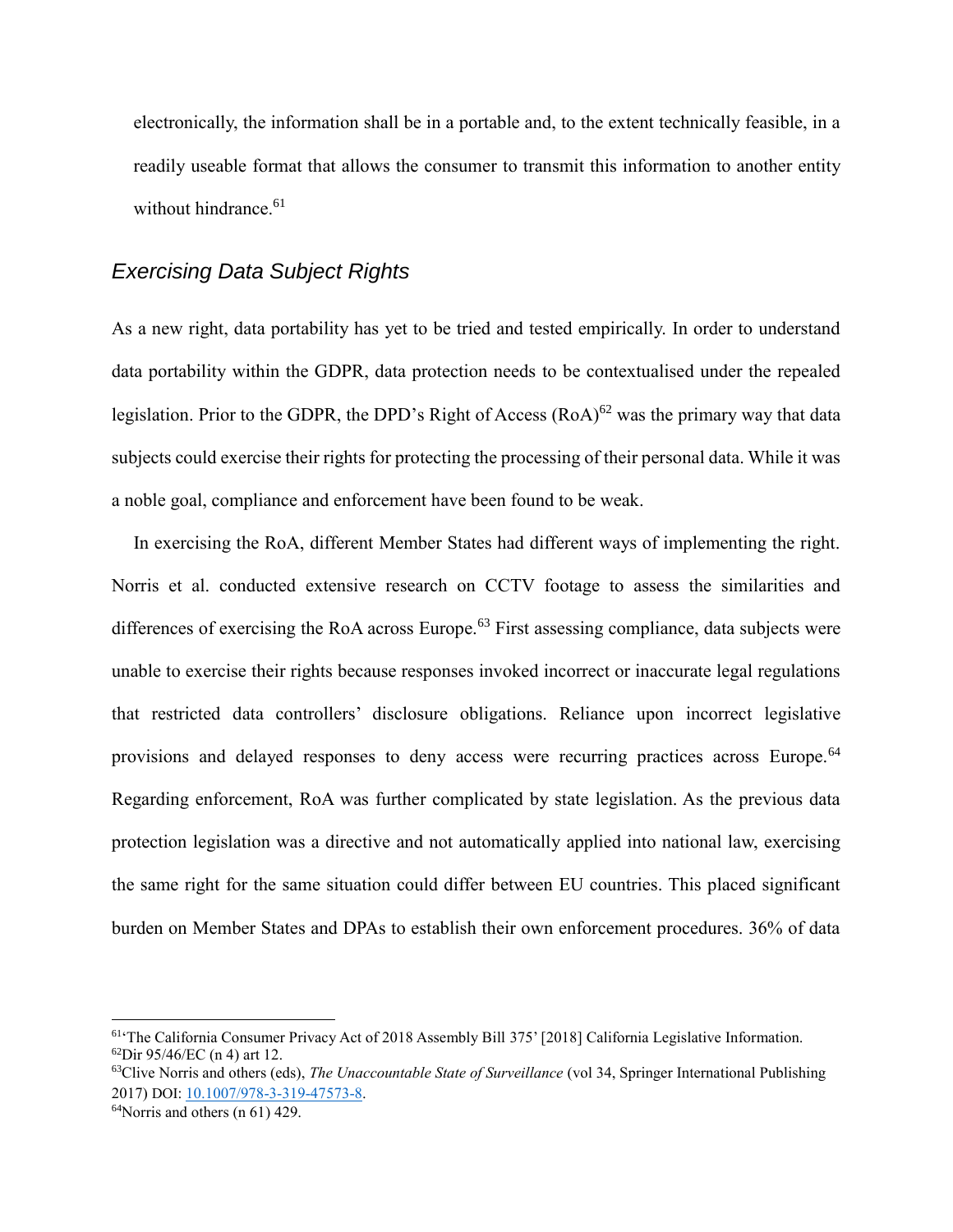protection complaints remained unresolved, ranging from 100% resolution in the UK to none in Austria, Hungary, and Slovakia.<sup>65</sup> The cost for filing complaints also differed.<sup>66</sup>

Studies on compliance within data protection frameworks found that data controllers had different attitudes towards what was sufficient. Conducting empirical research a year before the GDPR's implementation, Ausloos and Dewitte found that out of 66 data controllers, only 53% of privacy policies and 22% of responses returned were deemed satisfactory.<sup>67</sup> In another study by Mahieu et al., 106 requests were sent by 7 individuals. 83% of organisations answered to RoA requests, 22% answered subsequent sub-questions, and only 10% identified both the aspect of data collection and which organisations personal data were shared with.<sup>68</sup> Broader research conducted by Kamarinou et al. into the treatment of terms and privacy policies by cloud service providers revealed inconsistencies in detail, lack of transparency about third party storage and processing of personal data, and difficulties for individuals to keep track of changes in the providers' terms and privacy policies.<sup>69</sup> A study of online tracking companies after the GDPR came into force found that in exercising the RoA for 36 companies, only 32 companies (89%) replied within the period defined by law and only 21 (58%) finished the process by the deadline set in the GDPR.<sup>70</sup> Although the authors do not exercise the RtDP, they assess the responses to their RoA requests through the lens of data portability by incorporating it into their analysis without making separate requests. Urban et al. found that most responses were either machine-readable or human-readable. Only one

<sup>65</sup>Norris and others (n 61) 452.

 $66$ Norris and others (n 61) 453.

 $^{67}$ Jef Ausloos and Pierre Dewitte, 'Shattering one-way mirrors — [data subject access rights in practice'](https://doi.org/10.1093/idpl/ipy001) (2018) 8(1) International Data Privacy Law 4 DOI: [10.1093/idpl/ipy001.](https://doi.org/10.1093/idpl/ipy001)

<sup>68</sup>Rene Mahieu, Hadi Asghari, and Michel van Eeten, ['Collectively Exercising the Right of Access: Individual Effort,](https://doi.org/10.2139/ssrn.3107292)  [Societal Effect'](https://doi.org/10.2139/ssrn.3107292) (GigaNet,2017) DOI[: 10.2139/ssrn.3107292.](https://doi.org/10.2139/ssrn.3107292)

<sup>69</sup> Dimitra Kamarinou, Christopher Millard, and W Kuan Hon, 'Cloud privacy: an empirical study of 20 cloud [providers' terms and privacy policies–Part II'](https://doi.org/10.1093/idpl/ipw004) (2016) 6(3) International Data Privacy Law 170 DOI: [10.1093/idpl/ipw004.](https://doi.org/10.1093/idpl/ipw004)

<sup>&</sup>lt;sup>70</sup>Tobias Urban and others, 'The Unwanted Sharing Economy: An Analysis of Cookie Syncing and User Transparency under GDPR' [2018] arXiv:1811.08660.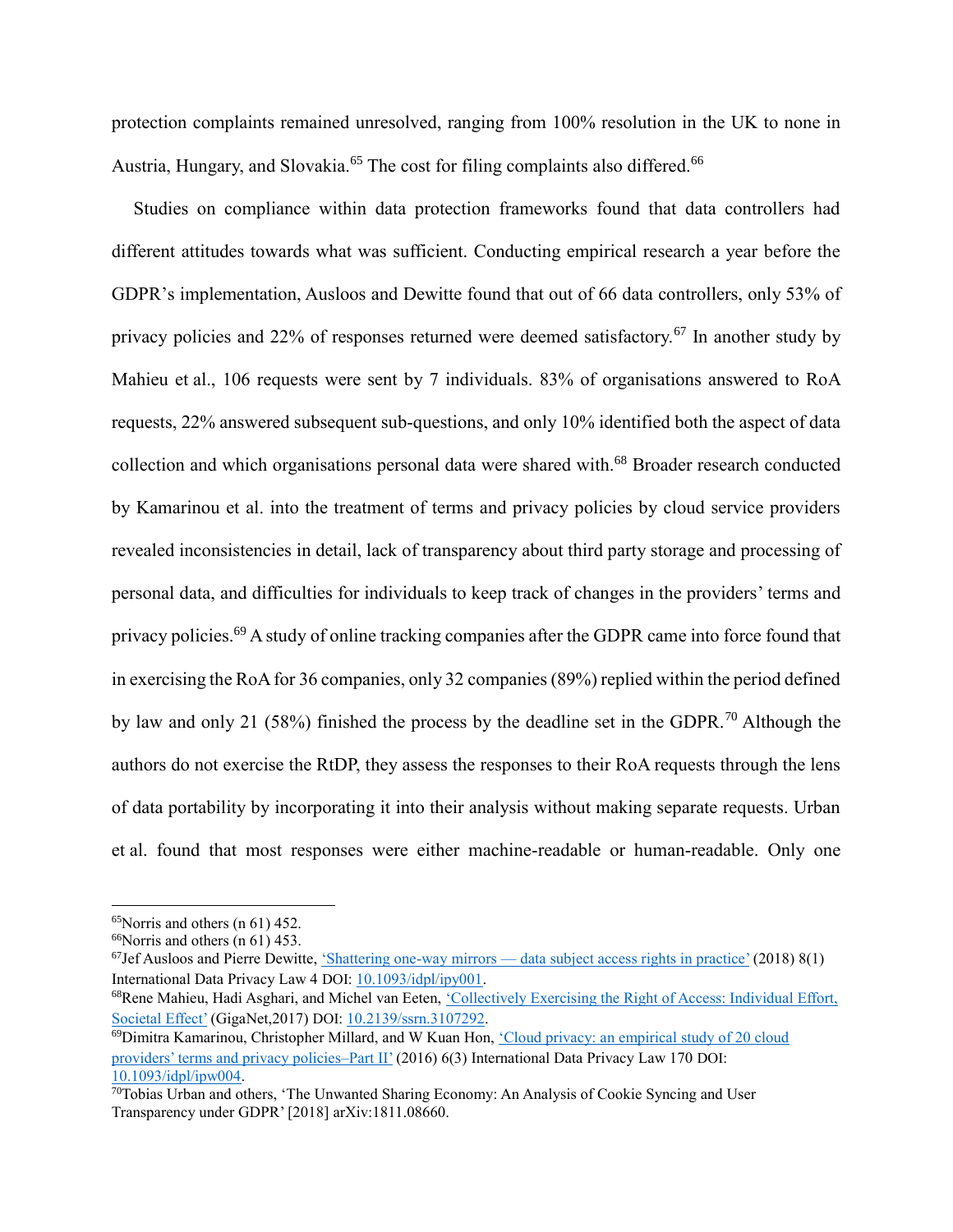response they received back were both. A more recent study by Talend found that 72 (70%) companies out of 103 could not fulfil RoA and RtDP requests within the one month time limit.<sup>71</sup>

Although no empirical research has been specifically done for the RtDP, independent third party tools have been developed that may be useful for exercising data subject rights. When created following GDPR requirements, tools can provide guidance for the rights of data subjects without reading the law. As the tools are developed by third parties, data subjects do not need to self-manage the process. For data controllers, tools do not absolve them of their responsibility to inform data subjects about their rights but can lower the resources dedicated to replying to requests. There may be greater certainty and consistency with the standardisation of responses. Data controllers interact with fewer individuals since all requests will be semi-managed by the tool, bridging the communication gap between data subjects and data controllers. For the RtDP, some tools include Datastreams<sup>72</sup> (a consent manager for data controllers and a data stream manager for data processors), the Data Transfer Project<sup>73</sup> (an open-source, service-to-service platform that facilitates direct portability of user data between cloud services by converting proprietary APIs to and from a small set of standardised data formats, founded by Facebook, Google, Microsoft, and Twitter), Fair&Smart<sup>74</sup> (an application that helps French data subjects claim GDPR rights, regain control of their privacy, and decide who to trust with their personal data, while supporting GDPR compliance and management services for data controllers), My Data Done Right<sup>75</sup> (a project that helps Dutch data subjects exercise the RoA and RtDP), OpenGDPR<sup>76</sup> (an open-source common framework that

<sup>71</sup>Talend (13 September 2018) [https://www.talend.com/about-us/press-releases/the-majority-of-businesses-are](https://www.talend.com/about-us/press-releases/the-majority-of-businesses-are-failing-to-comply-with-gdpr-according-to-new-talend-research/)[failing-to-comply-with-gdpr-according-to-new-talend-research/](https://www.talend.com/about-us/press-releases/the-majority-of-businesses-are-failing-to-comply-with-gdpr-according-to-new-talend-research/) accessed 25 January 2019. <sup>72</sup>Datastreams (2019) <https://www.datastreams.io/> accessed 25 January 2019.

<sup>73</sup>The Data Transfer Project, 'Data Transfer Project' (28 July 2018) <https://datatransferproject.dev/> accessed 24 August 2018.

<sup>74</sup>Fair & Smart (2019) <https://www.fairandsmart.com/> accessed 25 January 2019.

<sup>75</sup>My Data Done Right (2019) <https://mydatadoneright.eu/> accessed 25 January 2019.

<sup>76</sup>OpenGDPR (12 June 2018) <https://github.com/opengdpr/opengdpr> accessed 25 January 2019.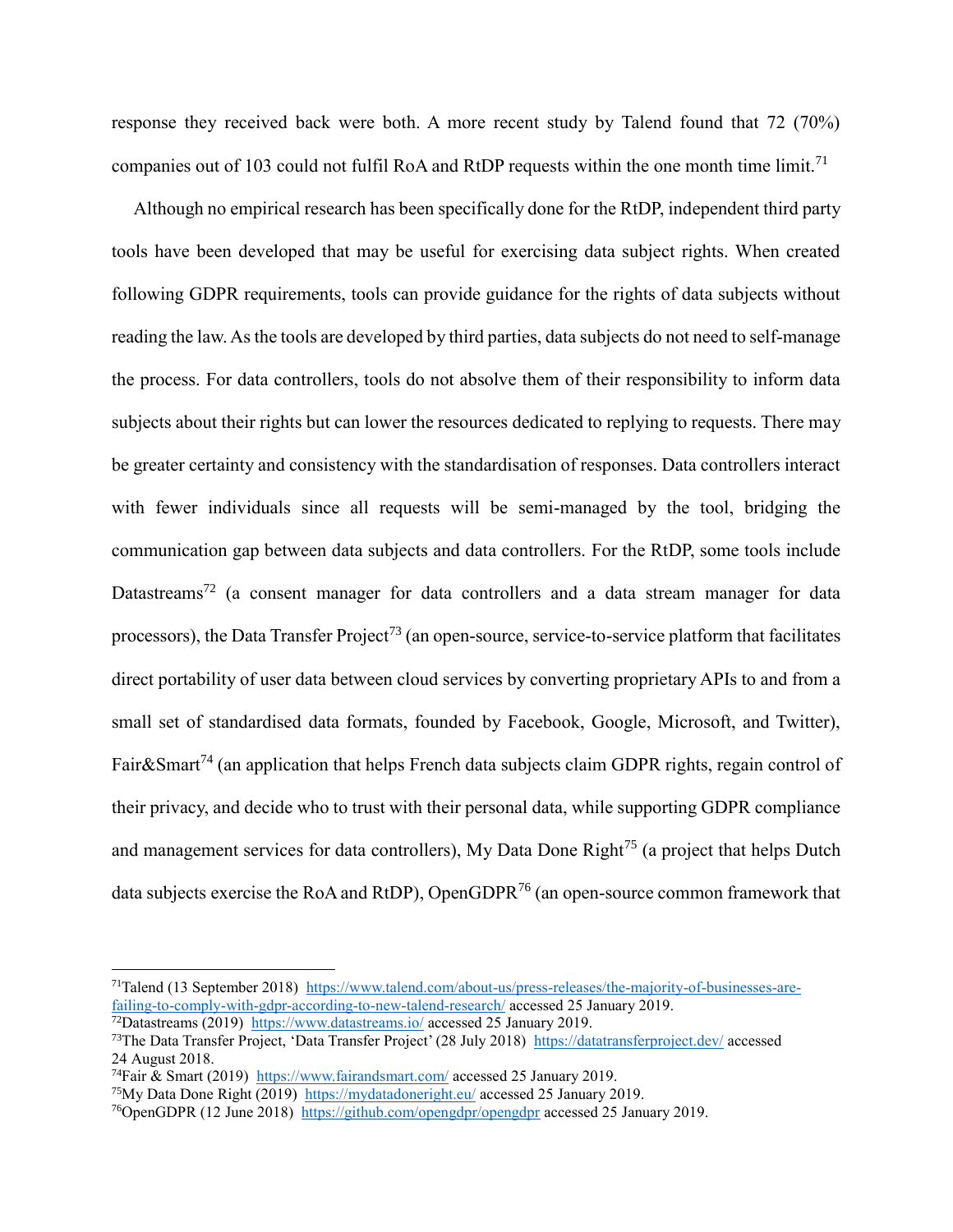has a machine-readable specification, allowing data controllers and data processors to communicate and manage data subject requests in a uniform, scalable, and secure manner), and Port. $\text{im}^{77}$  (an application that provides data controllers with the possibility of connecting applications together, creating GDPR compliant agreements, communicating how personal data is stored to data subjects, and taking control of the data stored). While tools help data subjects and data controllers, there may be downsides to using them for exercising GDPR rights. As none of these tools are certified by GDPR governing bodies,<sup>78</sup> there is no guarantee that using them will help data subjects better exercise their rights or ensure that data controllers are compliant. Some tools charge fees to data subjects and data controllers for what should be a free right under Article 12(5). Although tools may simplify the process, there are many tools on the market, conversely overcomplicating the process for data controllers and data subjects.

#### *Data Portability within the GDPR*

As no empirical work has been done to assess how data portability works in practice, it is unclear how effective the RtDP achieves the GDPR's aim to secure protection for the processing of personal data.

For data subjects as active participants exercising their data protection rights, the RtDP is intended to provide greater agency and control for individuals, particularly for ensuring the free movement of their data. However, there is little assessment of whether this places too much onus on data subjects to right any wrongs when there is discord between different GDPR rights. For example, data subject rights and data protection by design (DPbD) may conflict when exercised and deployed. As a GDPR requirement, DPbD may be restrictive in practice, emphasising privacy-

<sup>77</sup>Port.im (2018) <https://www.port.im/> accessed 25 January 2019.

<sup>78</sup>Reg 2016/679 (n 1) art 42.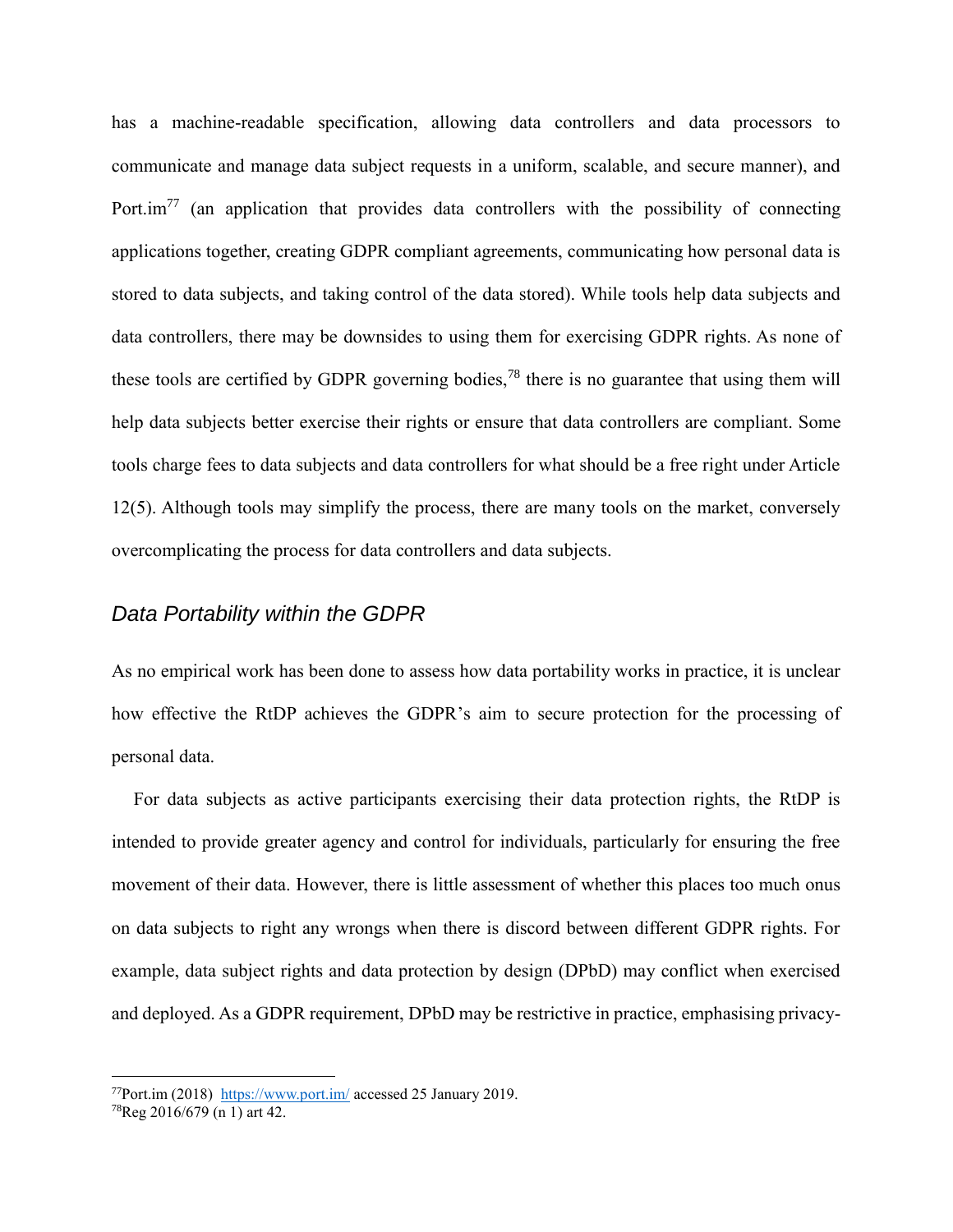as-control over privacy-as-confidentiality when no data protection frameworks guide DPbD employment.<sup>79</sup> The privacy-protective Right to Be Forgotten (RtBF) may override the RtDP as a result of 'multiple linking', where two or more data subjects can be easily linked by same datasets.<sup>80</sup> More generally, it has been argued that the GDPR should not be considered as a one-size-fits-all piece of legislation for technology law. Interaction with other regulatory levers and bodies beyond data protection is necessary for a more holistic understanding of regulating such harms.<sup>81</sup> Additionally, collective responsibility may be considered successful for improving the understanding of GDPR responses.<sup>82</sup> De Hert et al. also consider the possibilities for building interoperable infrastructures enabling data subjects to bridge the gap between specific services.<sup>83</sup>

For data controllers, the GDPR rights offered to data subjects may be considered overly expansive, whereby too much emphasis is placed on data subject rights without considering data controllers' and data processors' responsibilities. The content of the responses themselves may include pre-GDPR information, retroactively requiring data controllers to respond. Referring to the then-draft GDPR, Swire and Lagos argue that data portability may reduce consumer welfare as it places excessive burden on small and medium enterprises by disregarding market power and efficiencies.<sup>84</sup> Security challenges may arise as the complexity of controlling and processing

<sup>80</sup>Wenlong Li[, 'A tale of two rights: exploring the potential conflict between right to data portability and right to be](https://doi.org/10.1093/idpl/ipy007)  [forgotten under the General Data Protection Regulation'](https://doi.org/10.1093/idpl/ipy007) [2018] International Data Privacy Law ipy007 DOI: [10.1093/idpl/ipy007.](https://doi.org/10.1093/idpl/ipy007)

<sup>79</sup>Michael Veale, Reuben Binns, and Jef Ausloos, ['When data protection by design and data subject rights clash'](https://doi.org/10.1093/idpl/ipy002) [2018] International Data Privacy Law DOI[: 10.1093/idpl/ipy002.](https://doi.org/10.1093/idpl/ipy002)

<sup>81</sup>Tristan Henderson, 'Does the GDPR help or hinder fair algorithmic decision-making?' (LLM dissertation, Edinburgh Law School 2017) DOI: [10.2139/ssrn.3140887.](https://doi.org/10.2139/ssrn.3140887)

<sup>82</sup>Mahieu, Asghari, and Eeten (n 67).

<sup>83</sup>Paul De Hert and others, 'The right to data portability in the GDPR: Towards user-centric interoperability of digital [services'](https://doi.org/10.1016/j.clsr.2017.10.003) (2018) 34(2) Computer Law & Security Review 193 DOI: [10.1016/j.clsr.2017.10.003.](https://doi.org/10.1016/j.clsr.2017.10.003)

<sup>84</sup>Peter Swire and Yianni Lagos, 'Why the Right to Data Portability Likely Reduces Consumer Welfare: Antitrust and [Privacy Critique'](https://doi.org/10.2139/ssrn.2159157) (2013) 72(2) Maryland Law Review 335 DOI[: 10.2139/ssrn.2159157.](https://doi.org/10.2139/ssrn.2159157)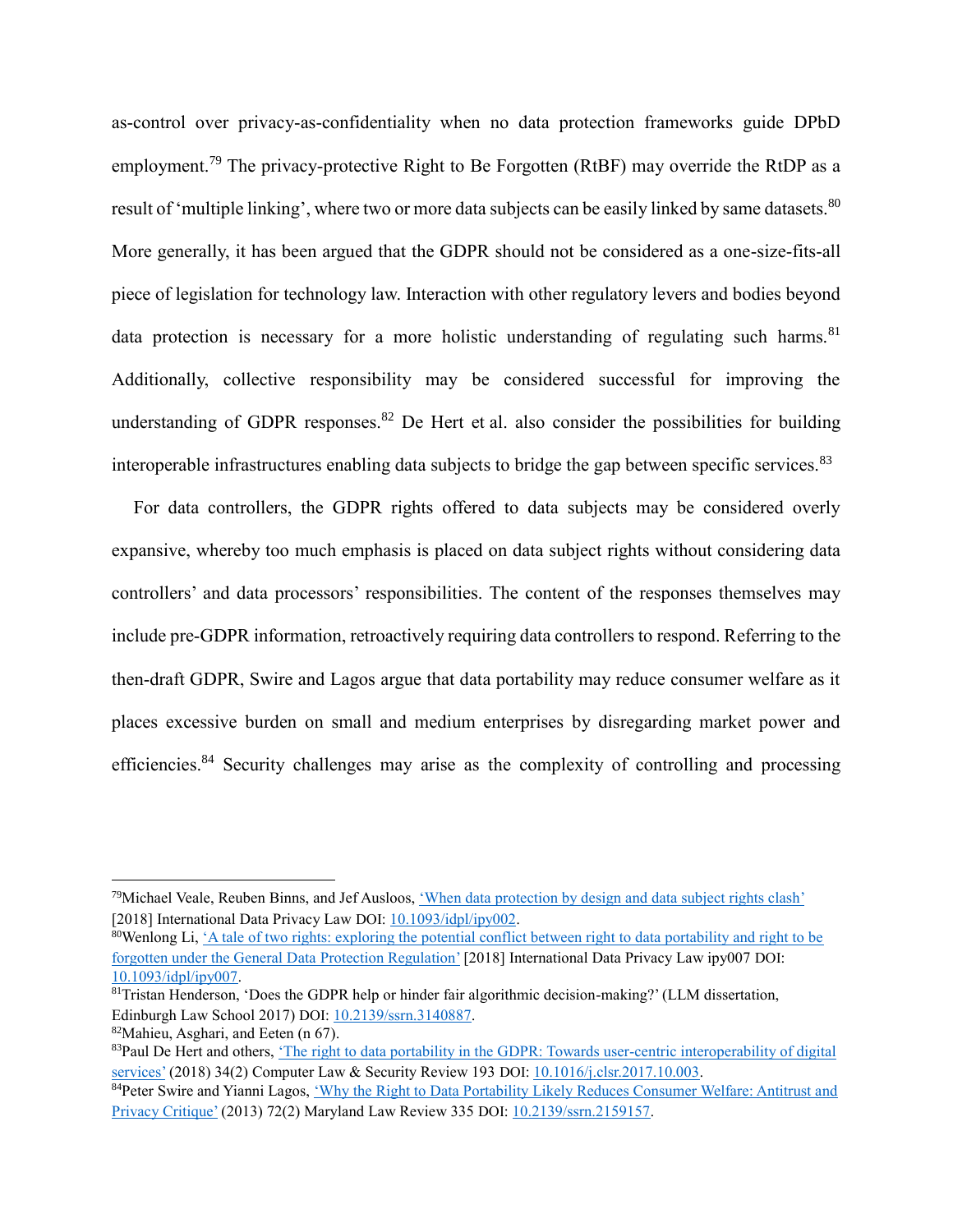personal data increases with more portable data.<sup>85</sup> Further, Graef et al. argue that if justifications for data portability are poorly-defined, portability may be considered a goal in and of itself for data controllers, with little impact on personal data protection.<sup>86</sup>

Although third party tools exist, there are significant privacy and security issues in using these services through the transmission and processing of additional personal data. The sensitive personal data contained in RtDP responses may be inappropriate for sharing with third parties. While such mechanisms may ease the RtDP and RoA process for data subjects, tools may overestimate the difficulty for exercising data subject rights given the large number available as indicated in the previous section. Some private companies, such as Datastreams<sup>87</sup> and Port.im,  $88$  charge for these tools, no longer making data subject rights free to exercise. By using these tools, the data subject may be providing more of their personal data to new controllers, such as through the Fair & Smart service, which does not clearly state how the collected data is used.<sup>89</sup> As a new GDPR right, empirical work on the implementation of the RtDP is important to see whether the aims of the regulation and its practical application are aligned. Under a technologically neutral framework, it is uncertain how the RtDP should be exercised, particularly with limited guidance for both data controllers and data subjects. While the literature on data portability is well-researched, much of the work pre-dates the GDPR and remains only theoretical in its RtDP application. Empirical research needs to be conducted by exercising the RtDP to assess data portability's normative value within data protection in practice.

<sup>85</sup>Stefan Weiss, ['Privacy threat model for data portability in social network applications'](https://doi.org/10.1016/j.ijinfomgt.2009.03.007) (2009) 29(4) International Journal of Information Management 249 DOI: [10.1016/j.ijinfomgt.2009.03.007.](https://doi.org/10.1016/j.ijinfomgt.2009.03.007)

<sup>86</sup>Inge Graef, Martin Husovec, and Nadezhda Purtova, 'Data Portability and Data Control: Lessons for an Emerging [Concept in EU Law'](https://doi.org/10.2139/ssrn.3071875) [2017] SSRN preprint DOI: [10.2139/ssrn.3071875.](https://doi.org/10.2139/ssrn.3071875)

<sup>87</sup>Datastreams (n 71).

<sup>88</sup>Port.im (n 76).

<sup>89</sup>Fair & Smart (n 73).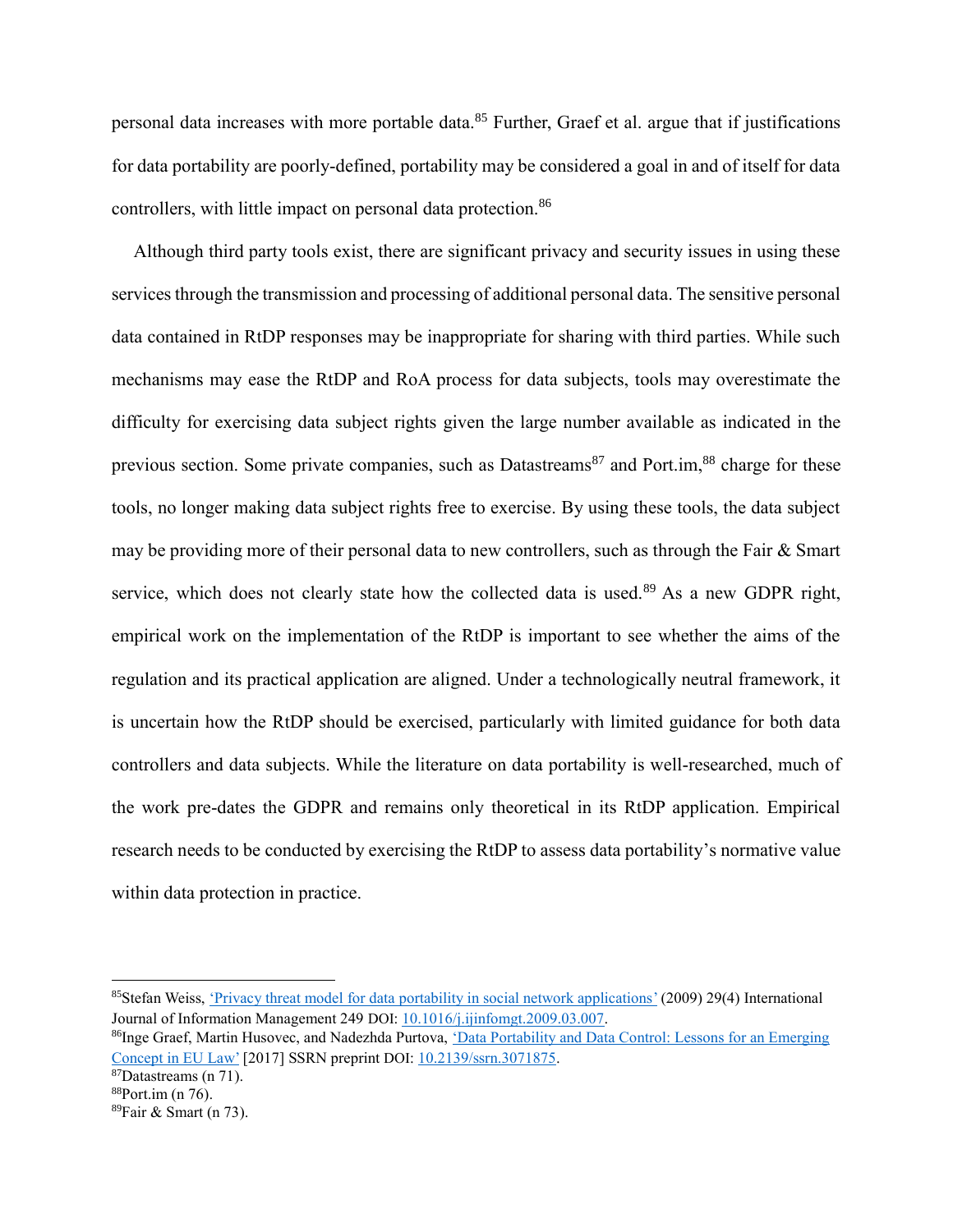# III. DATA PORTABILITY IN PRACTICE

# *Methodology*

Our aim was to understand how data controllers have approached the RtDP by studying their responses to data portability requests. We focused particularly on the practical application of the law from the perspective of the data subject, without explicitly searching for privacy and data protection considerations. Only the metadata, not the content, of the responses received were assessed. Although the Regulation also offers the right to transmit personal data, we focused only on exercising the right to receive as our research aims to assess the process and responses of RtDP requests with reference to the terms and definitions provided by the GDPR and DPAs.

To exercise the RtDP, we created a Python program to make 230 data portability requests. We used e-mail as the transport for the tool as it is commonly used by both data subjects and data controllers. Although some controllers offer automated download options, this is far from commonplace as indicated by our results below. A single data subject (the first author) made the requests, and so the data controllers were drawn from a set of organisations who held personal data about the data subject. All interactions with data controllers took place within the EU. To facilitate a more varied set of results, we chose data controllers that spanned a wide range of industries. We categorised these data controllers into 34 categories using the Curlie taxonomy.<sup>90</sup> These categories are demonstrated in Table 1, with the most popular being 'Publications' (12.6%), 'Software' (11.3%), '(Legal) Services' (9.1%), 'Clothing' (6.5%), 'Non-profit Resources' (5.7%), and 'Online Communities' (5.7%).

<sup>&</sup>lt;sup>90</sup>The Curlie Directory (2019)<http://curlie.org/> accessed 25 January 2019.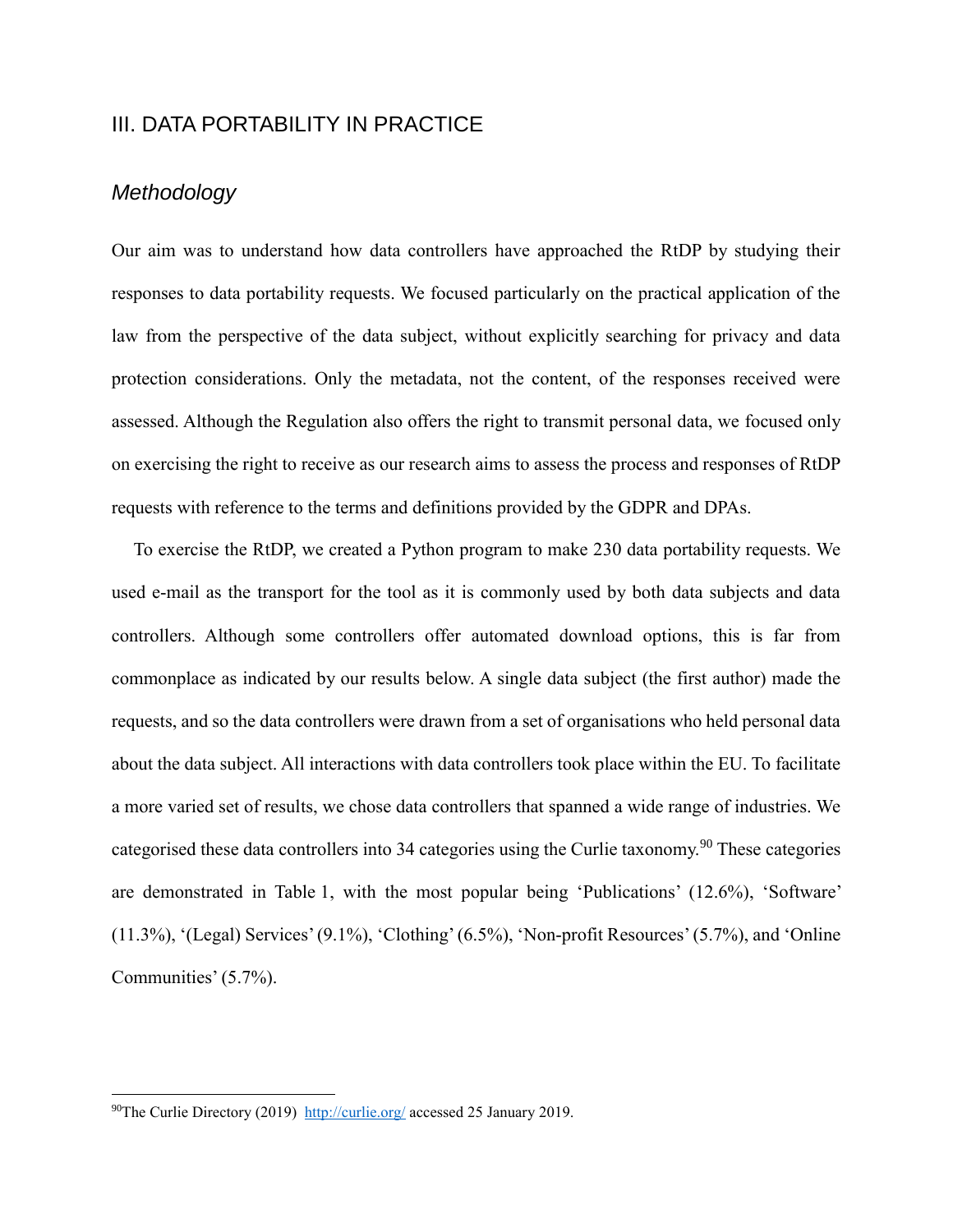Data controllers were not told prior to the completion of exercising the RtDP that these requests were made for research purposes, so as not to prejudice the responses received. The information required for initiating these requests included the data controller's contact information, expressing the desire to make an RtDP request, and personally identifiable information of the data subject such as name, e-mail, and account usernames. The contact details for Data Protection Officers (DPOs), or data controllers more generally if a specific data protection related e-mail was not identified, were discovered by manual inspection of websites; typically the privacy policy or terms and conditions pages. Neither the A29WP or ICO guidance provided any example e-mail messages for the RtDP, so a template for the right of access (RoA) was modified to adhere to the requirements under Article  $20<sup>91</sup>$  If no response or no indication of acting upon the request was received, a reminder e-mail was sent after three weeks. The study began on the day the GDPR came into effect (25 May 2018) and the data collection process ended on the 26 August 2018. The e-mail template and the relevant variables used for the Python program are illustrated and explained in the Supplementary Material.

#### *Results*

1

In this section, we describe how data controllers processed, acted upon, and responded to our RtDP requests. Importantly, and forming the basis for our empirical study, we anticipated that the personal data provided by the data controllers to the data subject would be made 'in a structured, commonly used and machine-readable format'.<sup>92</sup> We analyse the data received and illustrate any patterns we identified.

<sup>91</sup>Information Commissioner's Office, 'Your right of access' (7 June 2018) [https://ico.org.uk/your-data-matters/your](https://ico.org.uk/your-data-matters/your-right-of-access/)[right-of-access/](https://ico.org.uk/your-data-matters/your-right-of-access/) accessed 25 January 2019.

 $^{92}$ Reg 2016/679 (n 1) art 20(1).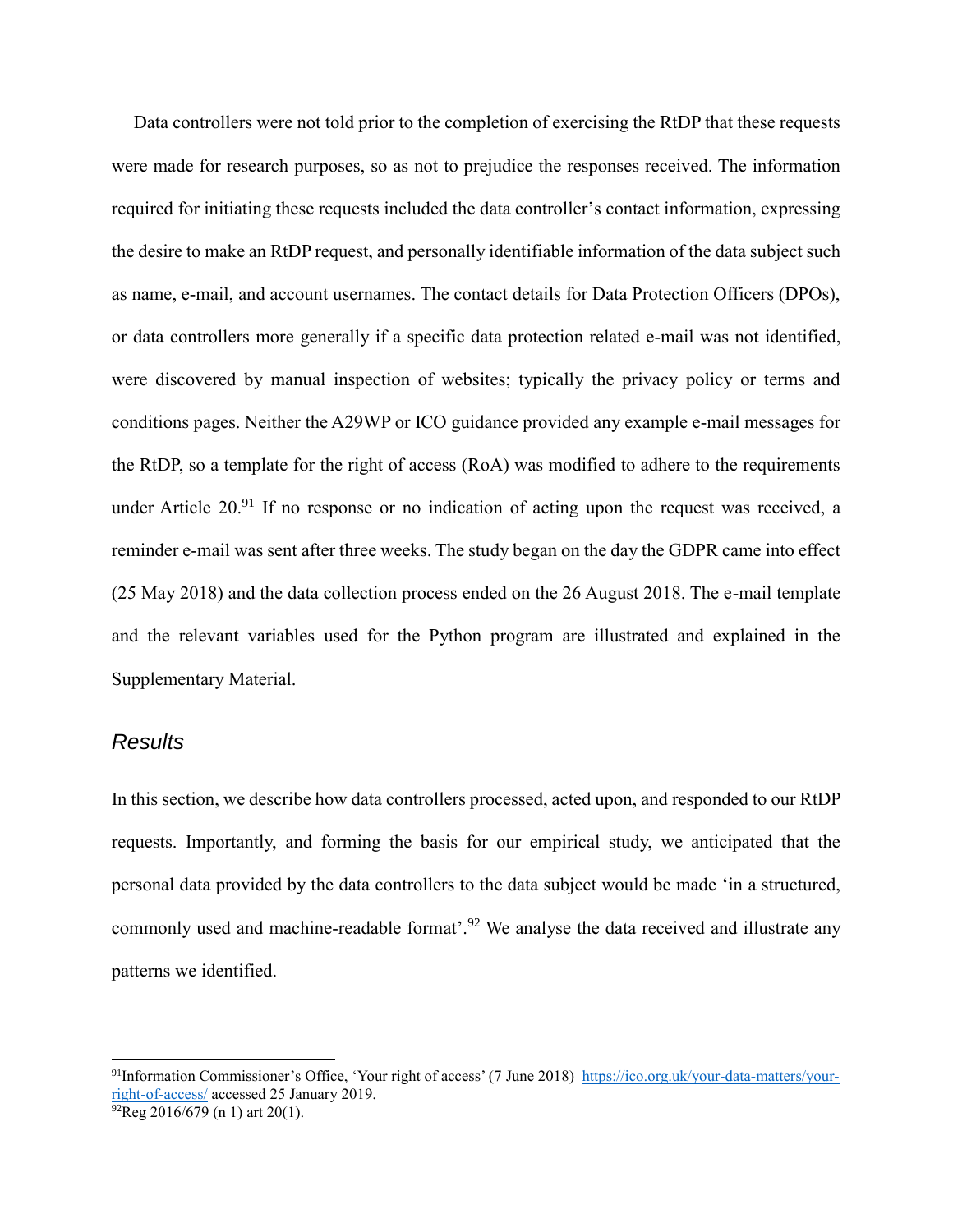When gathering information for sending out RtDP requests, all data controllers listed a contact e-mail address, where 104 were specifically privacy- or data-protection-related and 126 were general. 173 contact details were found under the terms and conditions or privacy policy pages. However, even after looking at these pages, contact information was sometimes only found after being redirected to another webpage. In 19 cases, the e-mail addresses indicated did not work and an alternative had to be found. The remaining contact information was found through searching the data controllers' webpages.

Out of the 230 requests sent, all were successfully delivered apart from two requests; one because the e-mail domain no longer existed and the other because of specific e-mail security restrictions. A RtDP request for the latter was resubmitted via its mandated web form. Including responses indicating that no personal data were stored, 172 (74.8%) of the requests were successfully completed, with greater success compared to the Talend study.<sup>93</sup> Five data controllers asked for the full three months allowed under the GDPR, four of which replied within our study period. 25 data controllers responded initially but did not respond to a follow-up e-mail reminder and 33 never responded. Figure 1 demonstrates the response times for the 172 data controllers, represented by a cumulative distribution. 52 (22.6%) replied within a week of the request being made, then 22 (totalling 32.2%) more within two weeks, 67 (totalling 61.3%) within a month, and 31 (totalling 74.8%) within three months. 25% of responses were received by day 7, the median response time was 19 days, and 75% of responses were received by day 29.

 $93$ Talend (n 70).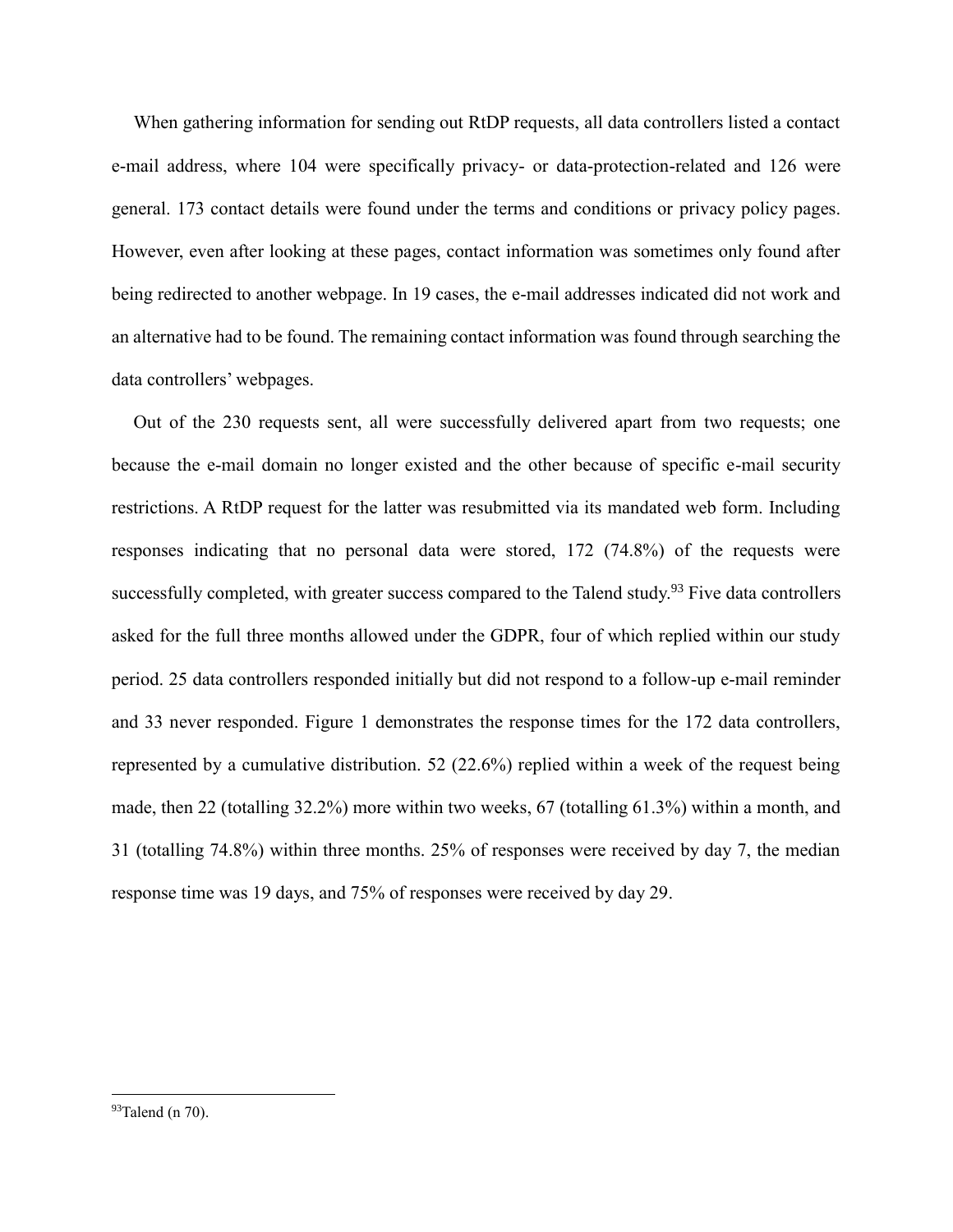#### *1. RtDP request process*

In making the requests, 88 data controllers required additional personal data for verifying identity. From these requests, 23 (26.1%) required only an ID, 18 (20.5%) required filling out a designated form, 18 (20.5%) required logging in to personal accounts, 14 (15.9%) required photographic, national ID and proof of address, and two (2.3%) required only a proof of address. All IDs had to be in full view apart from one where the data controller explicitly asked for the ID number to be redacted. Other personal information were asked by 13 (14.8%) controllers, including questions about date of birth, most recent bank transactions, booking references, order numbers, phone numbers, old e-mails, and proof of deactivated e-mail accounts.

When asking for portable data, there was a lack of clarity on GDPR rights. Given the longer existence and wider remit of personal data offered under Article 15, four data controllers misunderstood the RtDP request as a RoA request. Two suggested that we make a RoA request instead so that we can have more personal data. Two RtDP requests were conflated with the RtBF and two with the right to restrict processing.

Although communication began and, for most data controllers, continued through e-mail, the method of receiving RtDP responses varied. 100 (43.5%) responses were sent by e-mail of which 19 (19.0%) were password protected, 20 (8.7%) were downloaded from an online portal of which eight (40.0%) were password protected, 18 (7.8%) were retrieved through personal login accounts, two (0.9%) were file passwords received by post, and two (0.9%) were full postal responses. 32 (13.9%) data controllers indicated that they stored no data beyond the e-mail address and correspondence and did not have additional data to provide. No patterns were identified between the RtDP response time and the data controller category or method of response.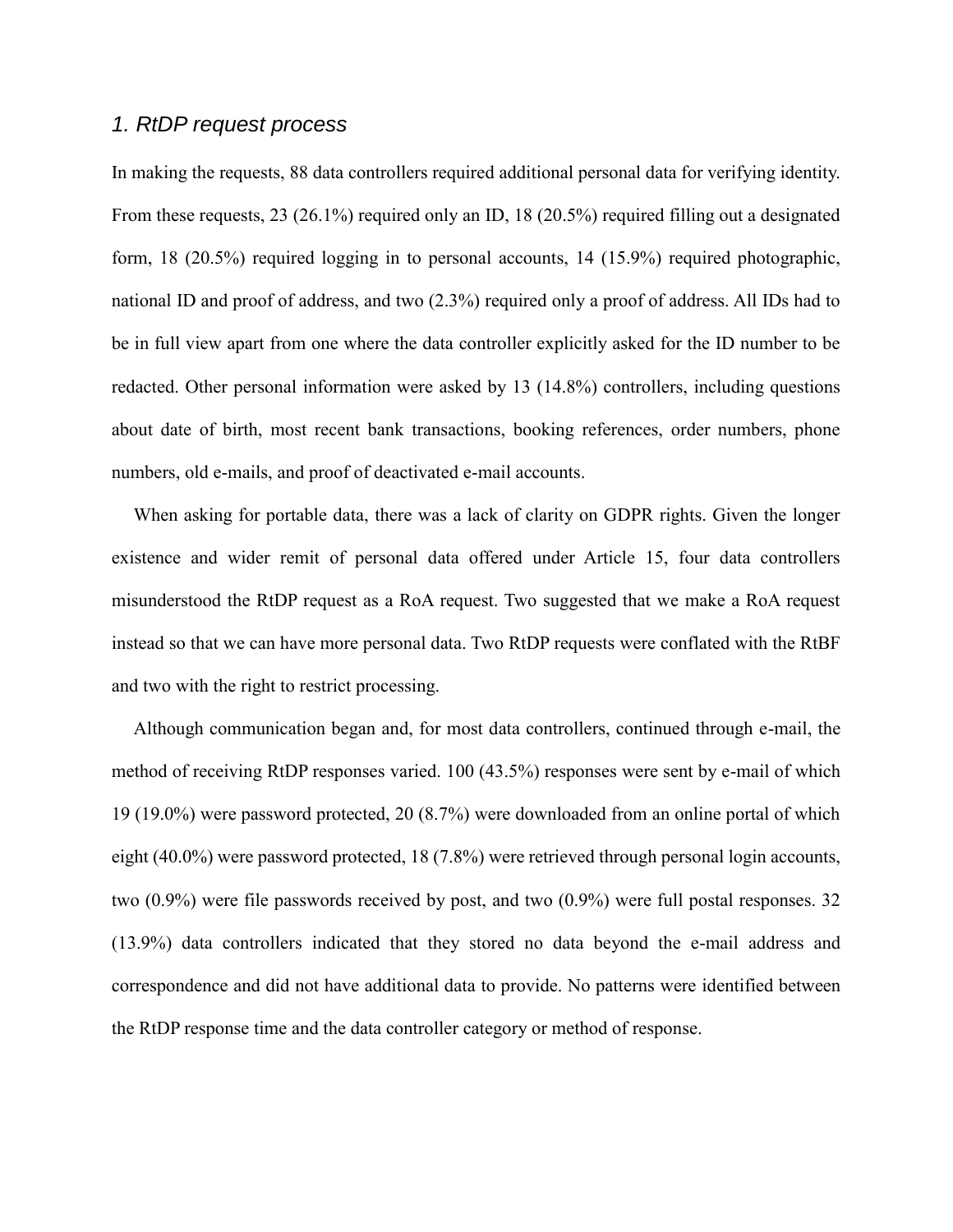Despite little mention of security in exercising GDPR rights, 16 data controllers explicitly stated in our communication that it shaped what and how personal data were sent and received. Five telephone conversations were required for identification purposes. All data controllers separated the transmission of personal data files and passwords. However, two data controller e-mail responses were lost in transit, suggesting potential vulnerabilities in using e-mail communication for transmitting personal data files. This may be exacerbated by the fact that many file types of those used for the RtDP are often flagged by spam filters. One data controller mentioned that they chose XLS files over CSV files because the latter could not be password protected. Notably, one data breach was caused, where an RtDP response included the personal data of other data subjects.

There were uncertainties in how data controllers implemented the RtDP. Four data controllers noted that our RtDP requests were the first that they received. Three data controllers asked for feedback on the process after sending their response. This included questions such as whether the data received were satisfactory, what formats are desirable, whether the communication process was good, and whether the responses were sufficiently timely. One data controller initially said that no data were stored but came back one month later with personal data. Two data controllers explicitly mentioned that they were unsure whether certain data were required under the GDPR. One data controller claimed that their system could not provide information in a machine-readable format.

#### *2. File formats of responses received*

Responses were provided in numerous different types (Figure 2), the most popular being tabular CSV or Excel (XLS or XLSX) files. Ten data controllers reported that they chose the file formats (CSV, XML, and JSON) as suggested by the ICO. Other file format categories included PNG screenshots, JPEG images, audio files, e-mail files, and PDF paper scans. The popularity of tabular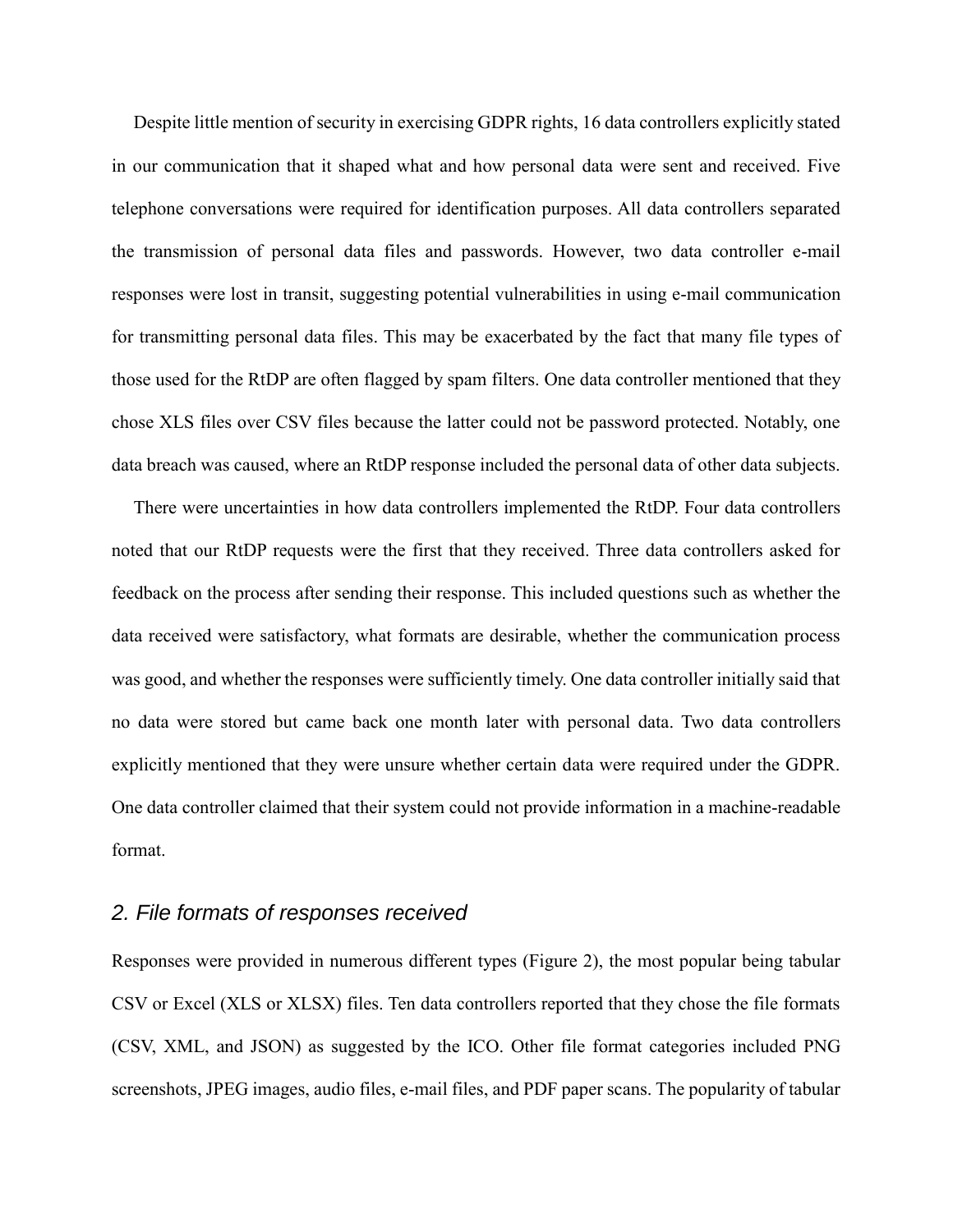formats, representing structured datasets and spreadsheets, broadly indicate how data controllers process data, where raw data is available without executing code.<sup>94</sup> Different file formats may be more suitable for different types of data. For example, where multimedia data were included, documentation types for formatted, page-oriented documents were preferred.

Within categories, there were some patterns in considering the response file type against how data were accessed and received. Figure 3 illustrates the normalised file formats within RtDP responses from data controller categories. The data controller categories displayed in Figure 3 represent over 40% of total formats in total responses by each data controller category. This suggests that certain categories lend themselves to particular file formats, such as Legal Services to Documentation and Publishing to Tabular. It also reflects the kinds of data that is most commonly processed, representing the most appropriate and suitable file formats for such data.

#### *Compliance*

<u>.</u>

Once all data were received, Table 2 identifies the file formats used and whether we thought they were compliant as assessed based on the A29WP's and the ICO's 'structured, commonly used, and machine-readable format' definitions from Section II. Table 2 shows that while compliance is binary (marked YES or NO), it is not always clear where file formats should be placed. Grey areas are marked ?, suggesting certain restrictions required for compliance. For example, CSV files are compliant because there are structural relationships between elements within tabular data, is a

<sup>94</sup>Library of Congress, 'Recommended Formats Statement' (2018) <https://www.loc.gov/preservation/resources/rfs/data.html> accessed 25 January 2019.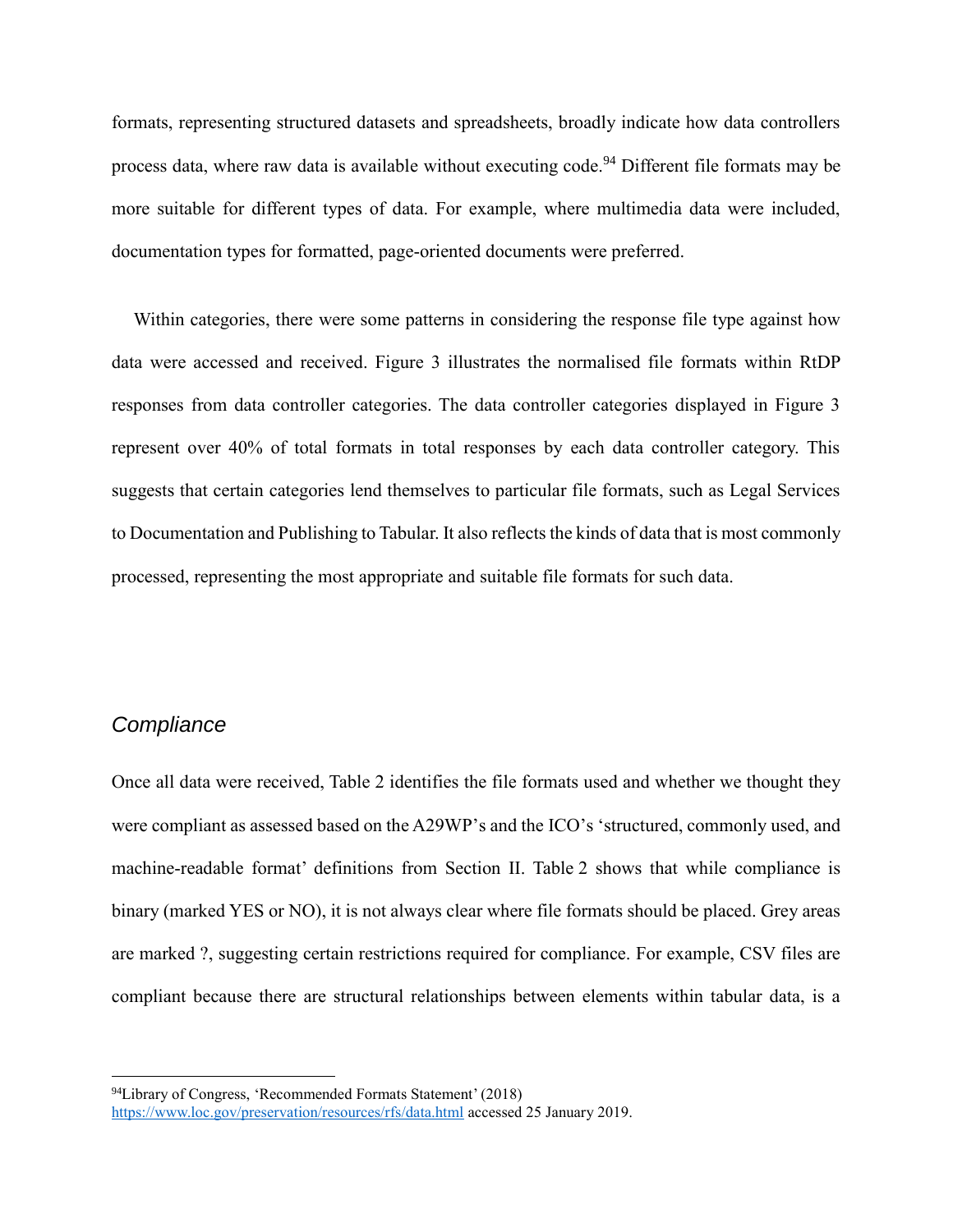commonly used format, and can be processed by computers. This can be illustrated by a data controller response received that contains a CSV file of previous online purchases with the retailer. The CSV file has clear headers, such as 'product name', 'cost', and 'date of purchase', where the subsequent rows are populated consistently in the same format, for example all dates as YYYY-MM-DD. In contrast, although HTML is a commonly used format for web pages, it is only structured and machine-readable with markup. For example, HTML files that use only content division elements (div) to contain data, although grouped, would not be considered structured. A marked-up HTML file that includes a data structure allowing the computer to access the table data and associate it with a named object, demonstrating a hierarchical relationship between clearly defined variables, would be considered structured. Another file format where compliance may be ambiguous are XLS or XLSX files. Excel spreadsheets may not be machine-readable if multiple sheets are included in a single workbook, where the data may not be automatically processed by a computer. If data is shared across sheets, the relationships between datasets will not automatically be read and identified. Long notes and prose written within a single cell would also render the file format non-compliant as the data cannot be distilled into useful information by a machine.<sup>95</sup> For Excel files to become compliant, a new file should be created for each sheet. Formats may also fall into grey areas where specific technical processing or levels of metadata beyond its default format standard are required. This is often found during the stage where data controllers prepare personal data for transmission to data subjects from their internal devices. Even if the personal data held by data controllers were structured and machine-readable during processing, the extraction process may have made the information conveyed in some files non-compliant. In one response received from a food and related products data controller, the transmission of data via audio files was

<sup>&</sup>lt;sup>95</sup>Karl W Broman and Kara H Woo, <u>'Data Organization in Spreadsheets'</u> (2018) 72(1) The American Statistician 2 DOI: [10.1080/00031305.2017.1375989.](https://doi.org/10.1080/00031305.2017.1375989)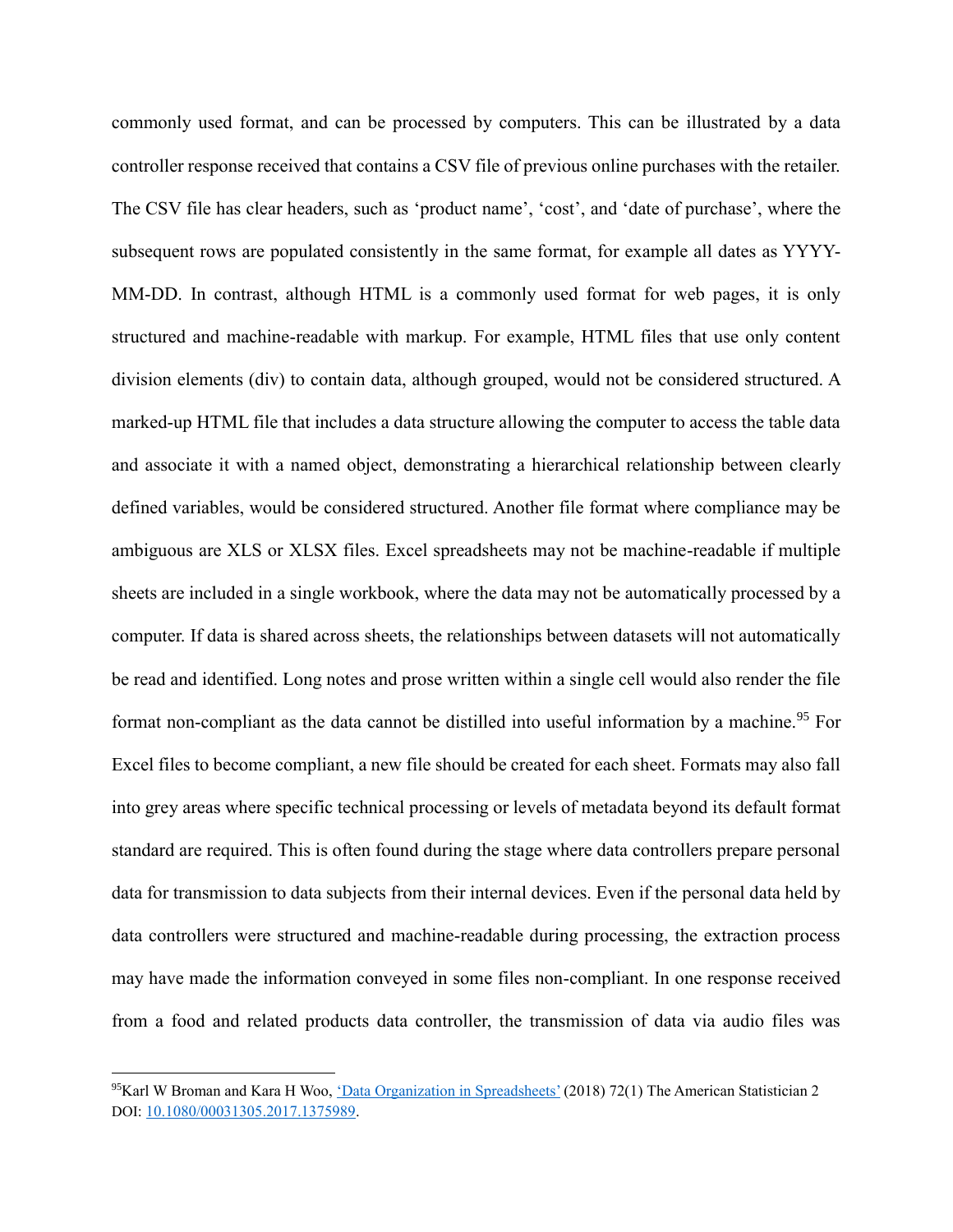acceptable as it was the information provided by the data subject, in this case a telephone call recording that the data subject consented to. It would not be acceptable if it was an audio recording of data that could otherwise have been better represented in another format, such as a CSV file. Similarly with screenshots and paper scans, as was sent by two data controllers, although the information was provided, where data subjects can see what personal data was collected by consent and by contract, the format itself with such data did not adhere to Article 20 requirements. This is because screenshots (such as images of a CSV table) are not machine-readable where the text can no longer be extracted by a computer; paper scans are not machine-readable, even if the information printed was once compiled by a computer. One banking data controller sent paper scans of tables, suggesting that they were printed tabular files that could otherwise have been sent in their original digital form. In another example, a beauty data controller sent paper scans illustrating screenshots of a software interface. In order to the compliant with Article 20 requirements, the data could have been exported into a 'structured, commonly used, and machine-readable' format.

From Table 2, the fully compliant file formats identified based on the definitions provided for 'structured, commonly used, and machine-readable' are CSV, EML, ICS, JSON, MBOX, TEX, VCS, and XML. With a lack of guidance as to what file formats are acceptable in context of certain data types, it is difficult both for data subjects and data controllers to judge what is compliant.

Additionally, for the 20 data controllers that used online 'download your data' portals to provide responses, their RtDP files also used a range of compliant, ambiguously compliant, and noncompliant file formats. Although JSON was the most popular file format, HTML, JPEG, MP4, TXT, and XML were also included. The data controllers who used these tools did not respond quicker, more thoroughly, or with more compliant files overall. Starting the download process itself resulted in quick, often automated, correspondence, but the receipt of RtDP response still took a period of time to be received and available for download. While internal and external tools may be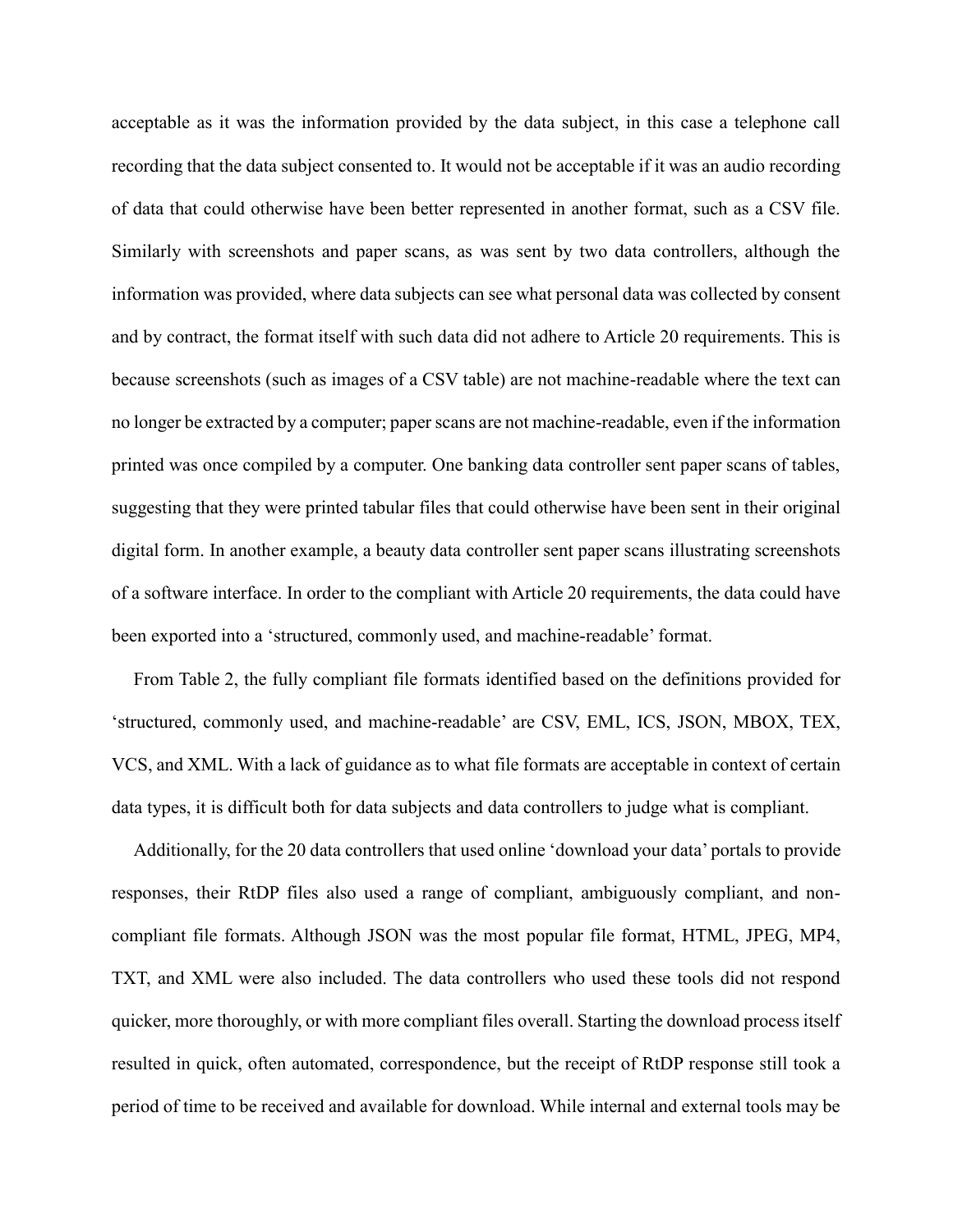beneficial for data controllers managing RtDP requests, they may be detrimental for data subjects who must involuntarily provide more information to another third party to exercise their rights.

# IV. REVISITING THE RTDP DEFINITIONS FROM A TECHNICAL **PERSPECTIVE**

From the results in the previous section, we found that RtDP compliance is difficult given the limitations based on technological neutrality, the lack of standards for measuring the appropriateness of file formats, and potential security problems raised by the transmission of personal data. It is clear from the wide range of formats in Table 2 that data controllers are unsure which file formats should be used for RtDP responses. Notably, some of these formats such as PNG screenshots and PDF paper scans are clearly non-compliant. While 82.0% of data controllers responded within a month, this only represents 61.3% of all RtDP requests sent, with the overall completion rate at 74.8% of 230 data controllers. In combination with the ambiguity of file format compliance as indicated in Table 2, we argue that the existing Regulation and guidance materials are insufficient for data controllers to adequately comply with the RtDP.

Through only examining file formats (as opposed to file content), we found that it is difficult to determine what files are compliant and what files are not. From Table 2, it is also unclear to data controllers what 'structured' and 'machine-readable' entails. The current definitions for 'structured, commonly used, and machine-readable' do not provide sufficient guidance for the practical application of data portability. While Article 20 defines the requirements for compliance as discussed in Section II, technologically neutral language limits the usefulness of practical RtDP application. It should be acknowledged that maintaining technological neutrality does not equal not using technical language or considering technology in applying the law. Hildebrandt and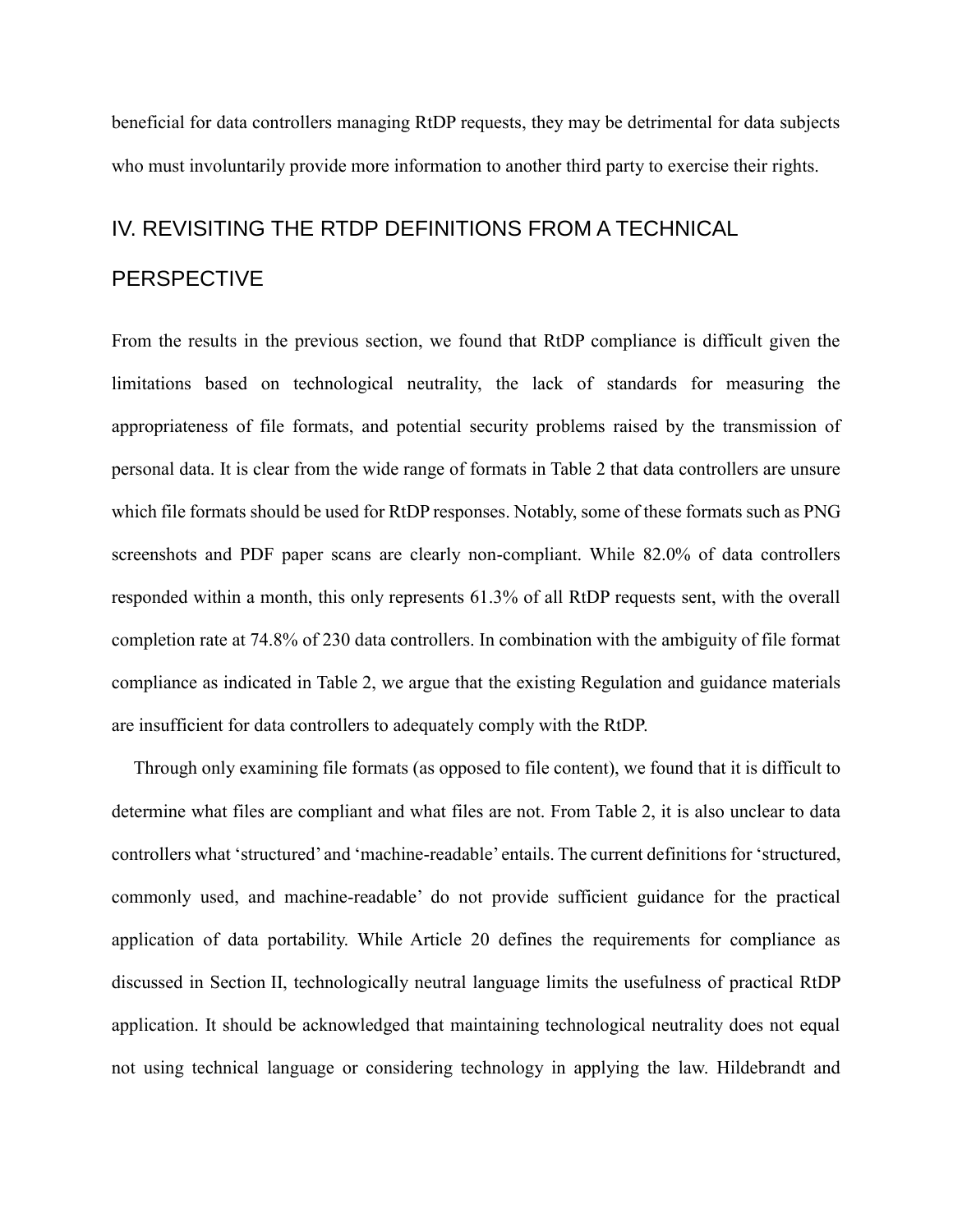Tielemans identify the technology neutral law aims to meet certain compensation, innovation, and sustainability objectives.<sup>96</sup> In order to meet these objectives, normative dimensions with the attention and discernment of the legislator that go beyond black-and-white legislation are required. The authors go further to suggest that technology specific legislation is needed to ensure that the objectives of technology neutral law are met. While the existing A29WP Guidance explained what data needs to or should be provided, those definitions are inadequate in practice.

In supporting compliance, we attempt to redefine RtDP terms by suggesting technical definitions to achieve the GDPR's goals. From the data gathered, we consider new data portability definitions, clarify how data should be made portable, and explain the appropriateness of file formats in relation to how data could be determined according to their type or industry. Both directed at data controllers, setting new data portability definitions could support the exercise and compliance of the RtDP. Whether a file format is appropriate for certain RtDP responses is contextual. In order to determine the best format for certain portable data, it is necessary to assess the metadata returned to further clarify how and when certain formats comply, what content should be included in RtDP responses, and what may be necessary to ensure compliance. From one of the responses received from a Clothing data controller, we received a RtDP compliant CSV file clearly stating that it was of previous financial transactions. The CSV file was labelled with headers that were consistently defined such as 'date (YYYY-MM-DD)', 'transaction item (ID)', and 'payment details (card ending XXX)', and 'amount (in *£*)'. From an Online Communities data controller, we received multiple JSON files within our RtDP response, where each file name was a separate category of information such as 'account', 'friends', and 'search history'. Each file contained data about those categories, again with consistently defined headers. More detailed guidance on file formats alone,

<sup>&</sup>lt;sup>96</sup>Mireille Hildebrandt and Laura Tielemans, <u>'Data protection by design and technology neutral law'</u> (2013) 29(5) Computer Law & Security Review 509 DOI[: 10.1016/j.clsr.2013.07.004.](https://doi.org/10.1016/j.clsr.2013.07.004)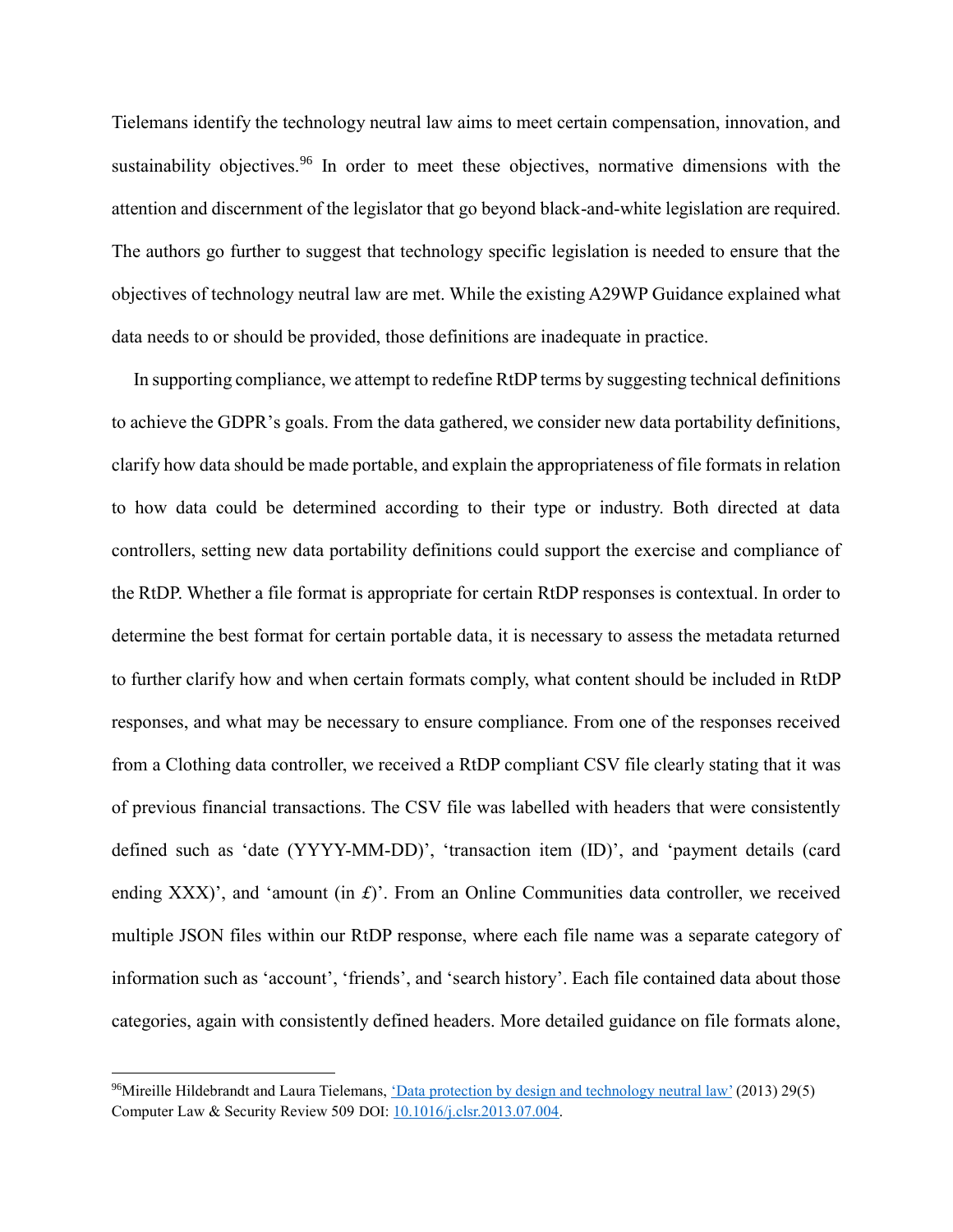without identification of data management or best practices that relate to those file formats, are inadequate for ensuring data portability. For data subjects, having further guidance on how they can know and check the definitions regarding the appropriate decoding of data file formats, file data content in context of file formats, and data organisation practices should be elaborated upon. This information could be provided by the data controller or the relevant DPA. Two data controllers' RtDP responses demonstrated how they believed that their files were RtDP compliant by including an index HTML file that explained the structure of the JSON file, what each of the objects mean, and what the data represents by also representing their 'structured, commonly used, and machinereadable' files in a human-readable format.

#### *Structured*

1

The Article 20 definition of 'structured' fails to represent the necessity of metadata in exercising data portability and only goes so far as requiring a human-readable label within unstructured text. While the A29WP indicated that data controllers should provide 'as many metadata with the data as possible at the best possible level of granularity<sup>'97</sup>, the lack of detail on what type, suggested headings, or potential standardisations for clearly defined metadata make it difficult for data controllers to implement the 'structured' requirement in practice. In Computer Science, 'structured' refers to a high-level of organisation where data can be searched and queried within hierarchical orders. What makes structured data 'structured' is its well-defined, logical representation where structural relations between elements are explicit.<sup>98</sup> The example used by the ICO to illustrate a structured format, a spreadsheet, represents a very specific type of structured data. An example of a well-structured file from an Associations data controller's included multiple CSV files. Each

<sup>97</sup>Article 29 Data Protection Working Party (n 19) 14.

<sup>98</sup>Stuart Russell and Peter Norvig, *Artificial Intelligence: A Modern Approach* (3rd edn, Pearson Education Limited 2016) 58.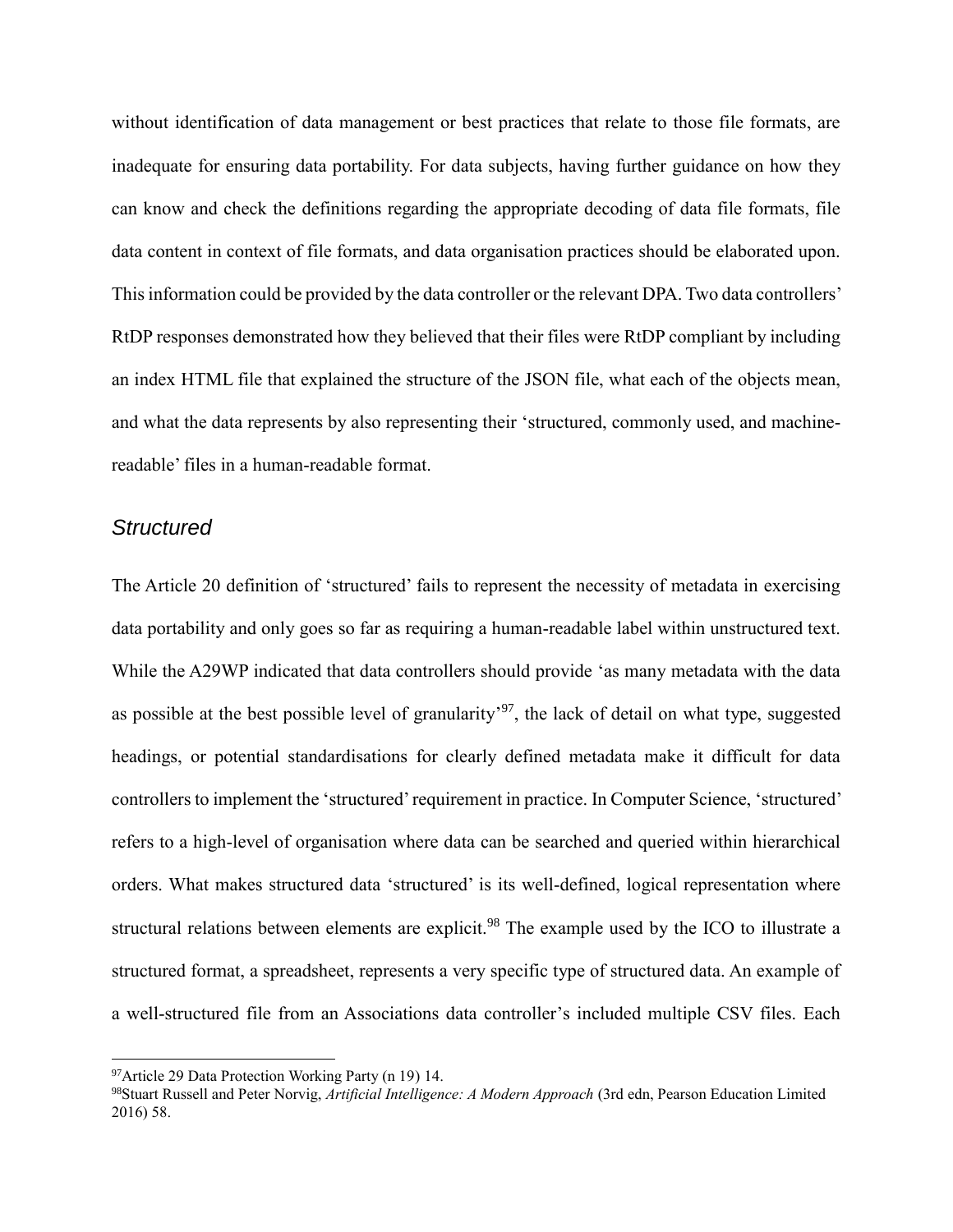file's name indicated what the data content of the file would be such as 'administrative e-mail codes', 'support messages', and 'login history'. Each CSV file included headers that described the metadata for each column of data. The high-level of properly arranged metadata ensure that the spreadsheets are structured, relational database systems. However, without a clear hierarchical, relationship between values or classification, metadata is mapped only to a label without codependence. As a result, from Table 2, we identified CSV, EML, ICS, JSON, KMZ, MBOX, TEX, VCS, XLS/XLSX, and XML file formats as structured, where data is relational within a welldefined mathematical structure for access and manipulation when the structural relations within the metadata is explicitly defined within those files.

Instead of a binary consideration for structured or non-structured data, the idea of semistructured data should be introduced in the RtDP to better reflect digital data in practice. By nature, much of the personal data processed go beyond full-text documents and databases, suitably defined as 'structured', where information can no longer be constrained by a schema. This type of data without a rigid data model is referred to as semi-structured.<sup>99</sup> The GDPR does not explicitly differentiate between structured and semi-structured data. Given the nature of personal data that falls under GDPR requirements, inclusion of semi-structured data is implied. However, if that is the case, there are significant limitations to the existing definition of 'structured'. Although JSON and XML, both cited by the ICO as acceptable for the RtDP, are common semi-structured formats, the relatively lax constraints diminishes the ability for data reuse if there is not enough metadata. An example of semi-structured data, and one received by a Fitness data controller, is an X-ray. While the content of X-rays cannot be searched as if it were a structured database, the scan's

<sup>99</sup> Peter Buneman, ['Semistructured Data'](https://doi.org/10.1145/263661.263675) (Sixteenth ACM SIGACT-SIGMOD-SIGART Symposium on Principles of Database Systems, Tucson, 1997) DOI: [10.1145/263661.263675.](https://doi.org/10.1145/263661.263675)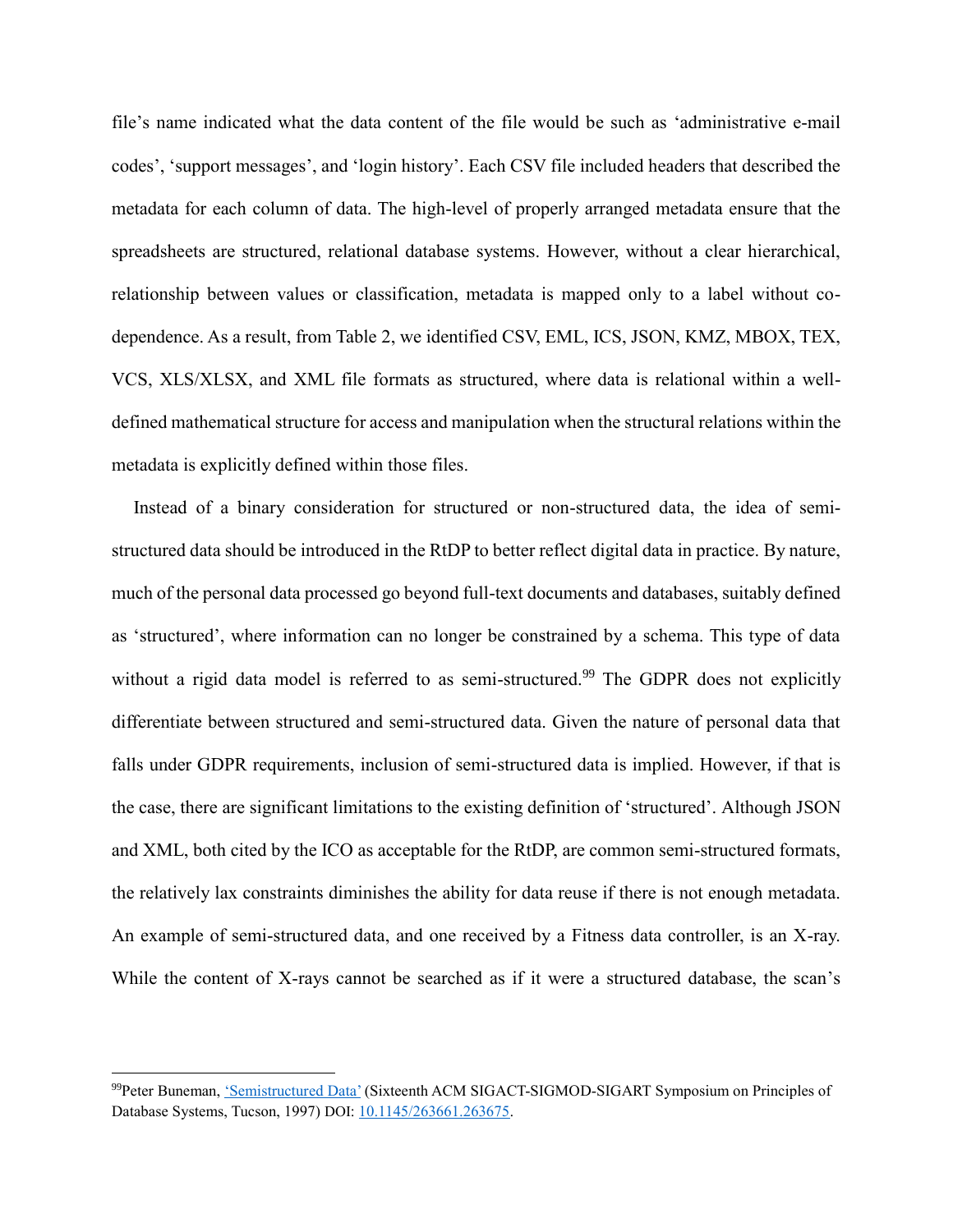metadata could include useful information such as when it was created, who it was created by, and whose body the image is of.

Requirements for semi-structured and structured data can be made more specific without detriment to technological neutrality within the GDPR. Under the RtDP, 'structured' should clarify the importance of metadata. Without more robust requirements on file format structures, the success of data portability as a means for data subjects' ability to transmit their personal data for the purposes of data protection is undermined.

# *Commonly Used*

1

While no further clarification is provided beyond 'widely-used and well-established', our empirical results demonstrate that there is agreement on 'commonly used' and is generally settled in application. At present, a 'commonly-used' file format could be considered as a format where, using the terms from GDPR Article 20(2), it is 'technically feasible' for it to be 'machine-readable' without adopting new technologies. Data subjects should also be reasonably expected to be able to access the RtDP response files on a popular operating system such as Linux, MacOS, or Windows. It may be possible for 'commonly used' formats to be pre-approved by standards bodies to ensure that any new file formats comply with existing data portability or industry-based standards. For example, the only file format we received that was not 'commonly-used' was a KMZ file for mapping data. As a zipped KML file, primarily used by Google Maps, the KMZ may not uncompress on all geobrowsers. As a result, a more commonly-used file format should be KML files, the standard agreed upon by the Open Geospatial Consortium.<sup>100</sup>

<sup>100</sup>Open Geospatial Consortium (2014)<http://www.opengeospatial.org/standards/kml/> accessed 25 January 2019.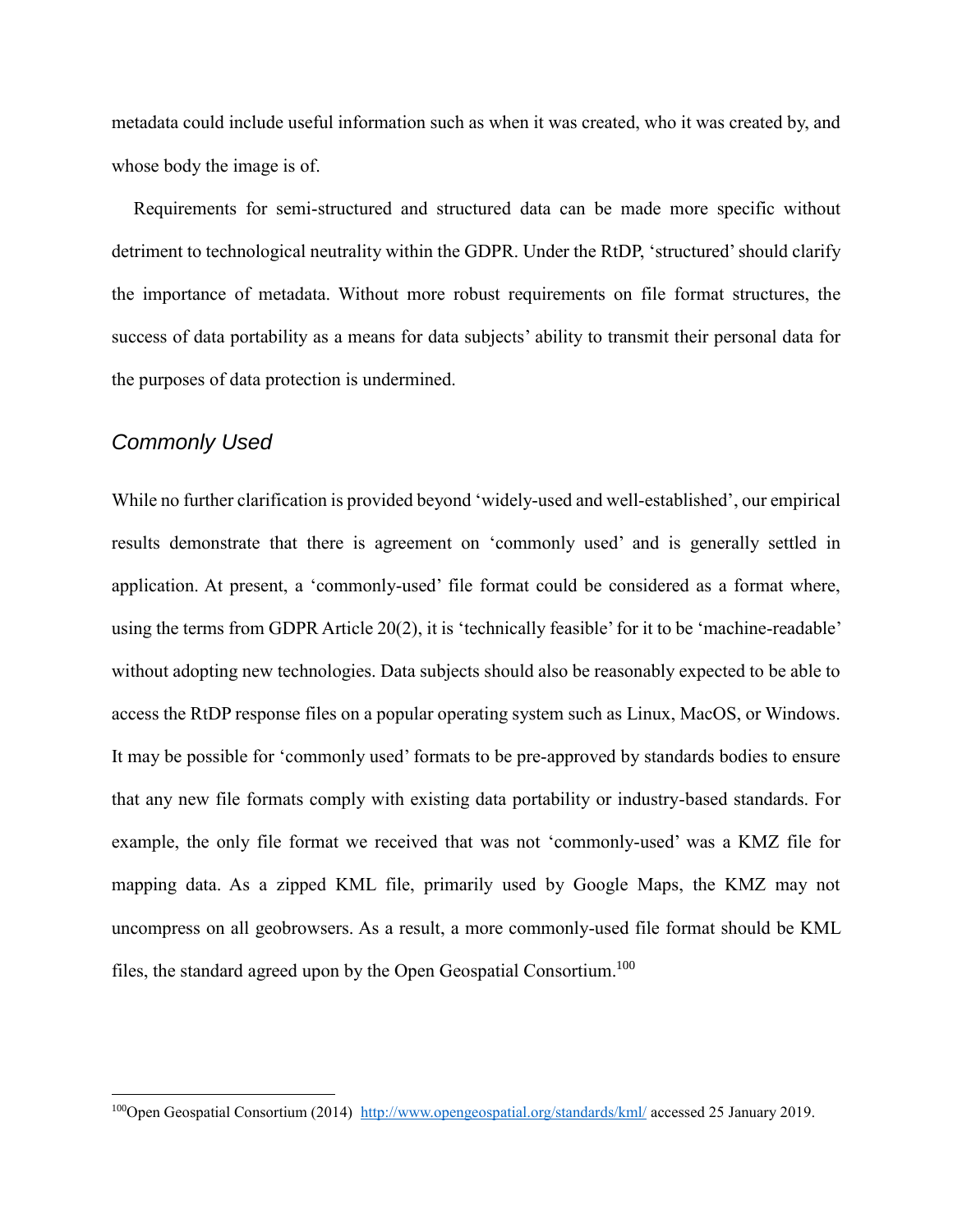#### *Machine-Readable*

Given that the ICO describes most structured data as machine-readable, it suggests that 'machinereadable' refers to the application of portable data. Beyond the A29WP, the ICO has a non-codified minimum requirement for the extent to which machine-readability should be open, using the example of Excel files as less optimal because of its proprietary and encrypted nature. Machinereadable can be distinguished between markedup human-readable data and files that are intended primarily for (further) machine processing. While some formats such as XML and XSLT are both human- and machine-readable, data that is initially human-readable does not automatically become machine-readable when transferred to a machine-readable format. Data that is represented and formatted in a Word DOCX file and is structured to the human eye does not necessarily mean that it is readable by a machine as information from the data cannot be extracted for further processing. Without clarification on what machine-readability entails, even the file formats suggested by the ICO (CSV, JSON, and XML) may not necessarily compliant all the time if they are not as welldefined as they could be. For example, CSV files without headers are not self-documenting and if the null values are handled differently within the file, the CSV becomes less machine-readable, making the contained information less useful. Certain existing technologies could be recommended for data controllers for compliance. For example, for paper scans, many scanners have an Optical Character Recognition (OCR) function, converting images to text and PDF to text.

Rather than defining 'machine-readable' only as automatically readable and processed by a computer, requirements should be created as a measure for machine-readability. File formats on their own can be machine-readable, but without sufficient metadata, the content cannot be processed further. For example, Data.gov lists the factors of uniformity, simplicity, ubiquity,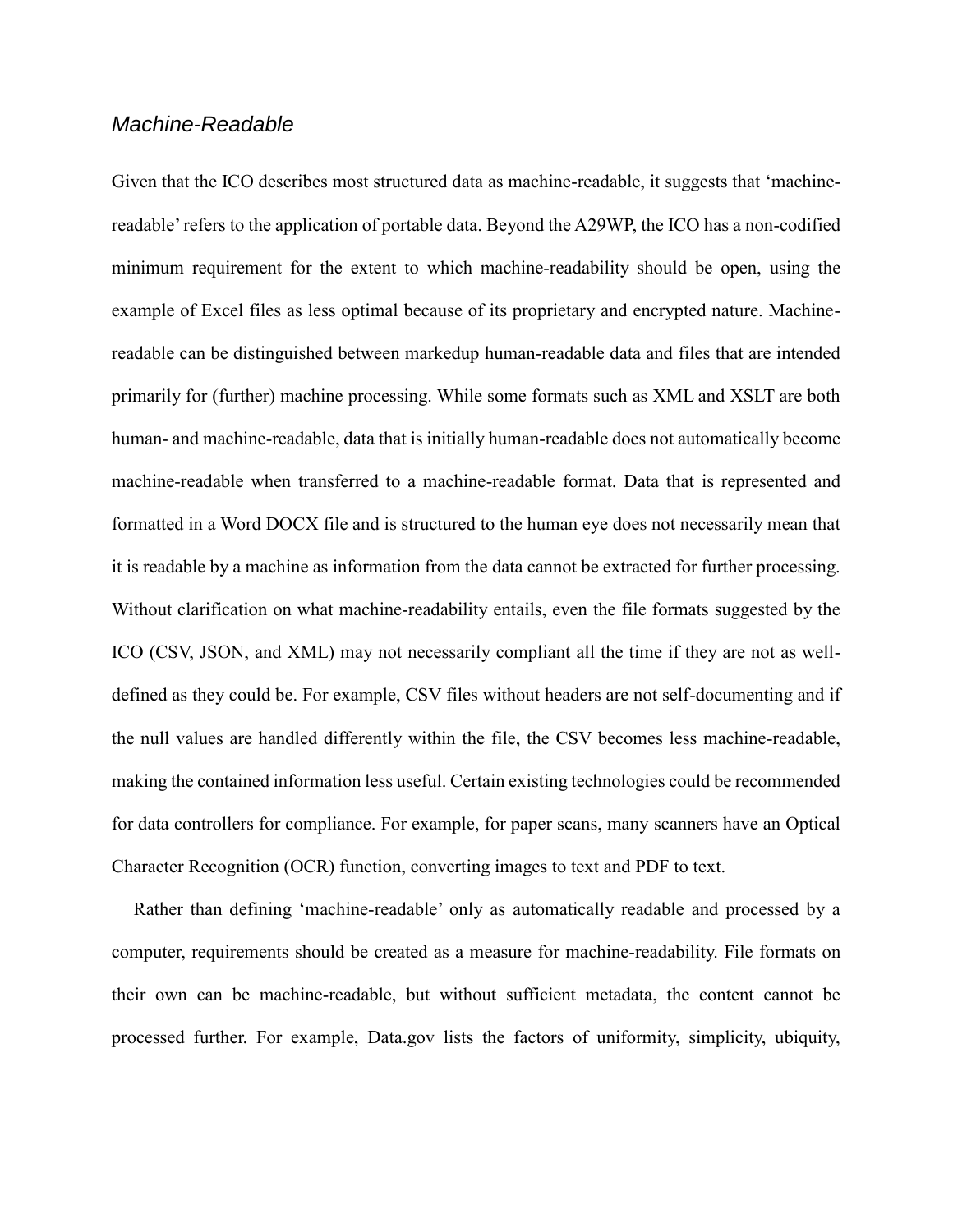economy, and extensibility as conditions to ensure increased data capabilities.<sup>101</sup> While there is a danger that the creation of standards may be overbearing and messy, a network of standards can support a world enacted through technical practicalities for better construction of our realities in the ever-evolving digital ecosystem that process personal data.<sup>102</sup> Regulated standard setting is already part of EU operations. Regulation 1025/2012 Annex II illustrates how the European Commission's standards may be met, suggesting bodies such as the W3C or Internet Engineering Task Force (IETF) for doing so.<sup>103</sup> Sector standards may be set to shift from compatible to interoperable systems.

#### *Summary*

1

Technically-advanced definitions for 'structured, commonly used, and machine-readable' could be provided so that it becomes actionable, allowing appropriate tests to be designed without neglecting GDPR technological neutrality. Further guidance on the RtDP must include technologically sensitive definitions of 'structured, commonly used, and machine-readable format' that addresses semi-structured data processed under Internet systems and the practicalities of extracting portable data into transmittable files. Personal data under the RtDP should not strictly be defined as structured or unstructured, but should include semi-structured data. While 'commonly used' is sufficiently clear in practice, independent or industry bodies could be established to assess the commonality to certain file formats. As 'machine-readable' is already standardised within certain

<sup>101</sup>Datagov, 'A Primer on Machine Readability for Online Documents and Data' (2018) <https://www.data.gov/developers/blog/primer-machine-readability-online-documents-and-data> accessed 25 January 2019.

<sup>102</sup>Lawrence Busch, *Standards: Recipes for Reality* (1st edn, MIT Press 2011).

<sup>103</sup>Regulation (EU) 1025/2012 of the European Parliament and of the Council of 25 October 2012 on European standardisation [2012] OJ L316/12.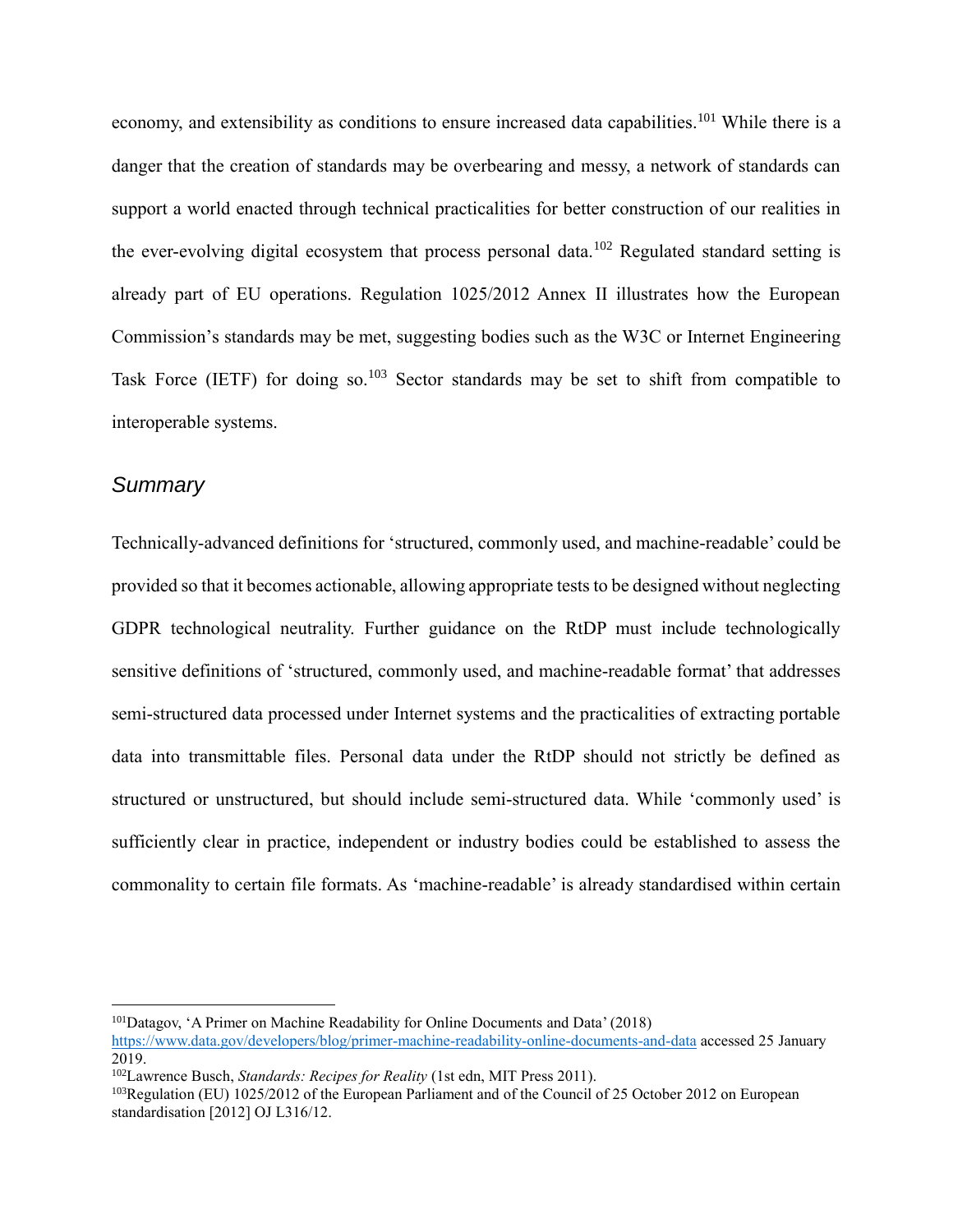EU industries, a European-wide definition for 'machine-readable' should be adopted and further clarified in relation to the RtDP for the benefit of both data controllers and data subjects.

New RtDP definitions of 'structured, commonly used, and machine-readable' formats could be adopted without relying on other legal mechanisms for better data protection.

#### V. FUTURE WORK

Our results show problems around portability both for data controllers, who may misunderstand RtDP requirements or provide data in inappropriate or incomplete formats, and data subjects, who may be unable to verify their identity or veracity of the data returned by a controller. While our research aims to present a broad range of data controllers, it may be argued that the scope was not wide enough to adequately represent the treatment of the RtDP. Too little data may be gathered from the responses received without gaining a better understanding of the data controllers' internal process for responding to RtDP requests. As the requests were conducted shortly after the GDPR came into effect, it may be too early to tell how data controllers aim to fully comply. In analysing the results, the time spent on services was not normalised. As a greater time spent on data controllers' platforms may result in a wider range of data and file types to be collected, this may have affected the types of personal data supplied by data controllers. Our study is still at an early stage and raises several possibilities for future work.

Beyond establishing new definitions for exercising the RtDP, new guidance, standards or codes, further empirical research, and the development of technological solutions can help clarify the right for all stakeholders. Collaboration between lawyers, policy-makers, enforcement bodies, data controllers, and technologists is highly encouraged to ensure that data portability is viable in theory and in practice.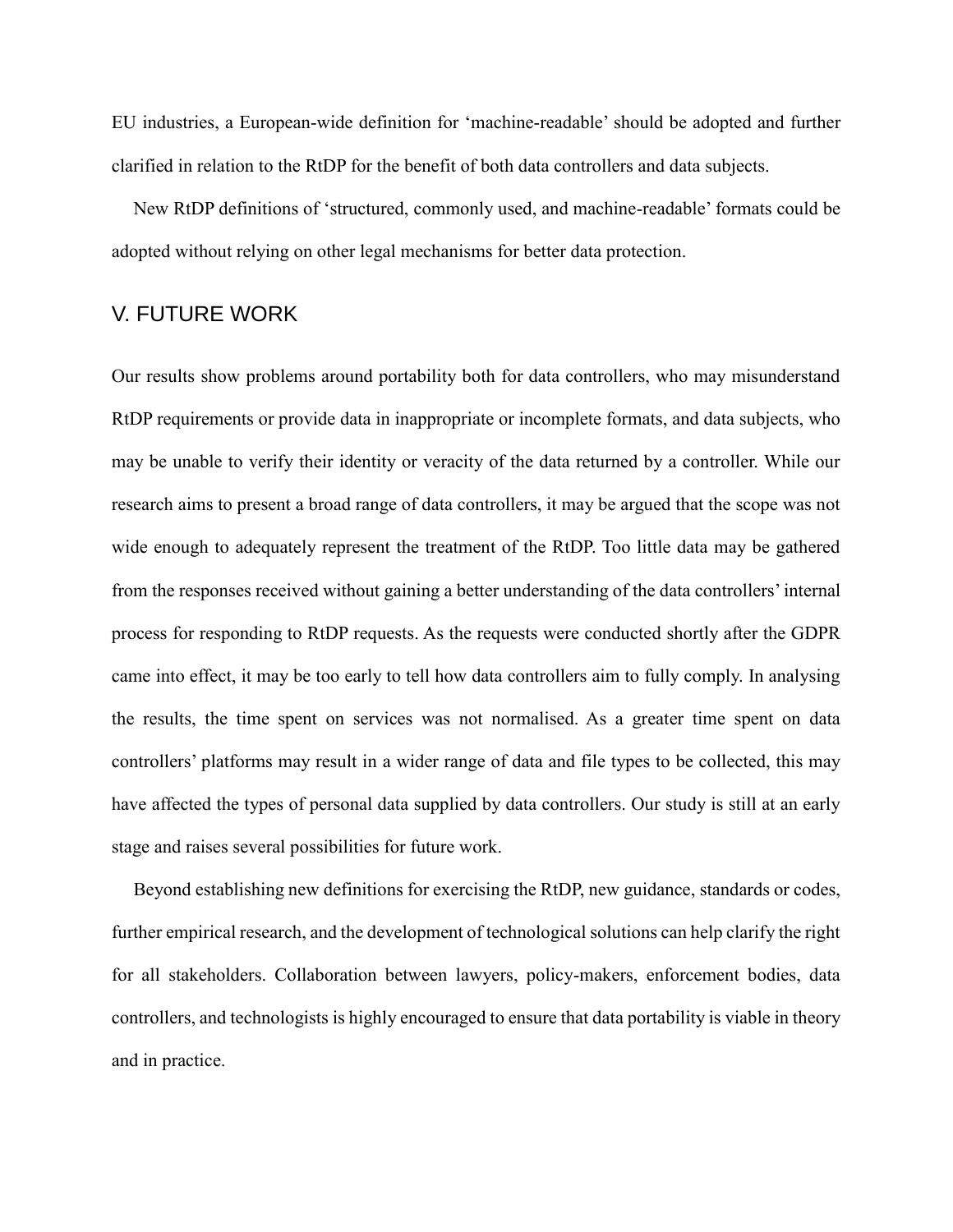#### *New Guidance, Standards, or Codes of Conduct*

From revisiting the RtDP definitions, we attempted to expand the technical definitions for 'structured, commonly used, and machine-readable' file formats in an attempt to help data controllers comply with the RtDP. Although the patterns identified in Figure 3 may not be significant or indicate strong preferences for certain file types by specific categories, it suggests that certain processes can be streamlined by establishing standards or best practices in making data portable. This is particularly useful given that, based on the data controller categories and file formats received, we were unable to find any industry standards for data portability. In addition to the UK ICO's guide, it may be useful to assess any additional, supplementary guidance documents produced by other EU countries' DPAs to see the similarities and differences in adopting the RtDP. Beyond considering new technical definitions, future work in this area could include the development of new guidance, standards, or codes of conduct.

As the GDPR becomes a more mature piece of legislation, it may be possible that new legal decisions will encourage the EDPB and DPAs as enforcers of the legislation to produce new guidance materials. For instance, in competition law, TFEU Article 102 is supplemented by the European Commission's 2005 Discussion Paper<sup>104</sup> and 2009 Guidance Paper<sup>105</sup> amongst many non-binding AG Opinions such as *The Scotch Whisky Association*, <sup>106</sup> *Intel Corporation Inc.*, <sup>107</sup> and *Coty Germany GmbH*. <sup>108</sup> As discussed in Section II, data portability was grounded in competition

<sup>104</sup>European Commission, 'DG Competition discussion paper on the application of Article 82 of the Treaty to exclusionary abuses' (2005) 1 Official Journal of the European Union 72.

<sup>105</sup>European Commission, 'Communication from the Commission – Guidance on the Commission's enforcement priorities in applying Article 82 of the EC Treaty to abusive exclusionary conduct by dominant undertakings' (2009) C45 Official Journal of the European Union 7.

<sup>&</sup>lt;sup>106</sup>'Scotch Whisky Association and Others v The Lord Advocate and The Advocate General for Scotland' [2015] Case C-333/14 Opinion of Advocate General Bot.

<sup>107 &#</sup>x27;Intel Corporation Inc v European Commission' [2016] Case C-413/14 P Opinion of Advocate General Wahl. <sup>108</sup>'Coty Germany GmbH v Parfümerie Akzente GmbH' [2017] Case C-230/16 Opinion of Advocate General Wahl.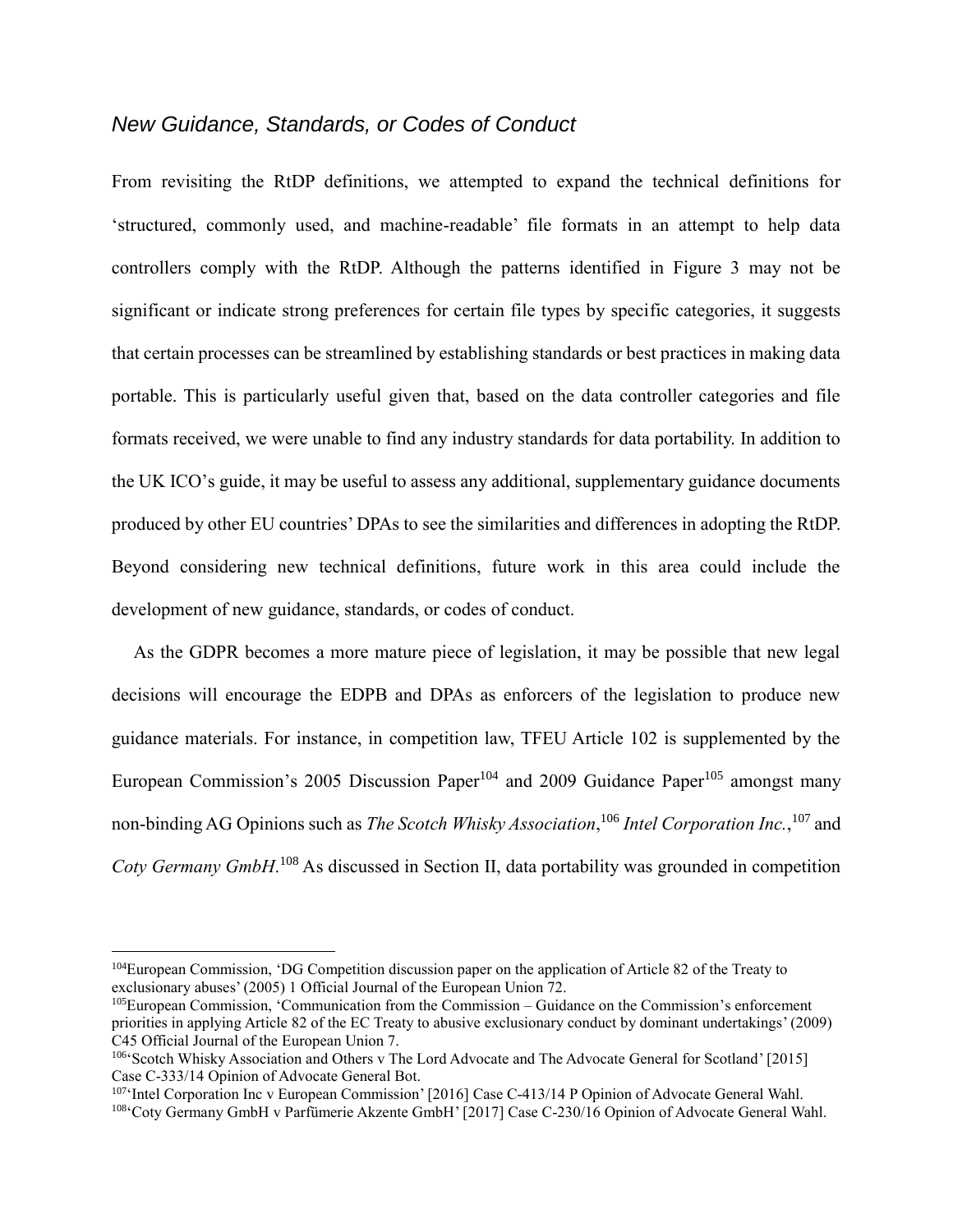law pre-GDPR, and so there may be scope for a wider range of guidance materials to be provided in support of data portability enforcement. Without new legal decisions, however, only time will tell as to whether the EDPB and other DPAs will issue further guidance, developing new standards and legal tests.

Following GDPR Article 40, associations and other bodies representing categories of controllers could work together and create new codes of conduct for responding to RtDP requests. This would not only support data controllers in complying with the RtDP but also help data subjects exercise their right. For instance, the EU Cloud Select Industry Group (C-SIG) and A29WP has established a EU Data Protection Code of Conduct for Cloud Service Providers<sup>109</sup> that takes into consideration GDPR requirements and represents a good starting point for the consideration of codes of conduct within data protection regulation. The scope of this Code is restricted to Cloud data processors, however, and only deals with data regulation more generally. References to data portability was only introduced by C-SIG after taking the A29WP Opinion<sup>110</sup> into account. Even then, it is only briefly mentioned in the Code within its consideration of data subject rights.<sup>111</sup> While the C-SIG Code would not be directly applicable to implementing the RtDP, it demonstrates the potential for establishing a code of conduct for Article 20, where each recommendation within the code could align data controller responsibilities with a means to address an issue within the RtDP that extend beyond references to the Regulation.

To find out whether guidance, standards, or enforceable codes of conduct would work best in the context of the RtDP, lawyers, policy makers, computer scientists, and data controllers should

<sup>109</sup>EU Cloud Select Industry Group, 'EU Data Protection Code of Conduct for Cloud Service Providers' (v2.1, 2018). <sup>110</sup> Article 29 Working Party, 'Opinion 02/2015 on C-SIG Code of Conduct on Cloud Computing' (WP232, 2015) 12.

<sup>&</sup>lt;sup>111</sup> EU Cloud Select Industry Group (n 108) 22.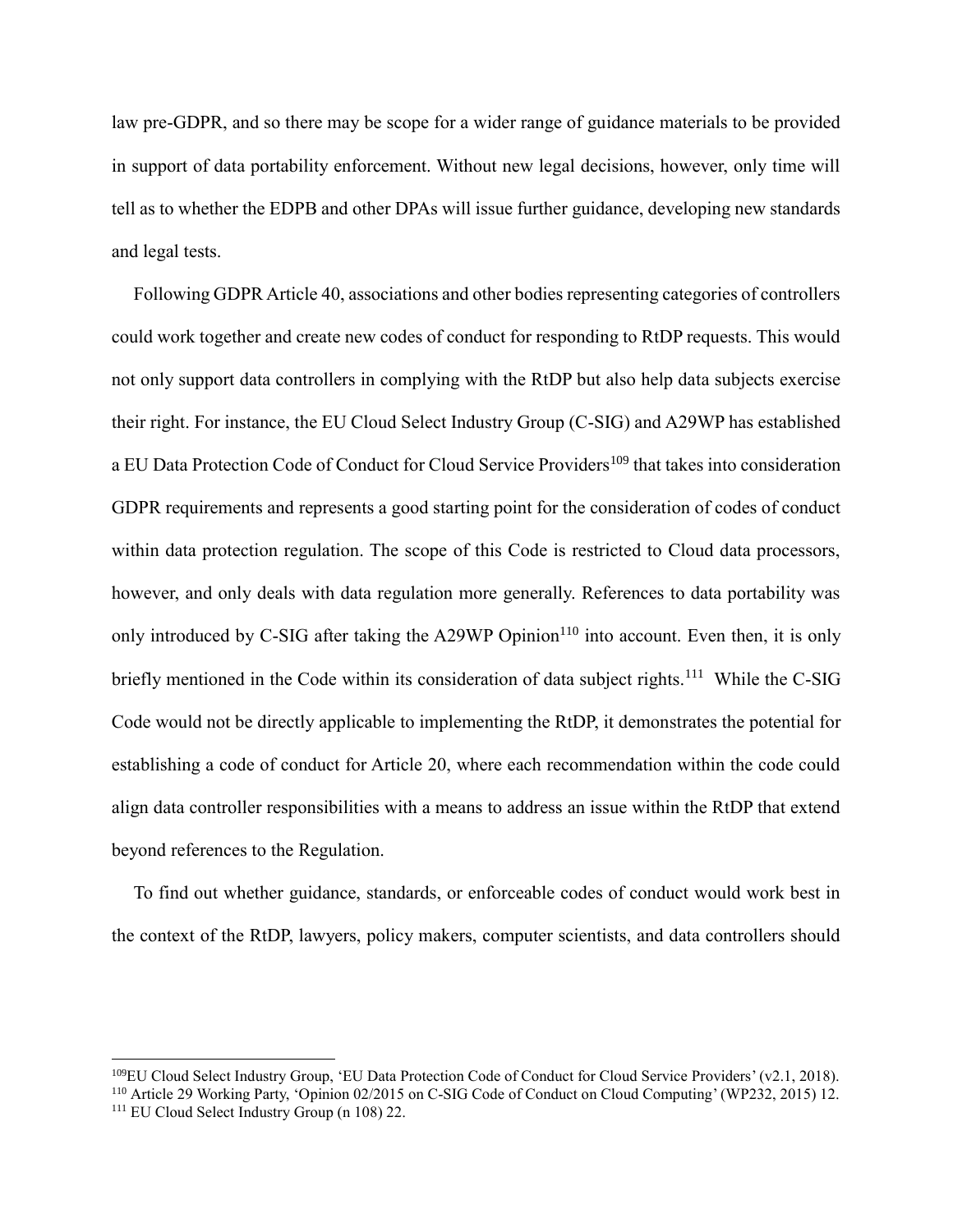work together to contextualise portable data within a practical data protection framework that succeeds in achieving the aims of the GDPR.

#### *Empirical Research*

One avenue for future work is by looking at the content of the responses received. Due to the scope of our research, the RtDP content responses were not assessed, limiting how compliance may be interpreted, particularly with respect to whether the data contained within certain file formats were the most appropriate. By examining the content of responses and determining whether the desired information could be extracted through machine-readable means, file format standards can be set for corresponding data.

As our RtDP requests were made within the UK, the exercise of the RtDP could be replicated in other countries both governed by the GDPR and in other jurisdictions to assess whether the responses received are similar. This would allow a more comprehensive view of the right. Any best practices or guidance from local data protection authorities could be adopted and developed into a EU-wide framework to support making data portable.

In our research, we examined data transfers from data controller to data subject, but Article 20(3) also offers a mechanism for data subjects to request that their data be transferred directly to another data controller. Future work is needed to explore how this can enable data subjects to use Article 20 as a mechanism for data protection by making RtDP requests to transfer interoperable data to other controllers. But given the state of the art shown in our current work, we suggest that such a future study wait until data controllers have become more familiar with Article 20.

Building upon the metadata from the RtDP responses received, more empirical work can be done to assess the feasibility of interoperability. As interoperability is not required by the GDPR, there is no obligation to apply transmitted data from one service to another. Portable data itself can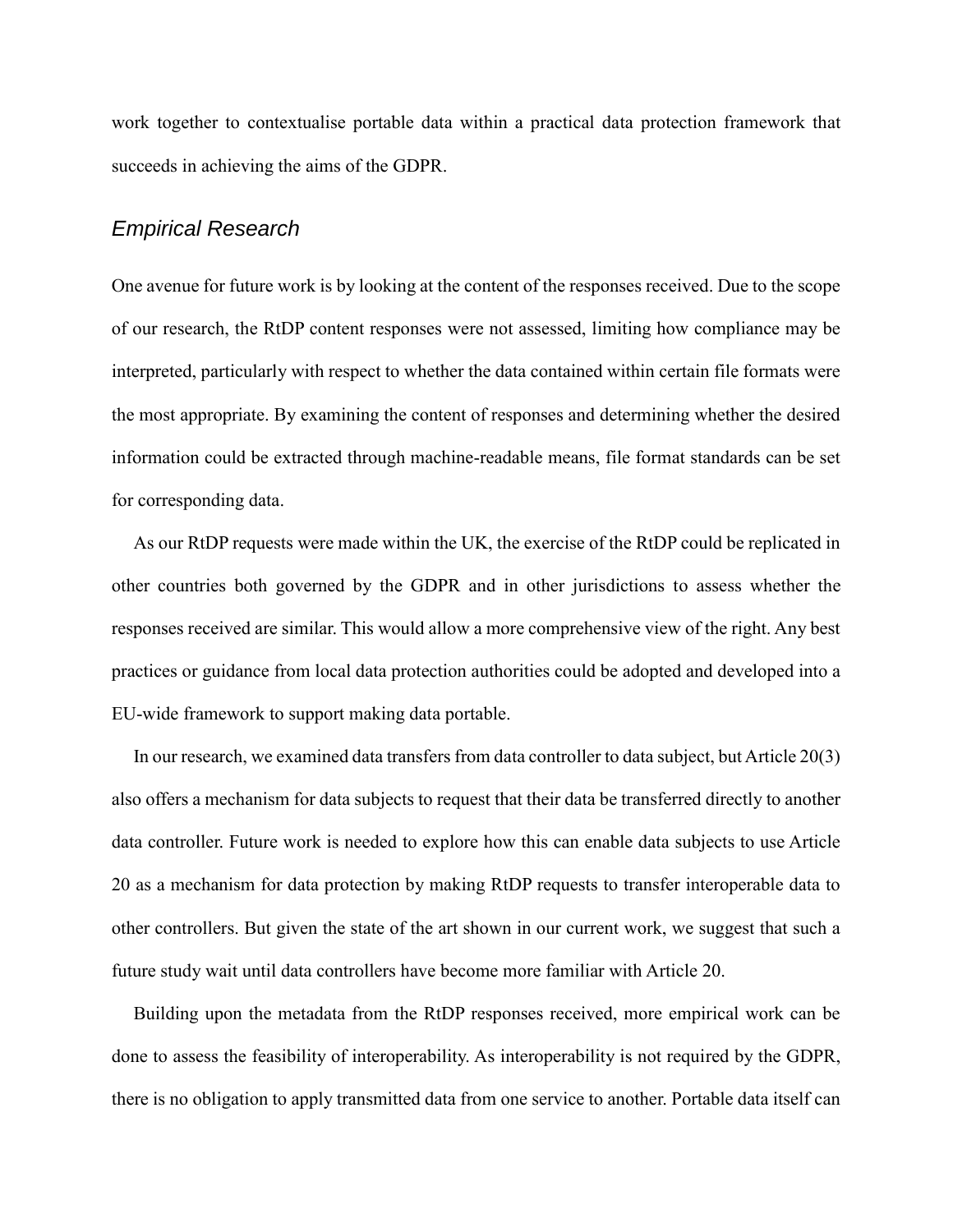be transmitted but the spirit and value of portability is lost if data is not meaningfully reused by other data controllers. Additionally, existing methods for verifying data subject identities such as phone calls and the necessity to clarify RtDP data required may act as hurdles for enabling interoperable data.<sup>112</sup> The interoperability of specific categories, such as social networks, can be explored based on the metadata received from RtDP responses. Challenges for interoperability, such as the technological infrastructures required, the problems with existing verification processes, and what categories of data controllers can be made interoperable, should be examined to ensure that portable data is legally and technologically portable.

## *Technological Solutions*

Finally, technological routes can both support data subjects to exercise data protection rights, such as the RtDP, and provide data controllers with secure identification and storage tools to make it easier for verifying requests.

For data subjects, edge computing may improve scalability, responsiveness, and privacy policy enforcement for data subjects.<sup>113</sup> The module could make RtDP requests on behalf of data subjects, securely store the responses, aid verification, and sanitise responses to be shared with other data subjects to crowd-source quality information about data controllers for compliance. Chatbots may support exercising the RtDP where websites are automatically parsed to obtain data controller

<sup>112</sup>Article 29 Data Protection Working Party (n 19) 11.

<sup>113</sup>Mahadev Satyanarayanan, ['The Emergence of Edge Computing'](https://doi.org/10.1109/mc.2017.9) (2017) 50(1) Computer 30 DOI: [10.1109/mc.2017.9.](https://doi.org/10.1109/mc.2017.9)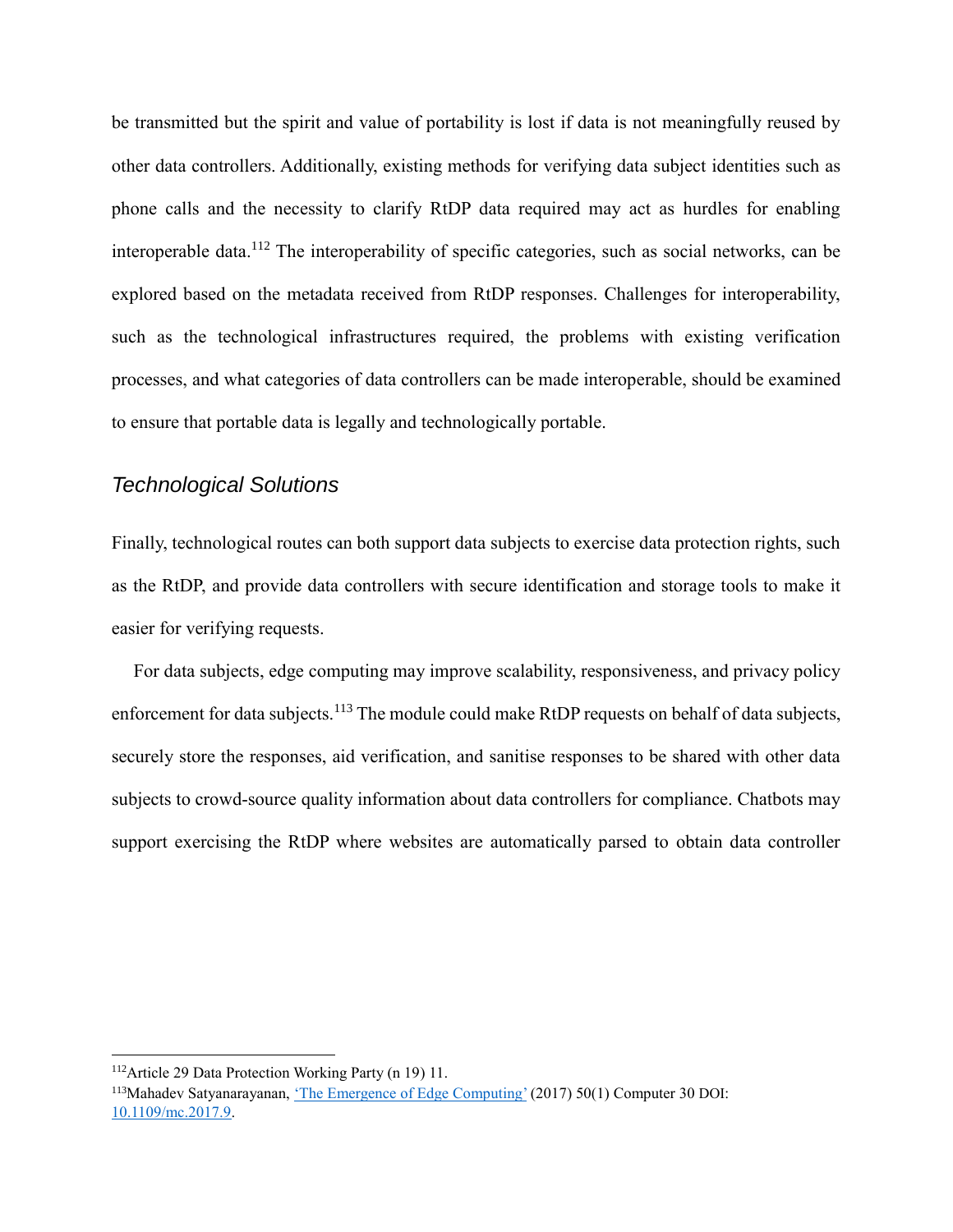contact details, providing data subjects with user-friendly information.<sup>114</sup> The GDPR Chatbot<sup>115</sup> and Parker<sup>116</sup> already assist in explaining GDPR requirements.

For data controllers, open application programming interfaces (APIs) may be encouraged across certain data controller industries, where proxies translate data formats and semantics. Use of REST API functions and libraries can support interconnected open-source Personal Data Store servers that allow different applications on different devices to read and write data .<sup>117</sup> New open standards for Decentralised Identifiers and Authentication,<sup>118</sup> Decentralised Key Management System,<sup>119</sup> and Verifiable Credentials<sup>120</sup> can strengthen the self-sovereign identity (SSI), where peer-to-peer relationships between people and organisations may preserve the data subject's credentials and relationships securely.<sup>121</sup>

Third parties could support the RtDP by introducing new frameworks and technologies for data protection, such as the aforementioned Data Transfer Project.<sup>122</sup> There is, on the other hand, the danger that these may lead to the adoption of self-regulatory models of data protection enforcement. Mechanisms to engage more stakeholders could help here. For instance, the GDPR's regulatory levers such as codes of conduct could be employed, with codes of conducts to be established by EDPB-recognised third party groups for data portability that involve a wide range

<sup>114</sup>Hamza Harkous and others, 'PriBots: Conversational Privacy with Chatbots' (Twelfth Symposium on Usable Privacy and Security,Denver, 2016).

<sup>115</sup>GDPR Chatbot (2019)<https://gdpr-chatbot.com/> accessed 25 January 2019.

<sup>116</sup>Norton Rose Fulbright (14 May 2018) [http://www.nortonrosefulbright.com/news/167374/norton-rose-fulbright](http://www.nortonrosefulbright.com/news/167374/norton-rose-fulbright-launches-ai-powered-chatbot-on-eu-gdpr)[launches-ai-powered-chatbot-on-eu-gdpr](http://www.nortonrosefulbright.com/news/167374/norton-rose-fulbright-launches-ai-powered-chatbot-on-eu-gdpr) accessed 25 January 2019.

<sup>117</sup>Personium, 'Documentation' (2018) <https://personium.io/docs/en/> accessed 25 January 2019.

<sup>118</sup>W3C Community Group, 'Decentralized Identifiers (DIDs)' (22 January 2019) <https://w3c-ccg.github.io/did-spec/> accessed 25 January 2019.

<sup>119</sup>Michael Egorov, MacLane Wilkison, and David Nuñez, 'NuCypher KMS: Decentralized key management system' (15 November 2017) <https://arxiv.org/pdf/1707.06140.pdf> accessed 25 January 2019.

<sup>120</sup>IMS Global Open Badges Workgroup and W3C Verifiable Credentials Working Group, 'Drafts and Ideas of Educational and Occupational Verifiable Credentials' (19 January 2019) [https://github.com/w3c](https://github.com/w3c-ccg/edu_occ_verifiable_credentials)[ccg/eduoccverifiablecredentials](https://github.com/w3c-ccg/edu_occ_verifiable_credentials) accessed 25 January 2019.

<sup>121</sup>Sovrin, 'Sovrin: A Protocol and Token for Self-Sovereign Identity and Decentralized Trust' (January 2018) <https://sovrin.org/wp-content/uploads/2018/03/Sovrin-Protocol-and-Token-White-Paper.pdf> accessed 25 January 2019.

<sup>122</sup>Data Transfer Project (n 72).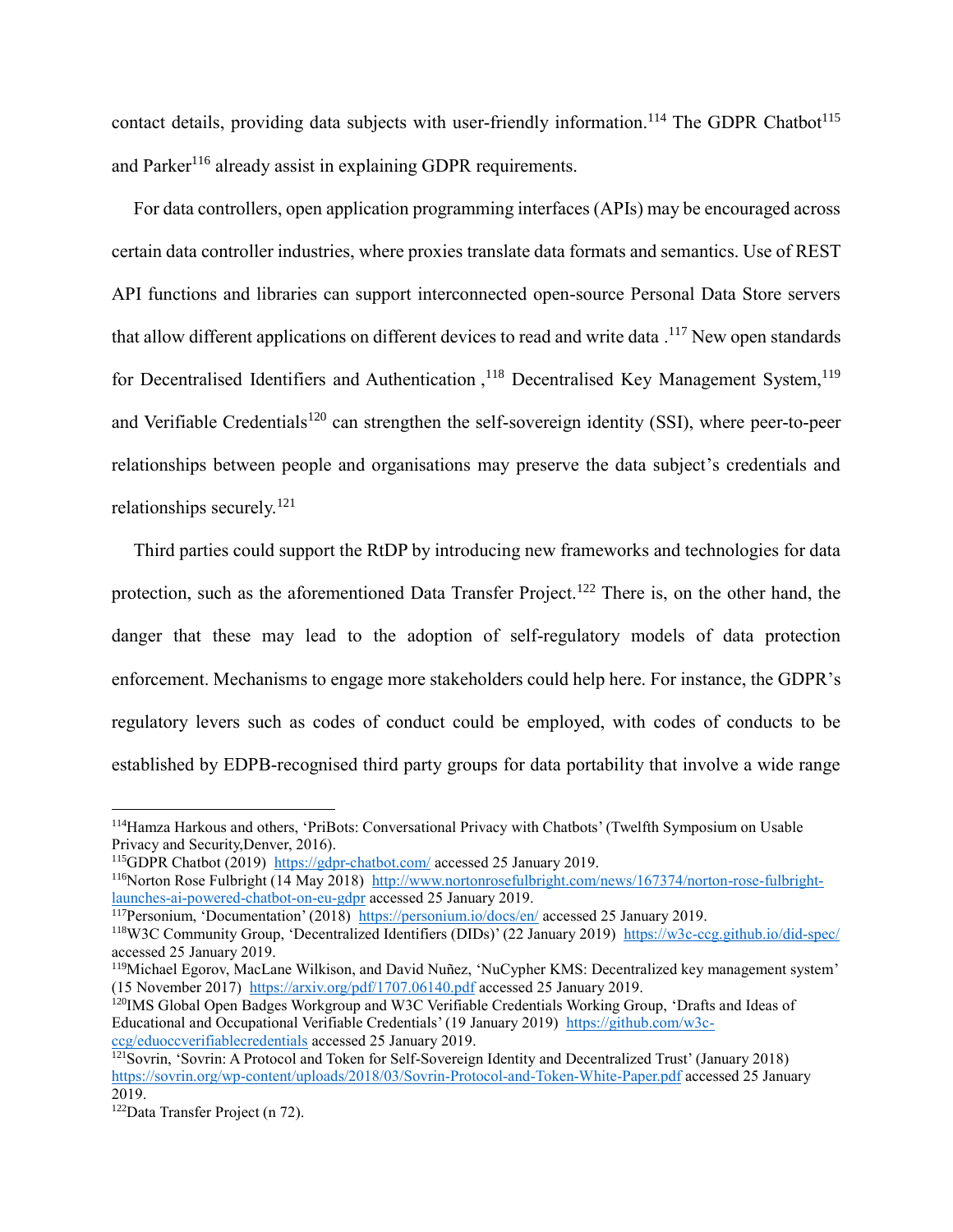of stakeholders. Technology could also involve multiple stakeholders; for instance trusted differential privacy focused data repositories could be collectively maintained with crowdsourced metadata for building a better understanding of the RtDP.<sup>123</sup>

In summary, investments into technological solutions such as edge computing, chatbots, and differential privacy research, may be able to fill technical gaps in the GDPR resulting from the Regulation's technological neutrality and help mandate better security measures.

#### VI. CONCLUSION

<u>.</u>

In this paper we exercised the GDPR's RtDP by making 230 real-world requests and examined the responses from data controllers. As a new data subject right that requires certain technologies for its implementation, we found that the GDPR's technological neutrality restricted the Regulation's ability to sufficiently explain how the RtDP should be exercised and implemented. From our results, we found the process of making RtDP requests to be cumbersome, where e-mails were not always easy to find and some data controllers were unresponsive. In the responses received, we found a variety of file formats being returned by data controllers, some of which may not comply with the RtDP obligations, and some confusion between the various rights in the GDPR on the part of data controllers. Based on our observations, we revisit the definitions for 'structured, commonly used, and machine-readable' RtDP file formats, expanding current definitions with technical details for the purposes of supporting data controller compliance. Future work is needed to help both data controllers and data subjects understand and exercise the RtDP. We suggest that various stakeholders work together to decide the most appropriate method for supporting the RtDP whether that may be the development of guidance, standards, or codes of conduct. Further empirical

<sup>&</sup>lt;sup>123</sup>Cynthia Dwork, ['Differential Privacy: A Survey of Results'](https://doi.org/10.1007/978-3-540-79228-4_1) (Theory and Applications of Models of Computation– TAMC, 2008) vol 4978 DOI: [10.1007/978-3-540-79228-4˙1.](https://doi.org/10.1007/978-3-540-79228-4_1)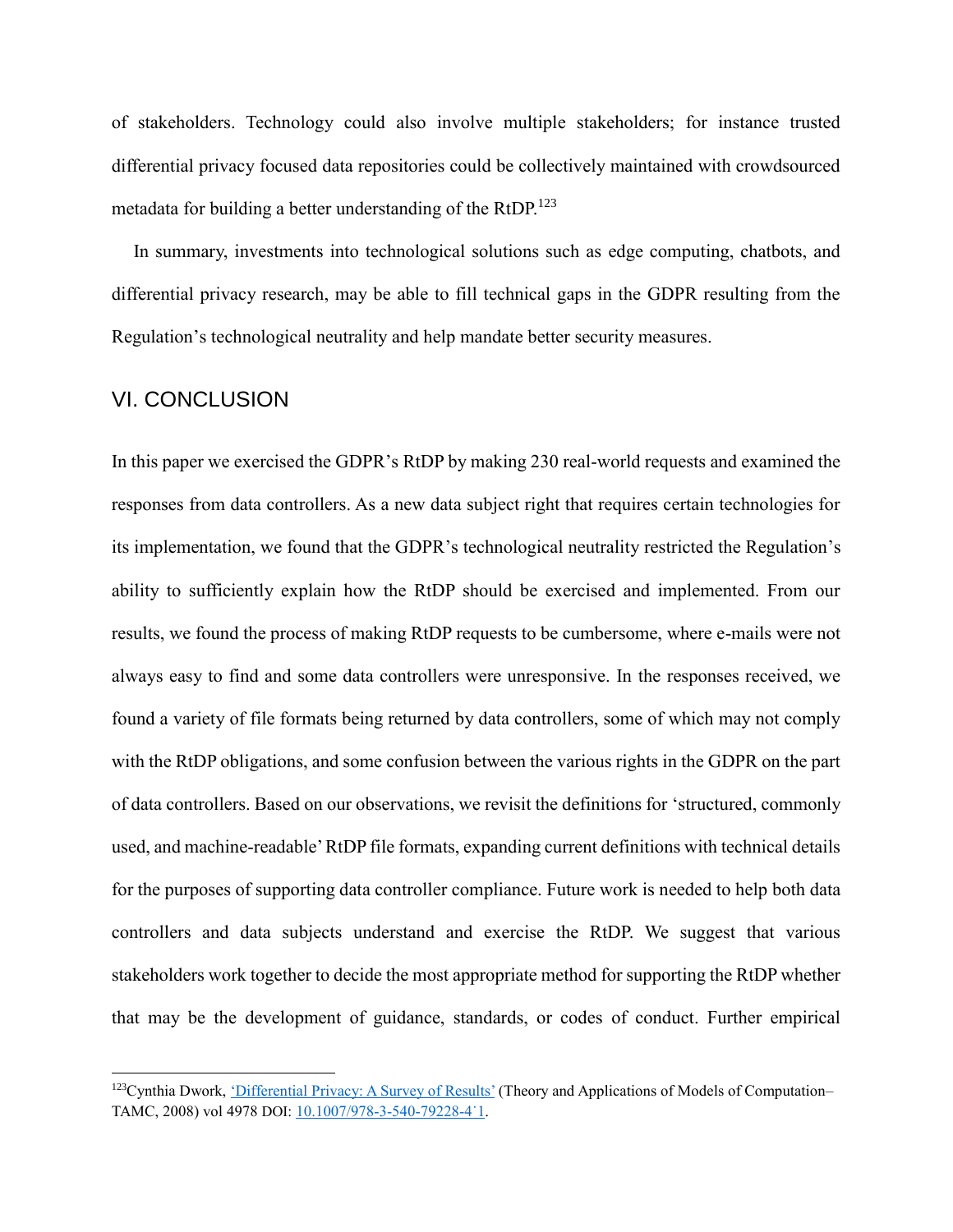research, particularly in other countries bound by the GDPR, would provide a more holistic view of the RtDP in practice. Finally, technological solutions that maintain the technologically neutral GDPR framework are considered, whereby new tools can be built to support the existing Regulation.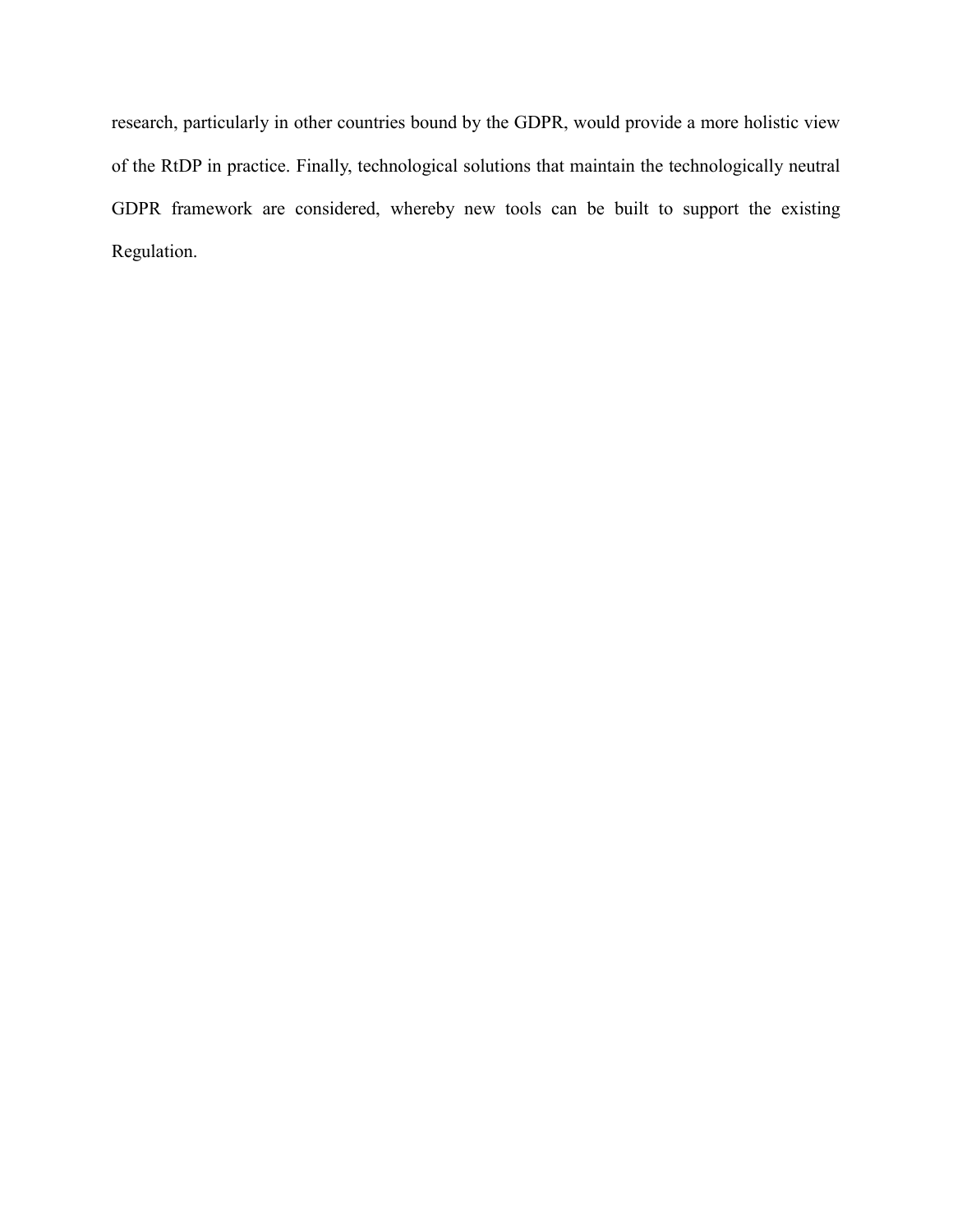# TABLES AND FIGURES

| <b>Data Controller Category</b>      | <b>Number of Data Controllers</b> |  |
|--------------------------------------|-----------------------------------|--|
| Publications                         | 29 (12.6%)                        |  |
| Software                             | 26 (11.3%)                        |  |
| (Legal) Services                     | $21(9.1\%)$                       |  |
| Clothing                             | $15(6.5\%)$                       |  |
| Non-profit Resources                 | 13 (5.7%)                         |  |
| Online Communities                   | 13(5.7%)                          |  |
| Publishing                           | 11 $(4.8\%)$                      |  |
| Travel                               | 11 $(4.8\%)$                      |  |
| <b>Event Planning and Production</b> | 10 (4.3%)                         |  |
| Arts and Entertainment               | $7(3.0\%)$                        |  |
| Food and Related Products            | $7(3.0\%)$                        |  |
| Attractions                          | $5(2.2\%)$                        |  |
| Fundraising                          | $5(2.2\%)$                        |  |
| Government                           | $5(2.2\%)$                        |  |
| Associations                         | 4(1.7%)                           |  |
| Beauty                               | 4(1.7%)                           |  |
| Distance Learning                    | $4(1.7\%)$                        |  |
| Education                            | 4(1.7%)                           |  |
| <b>Financial Services</b>            | 4(1.7%)                           |  |
| Human Resources (Management)         | 4(1.7%)                           |  |
| Stationary                           | 4(1.7%)                           |  |
| E-commerce                           | $3(1.3\%)$                        |  |
| Hospitality                          | $3(1.3\%)$                        |  |
| Telecommunications                   | $3(1.3\%)$                        |  |
| Accounting                           | $2(0.9\%)$                        |  |
| Fitness                              | $2(0.9\%)$                        |  |
| Marketing                            | $2(0.9\%)$                        |  |
| Real Estate                          | $2(0.9\%)$                        |  |
| <b>Transportation and Logistics</b>  | $2(0.9\%)$                        |  |
| Design                               | $1(0.4\%)$                        |  |
| Engineering                          | $1(0.4\%)$                        |  |
| Hardware                             | $1(0.4\%)$                        |  |
| Maintenance                          | $1(0.4\%)$                        |  |
| Unions                               | $1(0.4\%)$                        |  |

**Table 1:** Data controllers organised by their categories according to the Curlie taxonomy.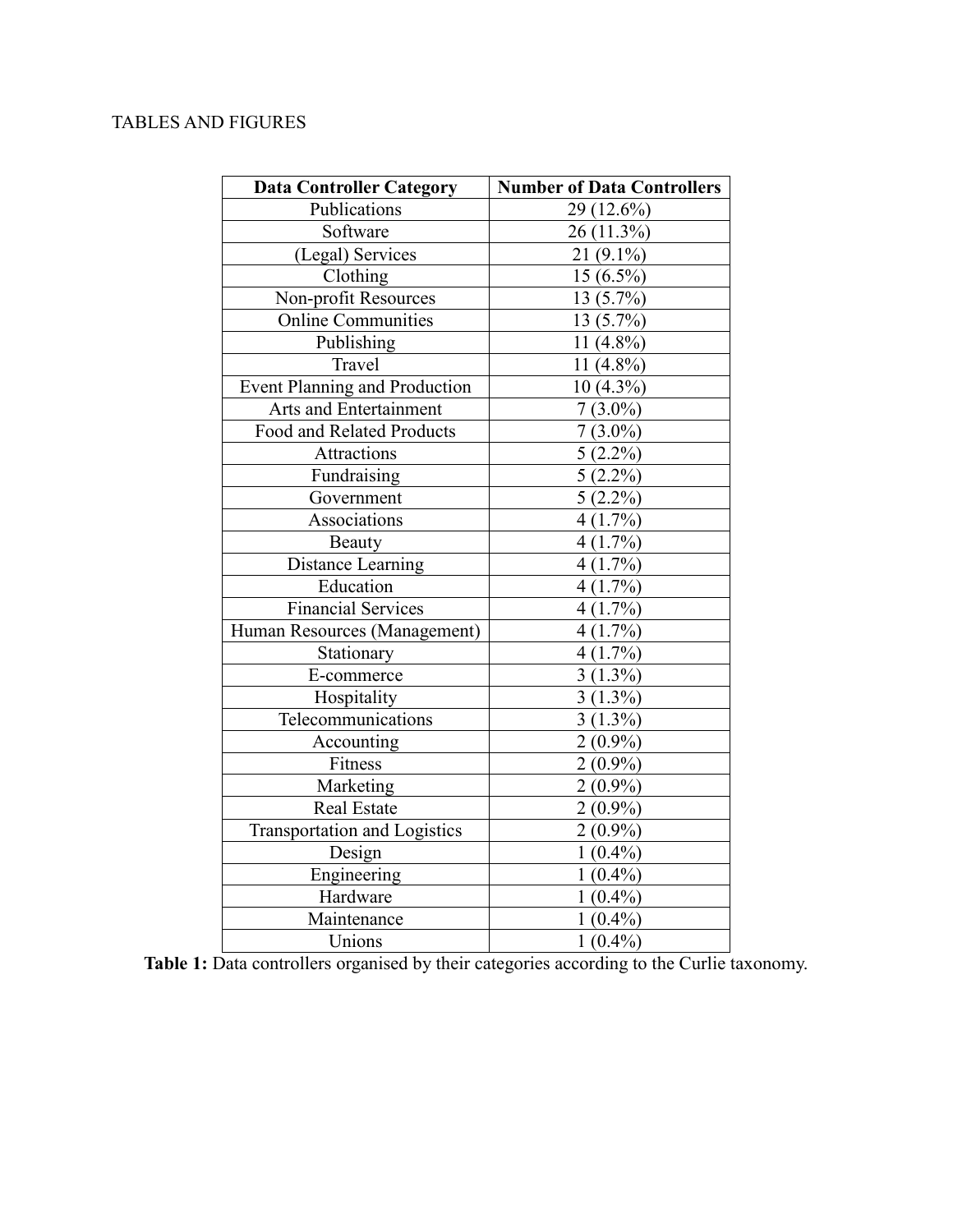| <b>File Format</b> | <b>Structured?</b> | <b>Commonly</b> | <b>Machine-Readable?</b> |
|--------------------|--------------------|-----------------|--------------------------|
|                    |                    | <b>Used?</b>    |                          |
| Email body         | NO                 | <b>YES</b>      | NO                       |
| <b>CSV</b>         | YES                | <b>YES</b>      | YES                      |
| DOC/DOCX           | N <sub>O</sub>     | <b>YES</b>      | N <sub>O</sub>           |
| EML                | <b>YES</b>         | <b>YES</b>      | <b>YES</b>               |
| <b>HTML</b>        | $\gamma$           | <b>YES</b>      | $\gamma$                 |
| <b>ICS</b>         | <b>YES</b>         | <b>YES</b>      | <b>YES</b>               |
| <b>JPEG</b>        | N <sub>O</sub>     | <b>YES</b>      | N <sub>O</sub>           |
| <b>JSON</b>        | <b>YES</b>         | <b>YES</b>      | <b>YES</b>               |
| <b>KMZ</b>         | <b>YES</b>         | NO              | <b>YES</b>               |
| <b>MBOX</b>        | <b>YES</b>         | <b>YES</b>      | <b>YES</b>               |
| MP4                | NO                 | <b>YES</b>      | N <sub>O</sub>           |
| <b>PDF</b>         | $\gamma$           | <b>YES</b>      | $\gamma$                 |
| <b>PNG</b>         | NO                 | <b>YES</b>      | NO                       |
| <b>RTF</b>         | NO                 | <b>YES</b>      | NO                       |
| <b>TEX</b>         | <b>YES</b>         | <b>YES</b>      | <b>YES</b>               |
| <b>TXT</b>         | $\gamma$           | <b>YES</b>      | $\gamma$                 |
| <b>VCS</b>         | <b>YES</b>         | <b>YES</b>      | <b>YES</b>               |
| <b>WAV</b>         | N <sub>O</sub>     | <b>YES</b>      | NO                       |
| <b>XLS/XLSX</b>    | <b>YES</b>         | <b>YES</b>      | $\overline{?}$           |
| XML                | <b>YES</b>         | <b>YES</b>      | <b>YES</b>               |

**Table 2:** RtDP file format compliance based on 'structured, commonly used, and machine-

readable' requirements. Most formats either comply (YES) or do not comply (NO) with the ICO

definitions but some are ambiguous (?).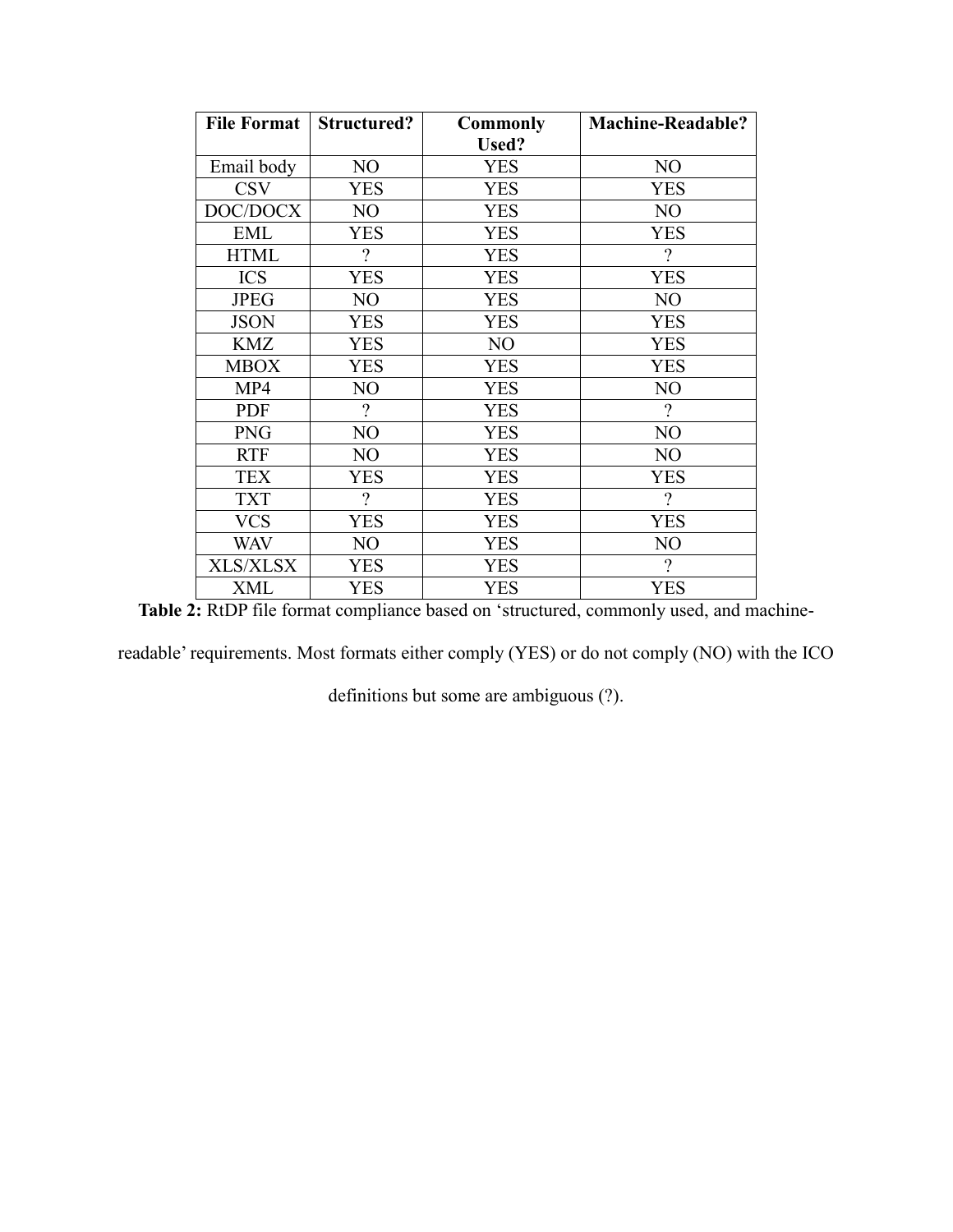

*Figure 1: Data controller response times for the 172 complete RtDP responses. The vertical dotted line indicates the required one month (31 days) mark. The horizontal dashed lines indicate the number of responses at 50% and 82% where the line intersects with the one month mark. While 172 data controllers responded to RtDP requests, only 82% of responses (63.5% of the total 230) responded within one month.*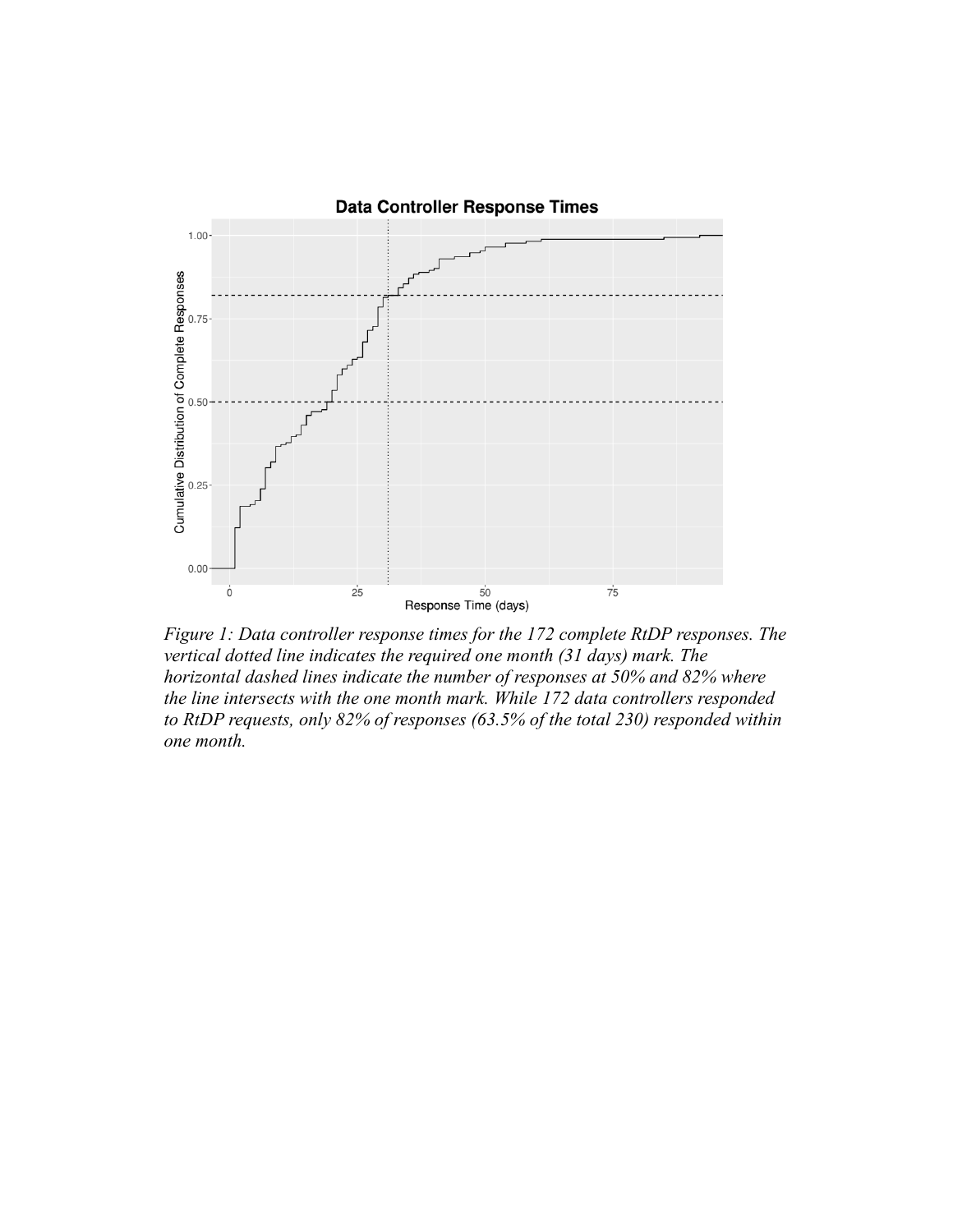

*of tabular formats, representing structured datasets and spreadsheets, broadly indicate how data controllers process data, representing 36.5% of all normalised response file types received.*